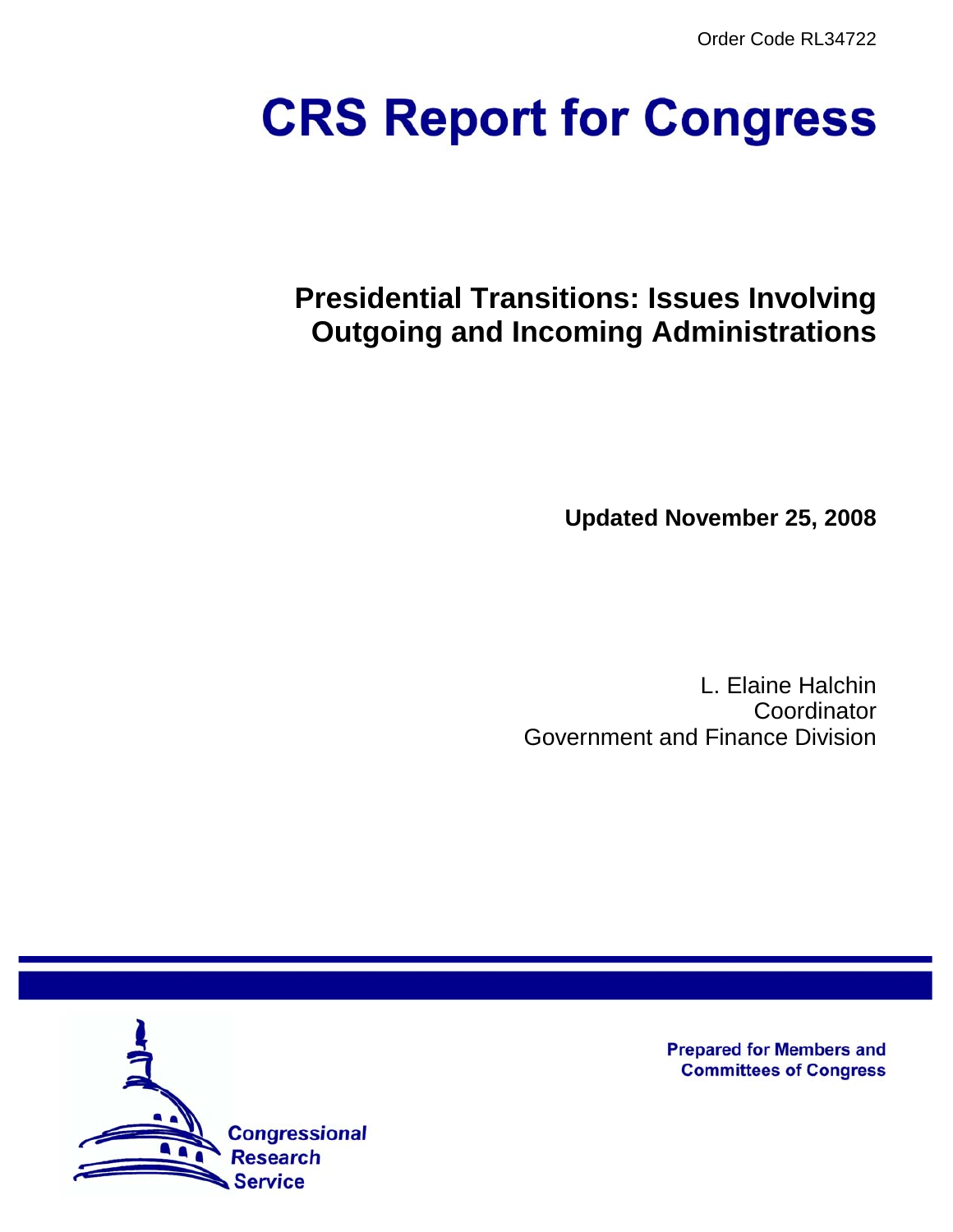# Presidential Transitions: Issues Involving Outgoing and Incoming Administrations

## **Summary**

The smooth and orderly transfer of power can be a notable feature of presidential transitions, and a testament to the legitimacy and durability of the electoral and democratic processes. Yet, at the same time, a variety of events, decisions, and activities contribute to what some may characterize as the unfolding drama of a presidential transition. Interparty transitions in particular might be contentious. Using the various powers available, a sitting President might use the transition period to attempt to secure his legacy or effect policy changes. Some observers have suggested that, if the incumbent has lost the election, he might try to enact policies in the waning months of his presidency that would "tie his successor's hands." On the other hand, a President-elect, eager to establish his policy agenda and populate his Administration with his appointees, will be involved in a host of decisions and activities, some of which might modify or overturn the previous Administration's actions or decisions.

Both the incumbent and the newly elected President can act unilaterally, through executive orders, recess appointments, and appointments to positions that do not require Senate confirmation. Additionally, a President can appoint individuals to positions that require Senate confirmation, and a presidential administration can influence the pace and substance of agency rulemaking. The disposition of government records (including presidential records and vice presidential records), the practice of "burrowing in" (which involves the conversion of political appointees to career status in the civil service), and the granting of pardons are three activities associated largely with the outgoing President's Administration. The incumbent President may also submit a budget to Congress, or he may defer to his successor on this matter.

In light of the terrorist attacks of September 11, 2001, national security is an overarching issue for presidential transitions, and national security concerns may be heightened during the transfer of power from the sitting President to his successor.

Depending upon the particular activity or function, the extent and type of Congress's involvement in presidential transitions may vary. As an example of direct involvement, the Senate confirms the President's appointees to certain positions. On the other hand, Congress is not involved in the issuance of executive orders, but it may exercise oversight, or take some other action regarding the Administration's activities.

This report will be updated as events warrant.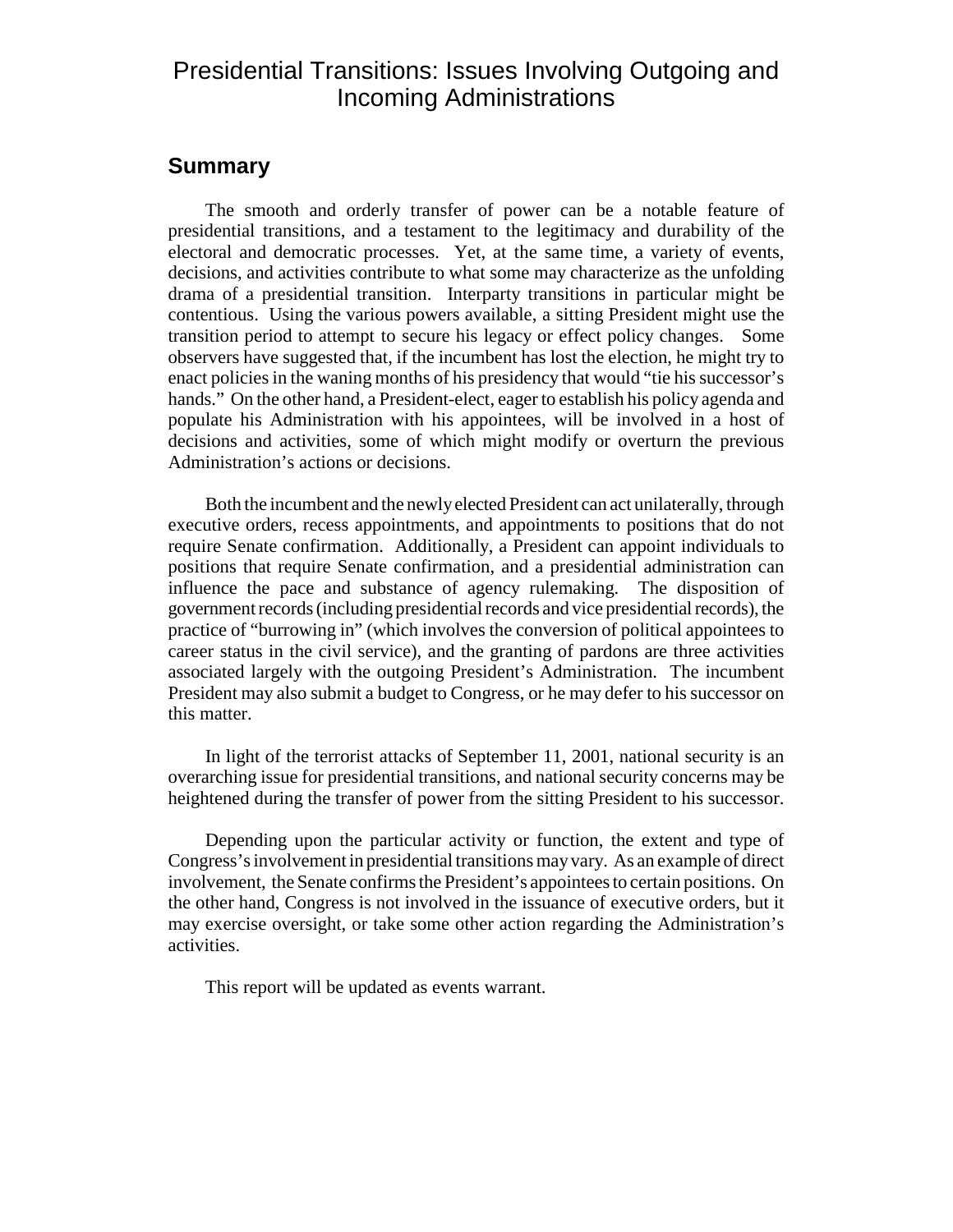# **Subject Areas and CRS Staff**

| <b>Area of Expertise</b>                       | <b>Name</b>                                | Div.       | <b>Telephone</b> |
|------------------------------------------------|--------------------------------------------|------------|------------------|
| <b>Agency Rulemaking</b>                       | <b>Rick Beth</b><br><b>Curtis Copeland</b> | $G\&F$     | 7-8667<br>7-0632 |
| <b>Executive Clemency</b>                      | <b>Garrett Hatch</b>                       | G&F        | 7-7822           |
| <b>Executive Orders</b>                        | Elaine Halchin                             | G&F        | 7-0646           |
| <b>Government Records</b>                      | Harold Relyea                              | $G\&F$     | 7-8679           |
| <b>National Security</b>                       | John Rollins                               | <b>FDT</b> | 7-5529           |
| Personnel — Political to Career<br>Conversions | Barbara Schwemle                           | $G\&F$     | 7-8655           |
| <b>Political Appointments</b>                  | Henry Hogue                                | G&F        | 7-0642           |
| Submission of the President's<br><b>Budget</b> | Robert Keith                               | $G\&F$     | 7-8659           |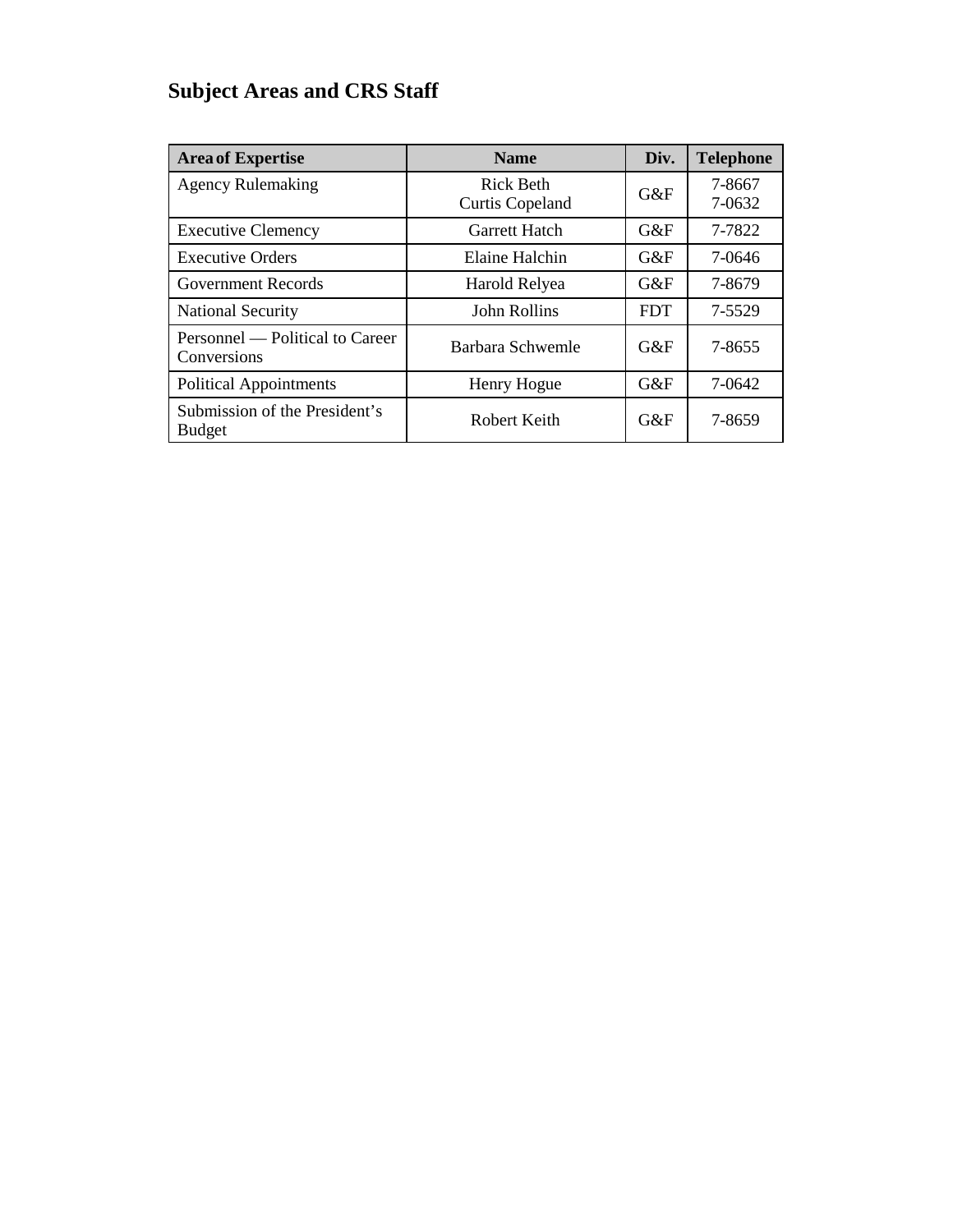# **Contents**

| Acts of Clemency Might Restrict Oversight                                                                                 |
|---------------------------------------------------------------------------------------------------------------------------|
|                                                                                                                           |
| Acts of Clemency Might Have Implications                                                                                  |
|                                                                                                                           |
|                                                                                                                           |
|                                                                                                                           |
|                                                                                                                           |
|                                                                                                                           |
|                                                                                                                           |
|                                                                                                                           |
| 2008-2009 Presidential Transition: National Security                                                                      |
|                                                                                                                           |
| Considerations and Options Unique to Each Phase                                                                           |
|                                                                                                                           |
| Phases 1 and 2: Campaigning by Presidential Candidates                                                                    |
|                                                                                                                           |
|                                                                                                                           |
| Phase 4: Selection of a President-Elect to Inauguration Day 19<br>Phase 5: Presidential Inauguration to the Establishment |
| of a New National Security Team and Policies  20                                                                          |
|                                                                                                                           |
|                                                                                                                           |
| Appointment Authority for Officers of the United States  26                                                               |
|                                                                                                                           |
|                                                                                                                           |
| Senate Pro Forma Sessions to Block Recess Appointments  29                                                                |
|                                                                                                                           |
| Is the Outgoing or Incoming President Required to Submit the Budget? 31                                                   |
| Transition Budgets in Recent Years: Timing and Form 32                                                                    |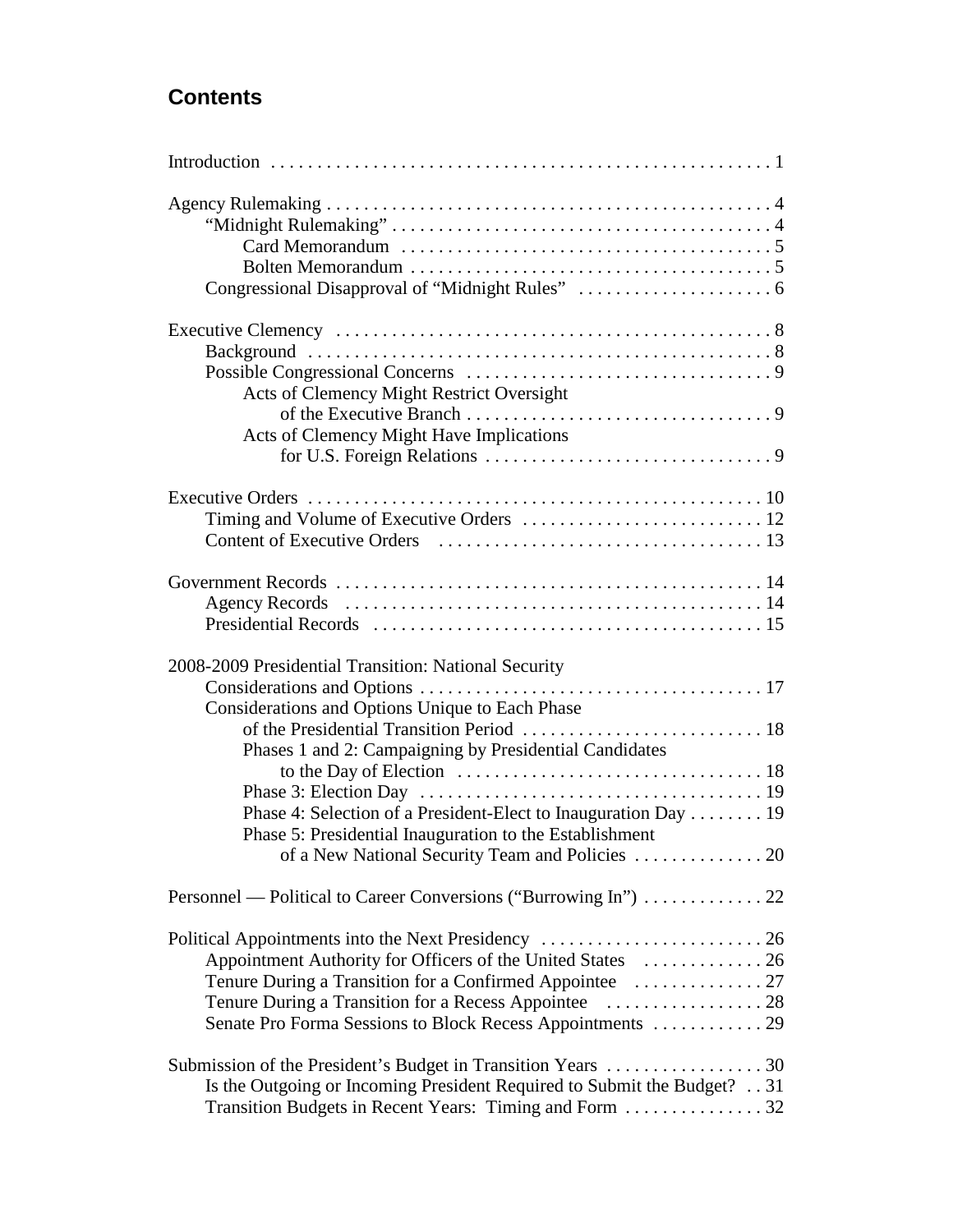# **List of Tables**

| Table 1. Average Monthly Clemency Petitions Granted, Prior                  |
|-----------------------------------------------------------------------------|
| to and During the Final Four Months of Selected Administrations 9           |
| Table 2. Number of Executive Orders Issued During Presidential Transitions, |
|                                                                             |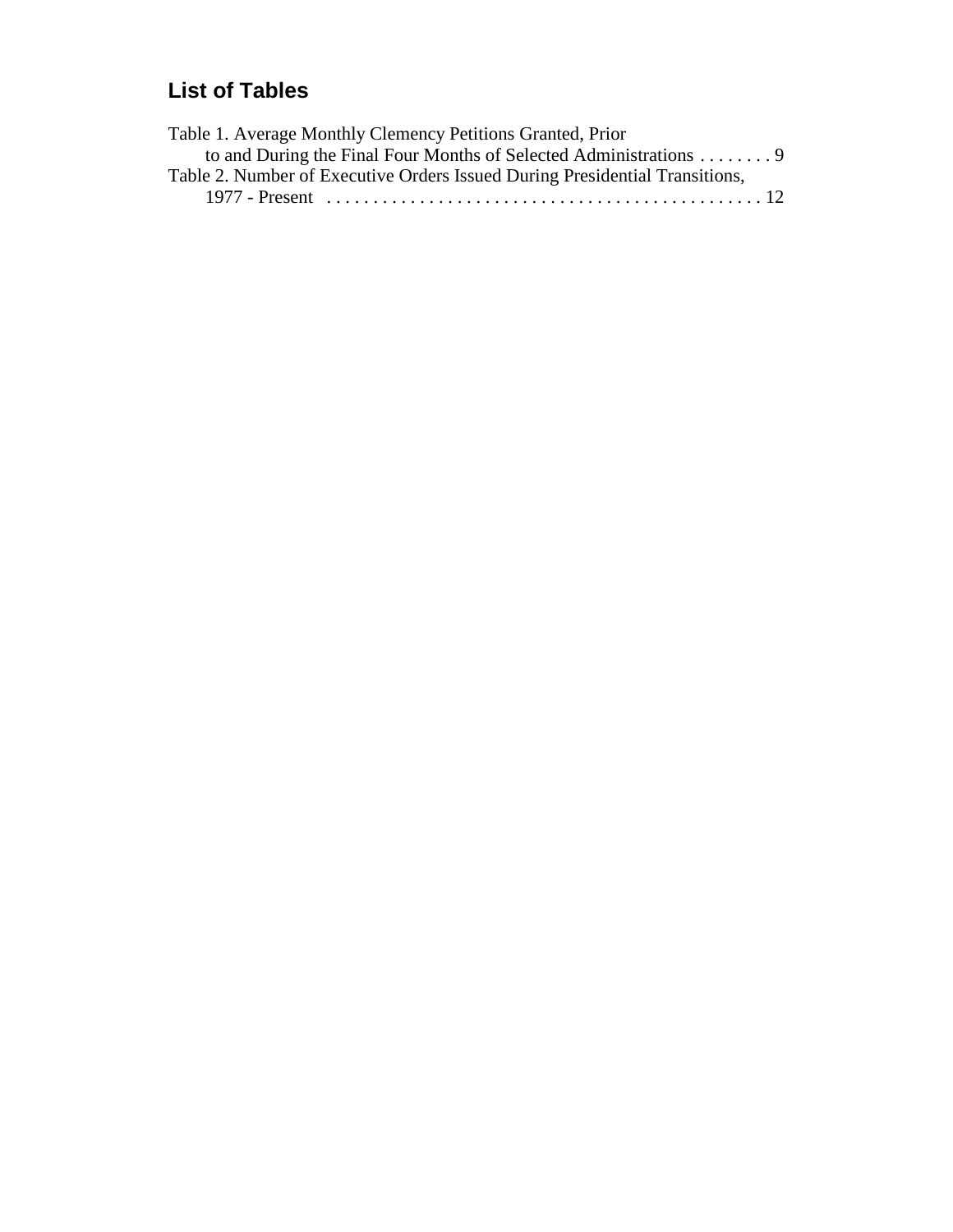# Presidential Transitions: Issues Involving Outgoing and Incoming Administrations

# **Introduction**

As both an administrative and a symbolic event in American politics, presidential transitions can be notable for the smooth and orderly transfer of power from an incumbent Administration to the next President and a shift in focus — from campaigning to governing — by the incoming Administration. Yet, as William Galston and Elaine Kamarck point out, "The peaceful transfer of power from one President to the next is an enduring and gripping drama of American democracy."<sup>1</sup>

A variety of events and actions contribute to the unfolding drama of a presidential transition. For a sitting President who is not re-elected (and barring any electoral disputes), or is serving a second term, election day marks the beginning of the end of his presidency. While some commentators would argue that a lame duck President can accomplish little during the 11 weeks between election day and inauguration day, William G. Howell and Kenneth R. Mayer offer an alternative perspective:

Portraits of outgoing presidents going quietly into the night overlook an important feature of American politics, and of executive power — namely, the president's ability to unilaterally set public policy.... Using executive orders, proclamations, executive agreements, national security directives, memoranda, and other directives, presidents have at their disposal a wide variety of means to effectuate lasting and substantive policy changes, both foreign and domestic.2

<sup>&</sup>lt;sup>1</sup> William A. Galston and Elaine Ciulla Kamarck, "The Transition: Reasserting Presidential Leadership," in *Mandate for Change*, ed. Will Marshall and Martin Schram (New York: Berkley Books, 1993), p. 336.

<sup>2</sup> William G. Howell and Kenneth R. Mayer, "The Last One Hundred Days," *Presidential Studies Quarterly*, vol. 35 (2005), p. 537. Notable examples of "last-minute presidential actions" include the following: "It was President John Adams's 'Midnight' appointments, which [his successor Thomas] Jefferson refused to honor, that prompted the landmark *Marbury v. Madison* Supreme Court decision. Grover Cleveland created a twenty-onemillion-acre forest reserve to prevent logging, an act that lead to an unsuccessful impeachment attempt and the passage of legislation annulling the action. Then, in response to the congressional uprising, 'Cleveland issued a pocket veto and left office'.... Jimmy Carter negotiated for the release of Americans held hostage in Tehran, implementing an agreement on his last day in office with ten separate executive orders, many of which sharply restricted the rights of private parties to sue the Iranian government for expropriation of their property.... In late December 1992, George Bush pardoned six Reagan administration officials who were involved in the Iran-Contra scandal, a step that ended Independent Counsel Lawrence Walsh's criminal investigation. '[In] a single stroke, Mr. (continued...)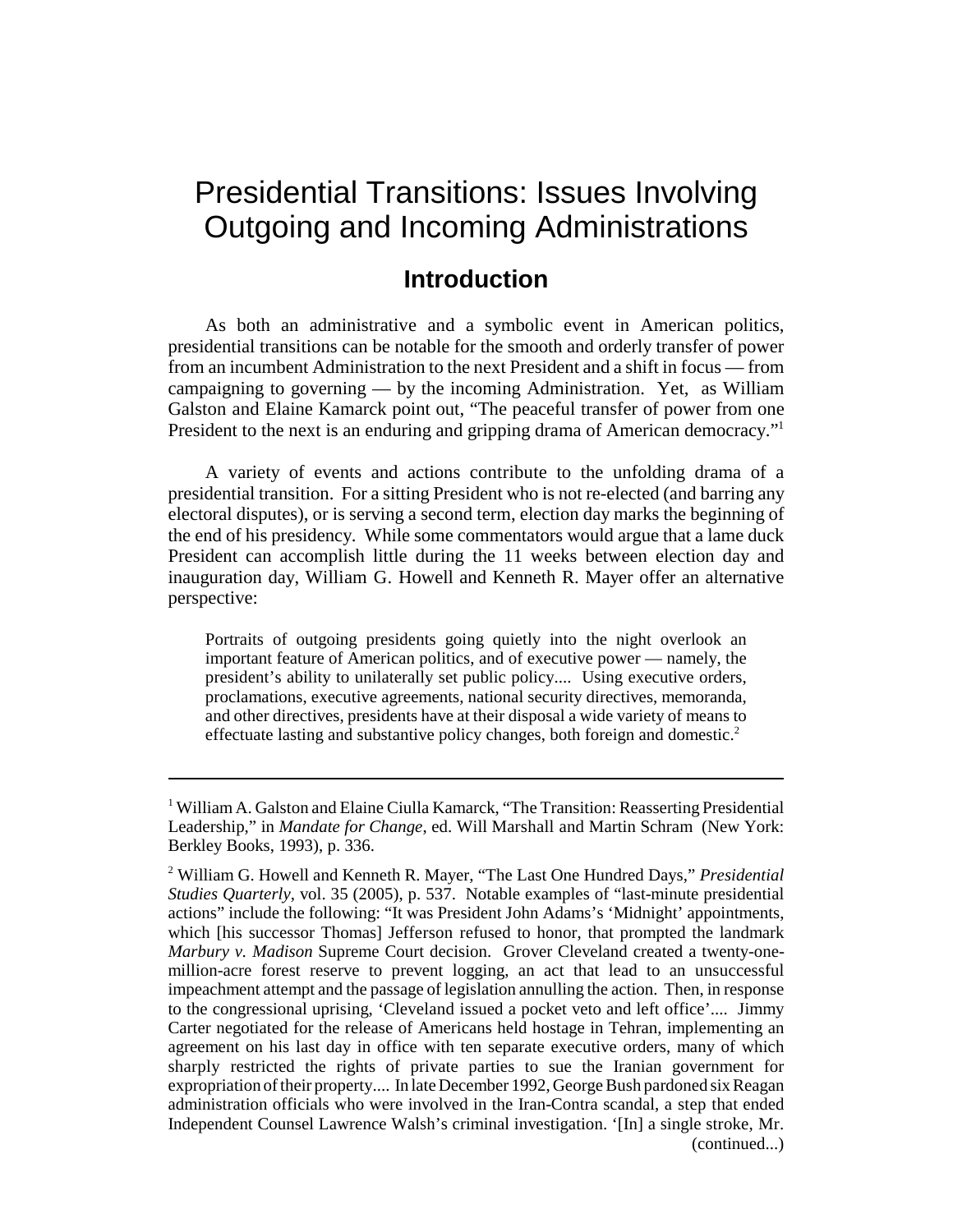Howell and Mayer also note that an outgoing President's level of activity during his final months in office is influenced by the party of his successor. An outgoing President whose successor is from the same political party "has little cause to hurry through a slew of last-minute directives."3 When the opposing party is poised to regain control of the White House, however, the sitting President might "exercise these powers with exceptional zeal, making final impressions on public policy in the short time" available before inauguration day. $4\,$  Moreover, the incumbent might use the transition period to enact policies and effect changes that might stymie his successor.

A curious thing happens during the last one hundred days of a presidential administration: political uncertainty shifts to political certitude. The president knows exactly who will succeed him — his policy positions, his legislative priorities, and the level of partisan support he will enjoy within the new Congress. And if the sitting president (or his party) lost the election, he has every reason to hurry through last-minute public policies, doing whatever possible to tie his successor's hands.5

During the  $20<sup>th</sup>$  and  $21<sup>st</sup>$  centuries, and beginning with Theodore Roosevelt, who took office in 1901, there have been 17 presidential transitions, 10 of which were interparty transitions: Woodrow Wilson, Warren G. Harding, Franklin D. Roosevelt, Dwight D. Eisenhower, John F. Kennedy, Richard M. Nixon, Jimmy Carter, Ronald W. Reagan, William J. Clinton, and George W. Bush.

Regardless of an incumbent President's intentions, however, his decisions and actions in several areas — as well as the activities of his Administration — could affect his successor, and could be a cause for congressional concern. Acting unilaterally, a President can issue executive orders, appoint individuals to positions that do not require Senate confirmation (PA positions), and make recess appointments. Additionally, the President can appoint individuals to positions which require Senate approval (PAS positions); the Administration can influence the pace of agency rulemaking; significant decisions regarding presidential and vice

4 Ibid.

 $2$  (...continued)

Bush swept away one conviction, three guilty pleas, and two pending cases, virtually decapitating what was left of Mr. Walsh's effort, which began in 1986'.... [D]uring his final days in office Clinton 'issued scads of executive orders' on issues ranging from protecting the Hawaiian Islands Coral Reef Ecosystem Reserve to prohibiting the importation of rough cut diamonds from Sierra Leone to curbing tobacco use both domestically and abroad." (Ibid., pp. 534-535.)

<sup>3</sup> Ibid., p. 538.

 $<sup>5</sup>$  Ibid., p. 533. On the other hand, the incumbent Administration might be a significant</sup> resource for the President-elect and his team: "One of the most important transition opportunities an incoming President and his team has is the outgoing administration. They are a source of valuable information on personnel positions and can be used to take some actions smoothing the path of the incoming administration." (Martha Joynt Kumar et al., *Meeting the Freight Train Head On: Planning for the Transition to Power*, The White House 2001 Project, White House Interview Program, Report No. 2, Aug. 18, 2000, p. 9.)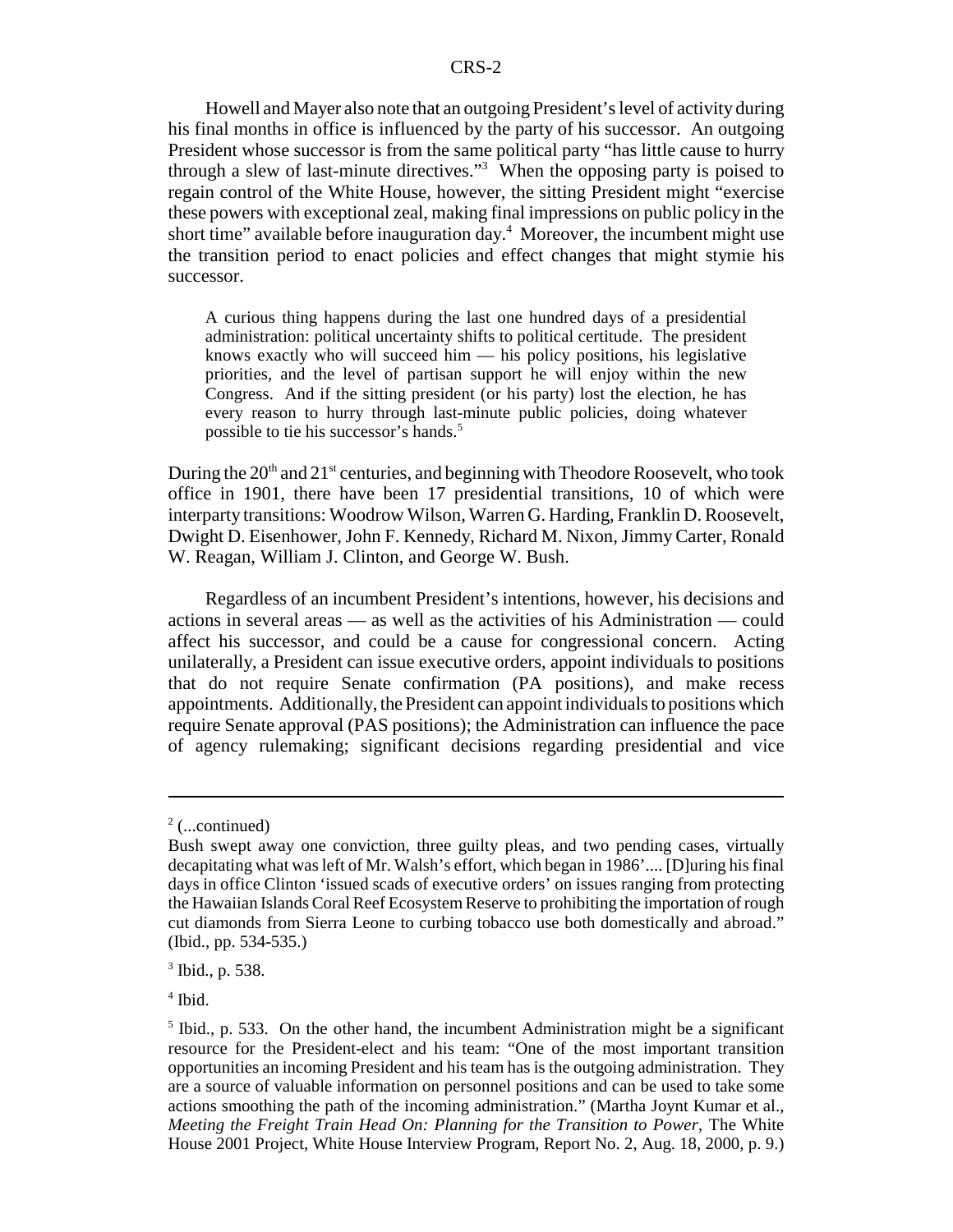presidential records may be made; and some political appointees might be converted to civil service positions (in a practice known as "burrowing in").

Depending upon the timing, frequency, content (in the case of executive orders and regulations), and other salient features of certain presidential or Administration actions or decisions, some may question the propriety of an outgoing Administration's actions during the presidential transition period. Certain decisions or actions could affect the incoming President, "forcing [him] to choose between accepting objectional policies as law or paying a steep political price for trying to change them."<sup>6</sup>

In addition to the possibility of having to address certain actions taken by the outgoing Administration, a new President, and his staff, have to deal with "the challenges of moving from a campaign to a governing stance," which can include handling "the issues of staffing, management, agenda setting, and policy formulation...."<sup>7</sup> Eager to hit the ground running, an incoming President can use the same tools his predecessor did during the transition period — for example, executive orders, agency rulemaking, and political appointments — to establish his policy agenda, populate the executive branch with his appointees, and possibly overturn or modify some of his predecessor's policies and actions. If the sitting President defers to his successor regarding the submission of a budget, this is an additional task for the newly elected President. Alternatively, if the incumbent submits a budget, his successor may revise it. The significance of the transition period for the Presidentelect cannot be overstated: "Since the advent of the modern presidency under Franklin Delano Roosevelt (FDR), the actions that presidents-elect undertake before inauguration day have been seen by scholars, journalists, other observers, and even presidents themselves as critical in determining their successes — and failures once in office."8

The Congress has a role to play in presidential transitions, though the extent and type of its involvement varies. It is most directly involved in the confirmation of presidential appointees (that is, individuals appointed to PAS positions), the budget process, and, under certain circumstances, agency rulemaking. Other Administration activities, such as the issuance of executive orders, the disposition of presidential records and vice presidential records, and the granting of pardons, may be of interest to Congress, and, in some cases, might become the subject of congressional oversight or other congressional action. Even the practice of "burrowing in," some would suggest, might warrant congressional interest.

Finally, an overarching issue for presidential transitions, in light of the terrorist attacks of September 11, 2001, and continued concerns about terrorism, is national security. While this is an ongoing issue for the nation, national security concerns might be heightened during presidential transitions.

<sup>6</sup> Howell and Mayer, "The Last One Hundred Days," p. 535.

<sup>7</sup> Ibid.

<sup>8</sup> John P. Burke, *Becoming President: The Bush Transition, 2000-2003* (Boulder, CO: Lynne Rienner Publishers, 2004), p. 1.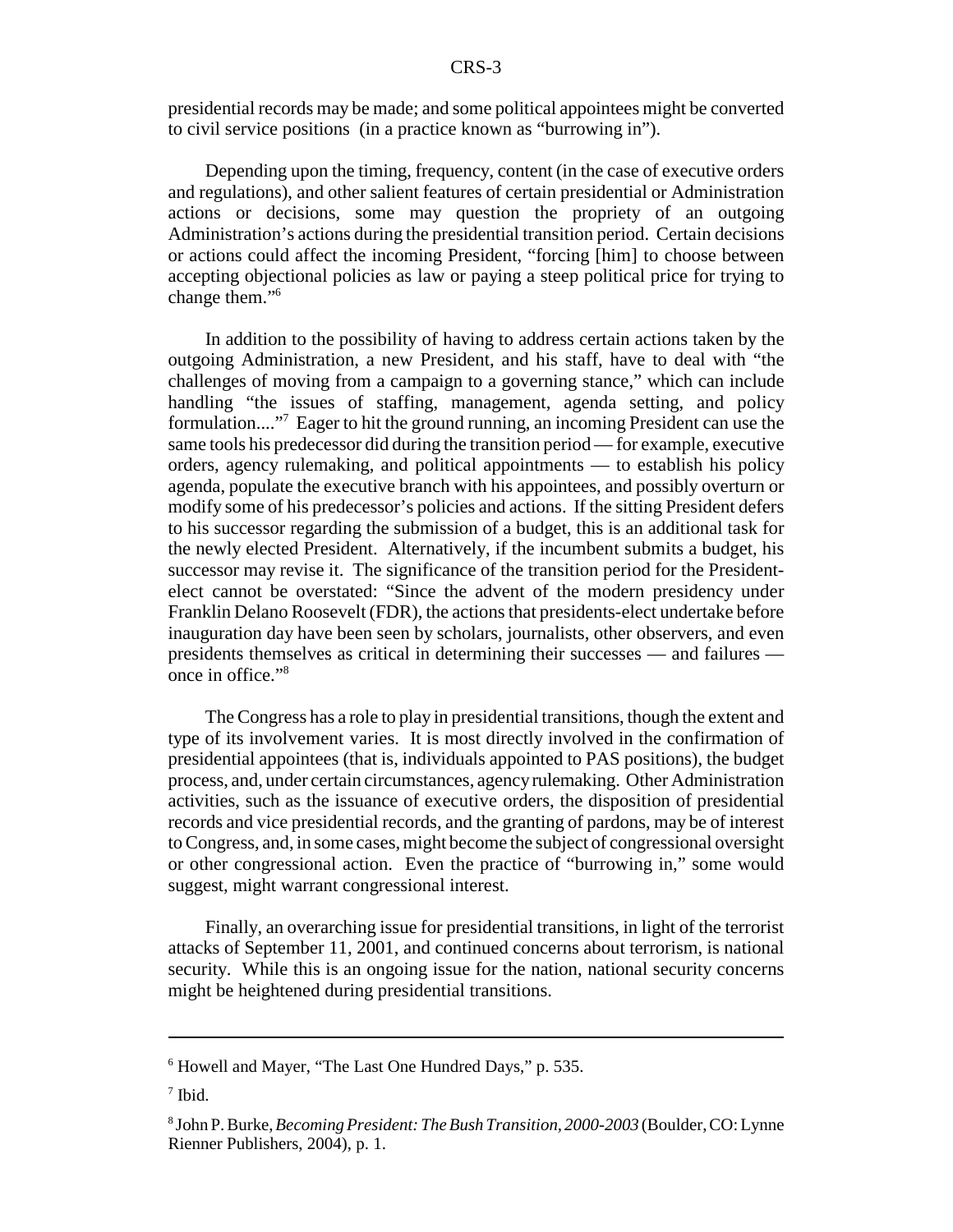Each of the following sections of this report focuses on a particular aspect of presidential transitions: agency rulemaking, executive orders, government records, national security considerations, personnel (political to career conversions), political appointments, and submission of the President's budget.

# **Agency Rulemaking**

Federal regulation, like taxing and spending, is one of the basic tools of government used to implement public policy. Regulations generally start with an act of Congress, and are the means by which statutes are implemented and specific requirements are established. Federal agencies issue more than 4,000 final rules each year on topics ranging from the timing of bridge openings to the amount of arsenic and other contaminants that is permitted in drinking water. The (off-budget) costs and benefits associated with all federal regulations have been a subject of great controversy. Some have estimated those regulatory costs as more than a trillion dollars — greater than all federal domestic discretionary spending. Estimates of the benefits of federal regulations are even higher.<sup>9</sup>

### **"Midnight Rulemaking"**

At the conclusion of most recent presidential administrations, the number of final rules issued by federal agencies increases noticeably — a phenomenon that has been characterized as "midnight rulemaking."10 As one observer stated, putting rules into effect before the end of a presidency is "a way for an administration to have life after death,"11 for the only way that a subsequent administration can change or eliminate the rule is by going back through the often lengthy rulemaking processes that are required by the Administrative Procedure Act (5 U.S.C. §551 *et seq.*) and various other statutes and executive orders.<sup>12</sup>

When there has been a change in party control of the presidency, recent incoming Presidents have responded to this phenomenon by stopping or delaying new agency rulemaking, and by attempting to reverse certain rules. For example, a few weeks after he took office, President Reagan issued Executive Order 12291 which, among other things, generally required covered agencies to "suspend or

<sup>&</sup>lt;sup>9</sup> The Office of Management and Budget produces an annual report for Congress on this issue. See [http://www.whitehouse.gov/omb/inforeg/regpol-reports\_congress.html] to view those reports.

<sup>&</sup>lt;sup>10</sup> See, for example, Jay Cochran, III, "The Cinderella Constraint: Why Regulations Increase Significantly During Post-Election Quarters," Mercatus Center, George Mason University, March 8, 2001; and Jason M. Loring and Liam R. Roth, "After Midnight: The Durability of the 'Midnight' Regulations Passed by the Two Previous Outgoing Administrations," *Wake Forest Law Review*, vol. 40 (2005), pp. 1441-1465.

<sup>11</sup> John M. Broder, "A Legacy Bush Can Control," *New York Times*, Sept. 9, 2007, p. WK 3, quoting Phillip Clapp, president of the National Environmental Trust.

 $12$  For more information on these statutes and executive orders, see CRS Report RL32240, *The Federal Rulemaking Process: An Overview*, by Curtis W. Copeland.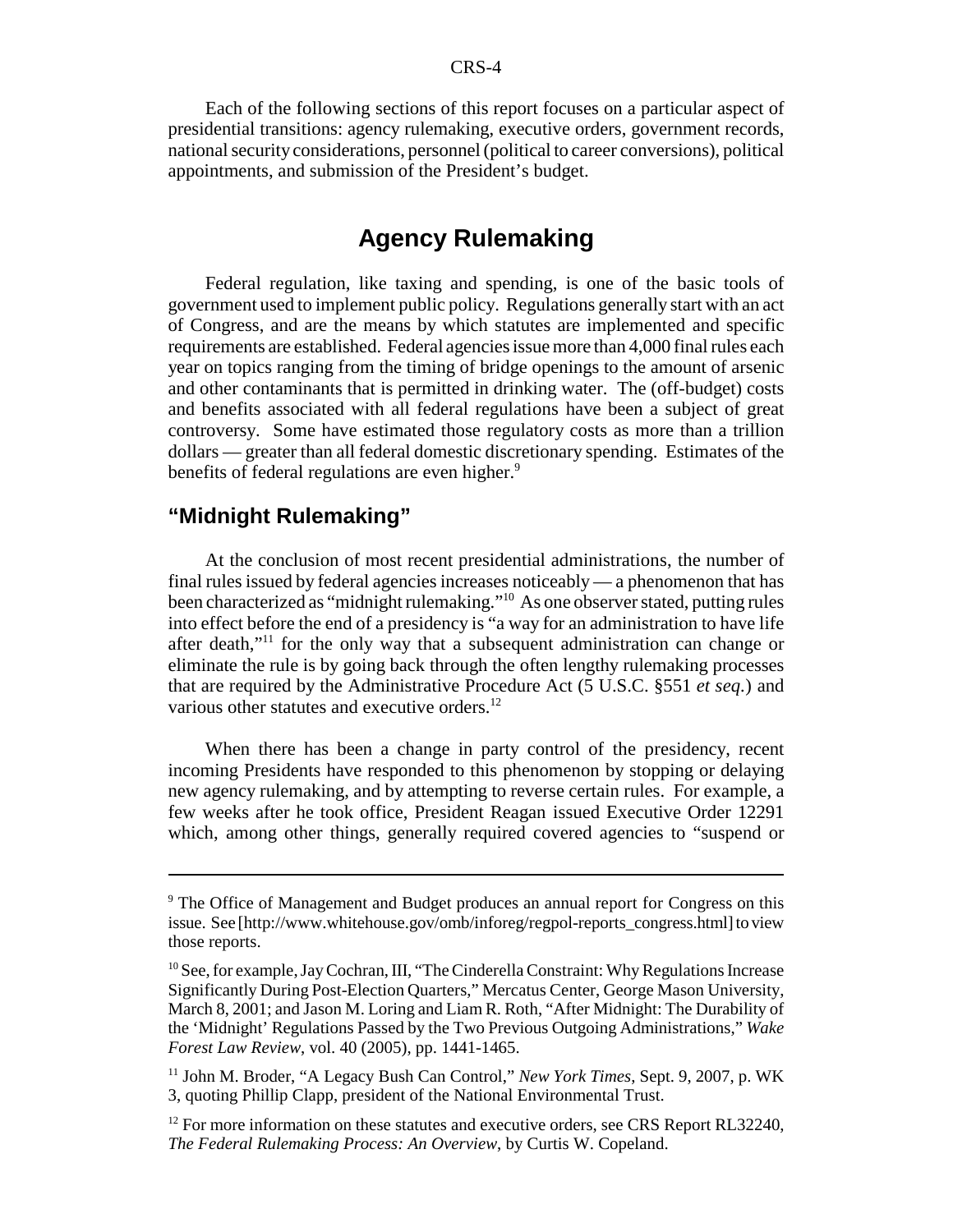postpone the effective dates of all major rules that they have promulgated in final form as of the date of this Order, but that have not yet become effective."13 President Clinton also imposed a moratorium on rules issued at the end of the first Bush Administration. As discussed below, the current Bush Administration delayed the implementation of many rules issued in the last months of the Clinton Administration and ultimately reduced the number that took effect. It has also attempted to protect rules issued in its own last months from the possibility of similarly being rendered ineffective by establishing an effective date prior to the advent of the new Administration.

**Card Memorandum.** During the final months of the Clinton Administration, federal agencies issued hundreds of final rules, many of which were expected to have a substantial impact on regulated entities. In response to this action, on January 20, 2001, the Chief of Staff and Assistant to the new President, Andrew H. Card, Jr., sent a memorandum to the heads of all executive departments and agencies generally directing them to (1) not send proposed or final regulations to the Office of the Federal Register (OFR), (2) withdraw regulations that had been sent to the OFR but not published in the *Federal Register*, and (3) postpone for 60 days the effective date of regulations that had been published in the *Federal Register* but had not yet taken effect.<sup>14</sup> The memorandum cited the desire to "ensure that the President's appointees" have the opportunity to review any new or pending regulations." In 2002, GAO reported that 90 final rules had their effective dates delayed as a result of the Card memorandum, and 15 rules still had not taken effect one year after the memorandum was issued.<sup>15</sup>

**Bolten Memorandum.** The Bush Administration has also taken action in anticipation of possible "midnight rules" at the end of the current President's term. On May 9, 2008, White House Chief of Staff Joshua B. Bolten issued a memorandum to the heads of executive departments and agencies stating that the Administration needed to "resist the historical tendency of administrations to increase regulatory activity in their final months." Therefore, Bolten said that, except in "extraordinary circumstances, regulations to be finalized in this Administration should be proposed no later than June 1, 2008, and final regulations should be issued

<sup>13</sup> Executive Order 12291, "Federal Regulation," 46 *Federal Register* 13193, Feb. 17, 1981.

<sup>&</sup>lt;sup>14</sup> See [http://www.whitehouse.gov/omb/inforeg/regreview plan.pdf] for a copy of this memorandum. Federal courts have generally considered any delay in a rule's effective date to require notice and comment rulemaking. See *Natural Resources Defense Council, Inc. v. EPA*, 683 F.2d 752, 761 (3d Cir. 1982); and *Council of the Southern Mountains v. Donovan*, 653 F.2d 573 (D.C. Cir. 1981). Although some agencies used notice and comment rulemaking to delay effective dates pursuant to the Card memorandum, most agencies simply published the changes and invoked the Administrative Procedure Act's "good cause" exception. One such action was rejected by the court. See *Natural Resources Defense Council v. Abraham*, 355 F.3d 179, 204-05 (2d Cir 2004).

<sup>15</sup> U.S. General Accounting Office, *Regulatory Review: Delay of Effective Dates of Final Rules Subject to the Administration's January 20, 2001, Memorandum*, GAO-02-370R, Feb. 15, 2002.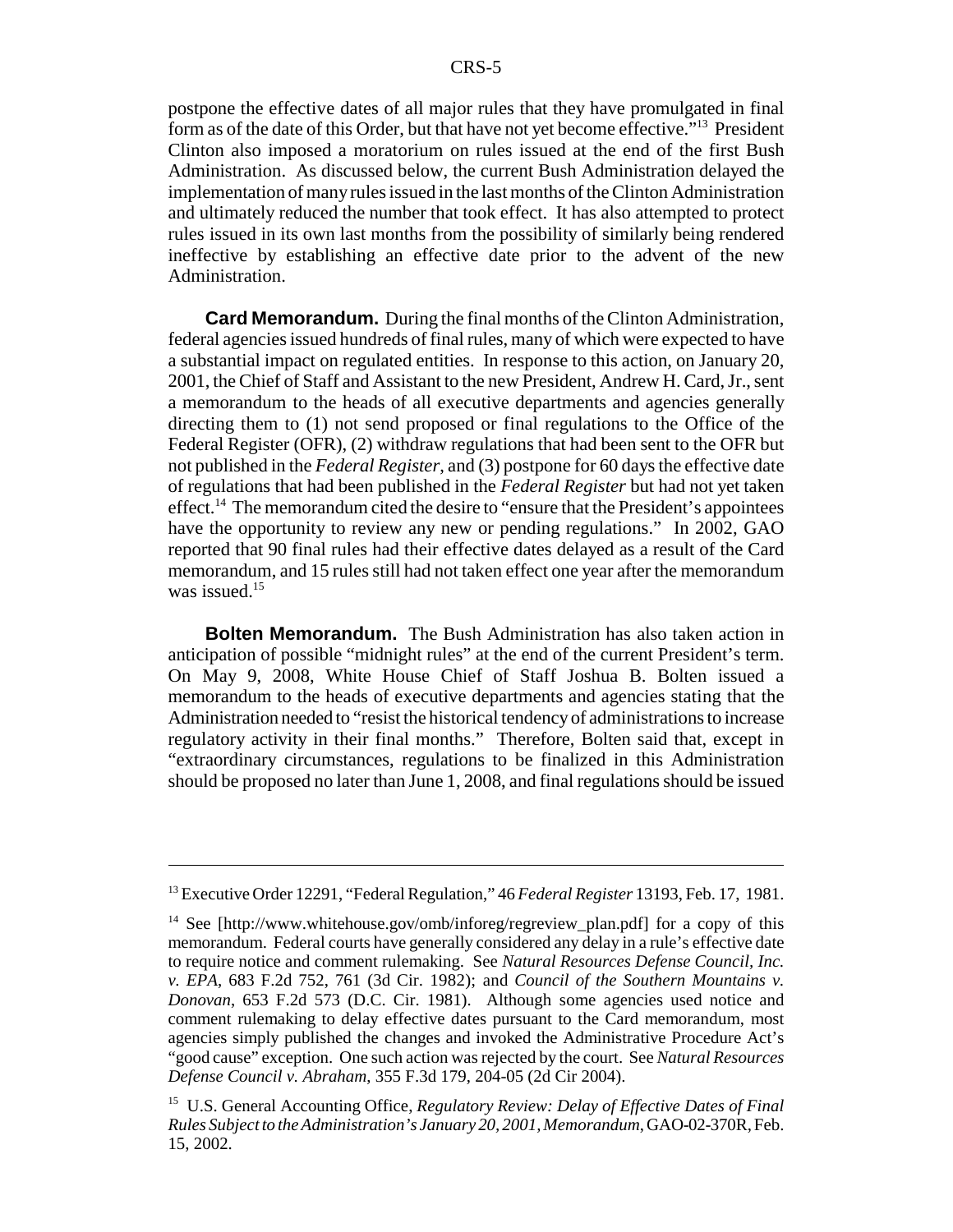no later than November 1, 2008."16 He also said that the Administrator of the Office of Information and Regulatory Affairs (OIRA) within the Office of Management and Budget would "coordinate an effort to complete Administration priorities in this final year," and the OIRA Administrator would "report on a regular basis regarding agency compliance with this memorandum."<sup>17</sup>

# **Congressional Disapproval of "Midnight Rules"**

The Congressional Review Act (CRA, 5 U.S.C. §§801-808) requires federal agencies to submit all of their final rules to both houses of Congress and the Government Accountability Office (GAO) before they can take effect, and also delays the effective date of "major" rules (e.g., those with a \$100 million impact on the economy) until 60 calendar days after submission and publication.<sup>18</sup> Under this requirement, any regulation published in the *Federal Register*, in accordance with the Bolten memorandum, by November 1, 2008, will have taken effect before the  $111<sup>th</sup>$ Congress begins and the next President takes office in January 2009. As a result, the Bolten memorandum may also have the effect of preventing the next presidential administration from doing what was done via the Card memorandum — forestalling the implementation of rules published during the previous administration by delaying their effective dates or withdrawing them before they can take effect.

However, even if they have taken effect, many rules submitted before the Bolten memorandum deadline will be subject to congressional disapproval in the 111<sup>th</sup> Congress.19 The CRA established a special set of expedited or "fast track" legislative procedures, primarily in the Senate, through which Congress may enact joint resolutions disapproving agencies' final rules. Although the general powers of Congress permit it to overturn agency rules by legislation, the CRA is unique in permitting the use of expedited procedures for this purpose. If a rule is disapproved through the CRA procedures, the act specifies not only that the rule "shall not take effect" (or shall not continue, if it has already taken effect), but also that the rule may

<sup>&</sup>lt;sup>16</sup> Between June 1 and August 8, 2008, however, federal agencies sent more than 40 proposed rules to the Office of Management and Budget for review prior to publication in the *Federal Register*. (Ralph Lindeman, "Agencies Continue to Proposed New Rules After White House-Imposed June Deadline," *BNA Daily Report for Executives*, Aug. 11, 2008, p. A-9.)

<sup>17</sup> OIRA reviews all significant rules before they are published in the *Federal Register*, and is the President's chief representative in the rulemaking process. See CRS Report RL32397, *Federal Rulemaking: The Role of the Office of Information and Regulatory Affairs*, by Curtis W. Copeland.

 $18$  For an in-depth discussion of the CRA disapproval process, see CRS Report RL31160, *Disapproval of Regulations by Congress: Procedure Under the Congressional Review Act*, by Richard S. Beth. For a discussion of how the CRA has been implemented, see CRS Report RL30116, *Congressional Review of Agency Rulemaking: An Update and Assessment of the Congressional Review Act After a Decade*, by Morton Rosenberg.

 $19$  For a more complete discussion of the CRA's carryover provisions and how they may apply to rules issued at the end of the  $110<sup>th</sup>$  Congress, see CRS Report RL34633, *Congressional Review Act: Disapproval of Rules in a Subsequent Session of Congress*, by Curtis W. Copeland and Richard S. Beth.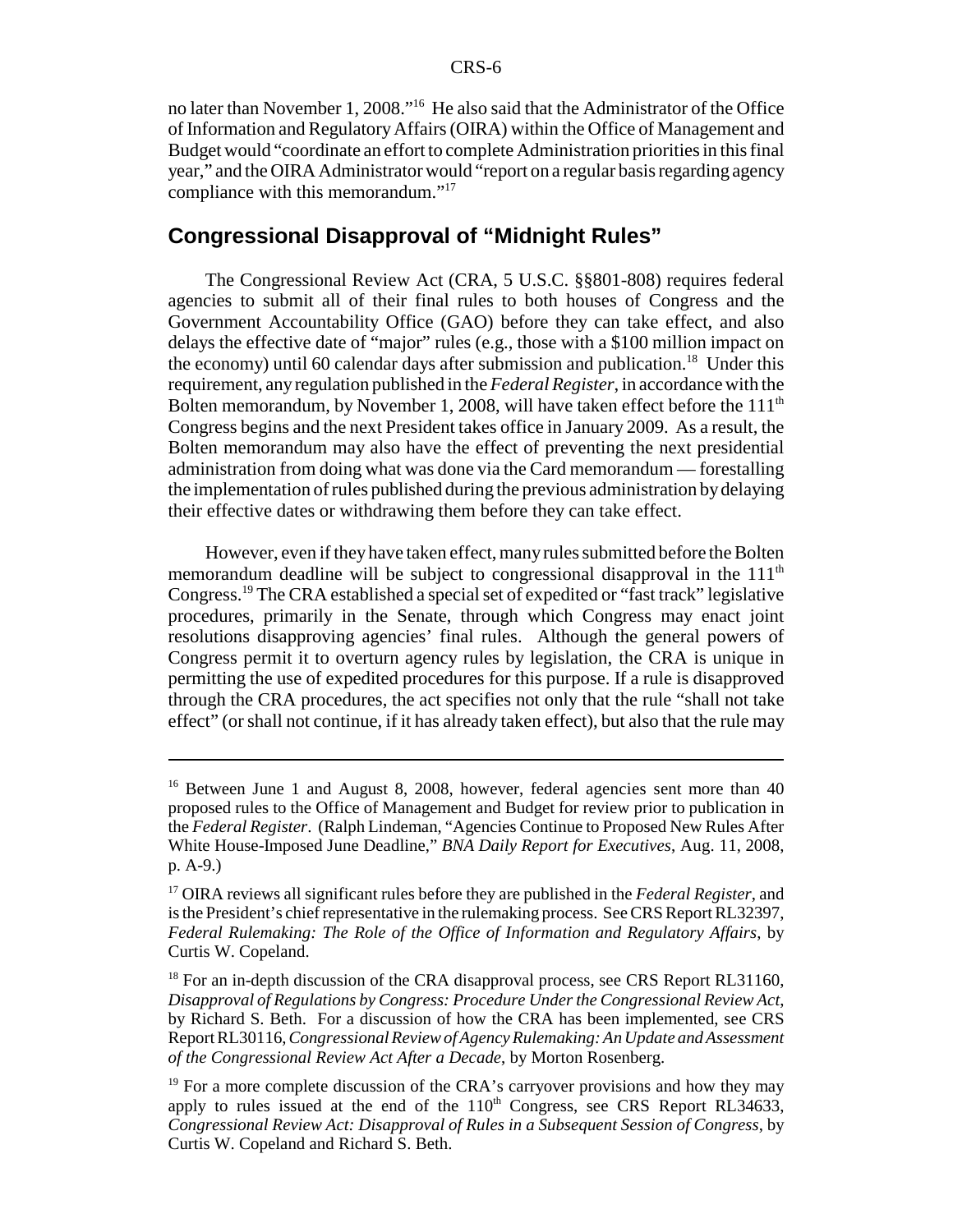not be reissued in a "substantially" similar form without subsequent statutory authorization.

Once a rule has been submitted to Congress, Members have 60 "days of continuous session" to introduce a resolution of disapproval.<sup>20</sup> The CRA also provides that, if Congress adjourns its annual session *sine die* less than 60 "legislative days" (House of Representatives) or "session days" (Senate) after a rule is submitted to it, then the rule is carried over to the next session of Congress and treated as if it had been published in the *Federal Register* on the 15th legislative or session day after Congress reconvenes.<sup>21</sup> The purpose of this provision is to ensure that *both* houses of Congress have sufficient time to consider disapproving rules submitted during this end-of-session "carryover period." In any given year, the carryover period begins after the  $60<sup>th</sup>$  legislative day in the House or session day in the Senate before the *sine die* adjournment, whichever date is *earlier*. The renewal of the CRA process in the following session occurs even if no resolution to disapprove the rule had been introduced during the session when the rule was submitted.

Although the exact starting point for the CRA carryover period in the second session of the 110<sup>th</sup> Congress can be determined only after *sine die* adjournment has taken place, the likely date or range of dates may be illuminated by examining congressional activity in prior years. Across all sessions of Congress since the CRA was enacted in 1996 (the second session of the  $104<sup>th</sup>$  Congress), the starting point for the carryover period was always determined by the schedule of the House of Representatives, and was always earlier in the second session of Congress (i.e., during election years) than in the first session. In those second sessions of Congress, the starting points ranged from May 12 to June 23, with the median starting point being June 7 (i.e., half occurring before, half after).

If Congress follows this general pattern in the second session of the  $110<sup>th</sup>$ Congress, the data suggest that any final rule submitted to Congress after June 2008 may be carried over to the first session of the  $111<sup>th</sup>$  Congress, and may be subject to a resolution of disapproval during that session. However, the starting point for the carryover period could slip to late September or early October if an unprecedented level of congressional activity occurs late in the session.

Even without the CRA, though, Congress can stop agency rulemaking in other ways. For example, each year, Congress includes provisions in appropriations legislation prohibiting rulemaking within particular policy areas, preventing particular proposed rules from becoming final, and prohibiting or affecting the implementation or enforcement of rules.<sup>22</sup> However, unlike disapprovals under the

<sup>&</sup>lt;sup>20</sup> "Days of continuous session" includes all calendar days except those in which either house of Congress is adjourned for more than three days during a session.

 $21$  "Legislative days" end each time a chamber adjourns and begin each time it convenes after an adjournment. "Session days" include only calendar days on which a chamber is in session.

<sup>22</sup> CRS Report RL34354, *Congressional Influences on Rulemaking Through Appropriations* (continued...)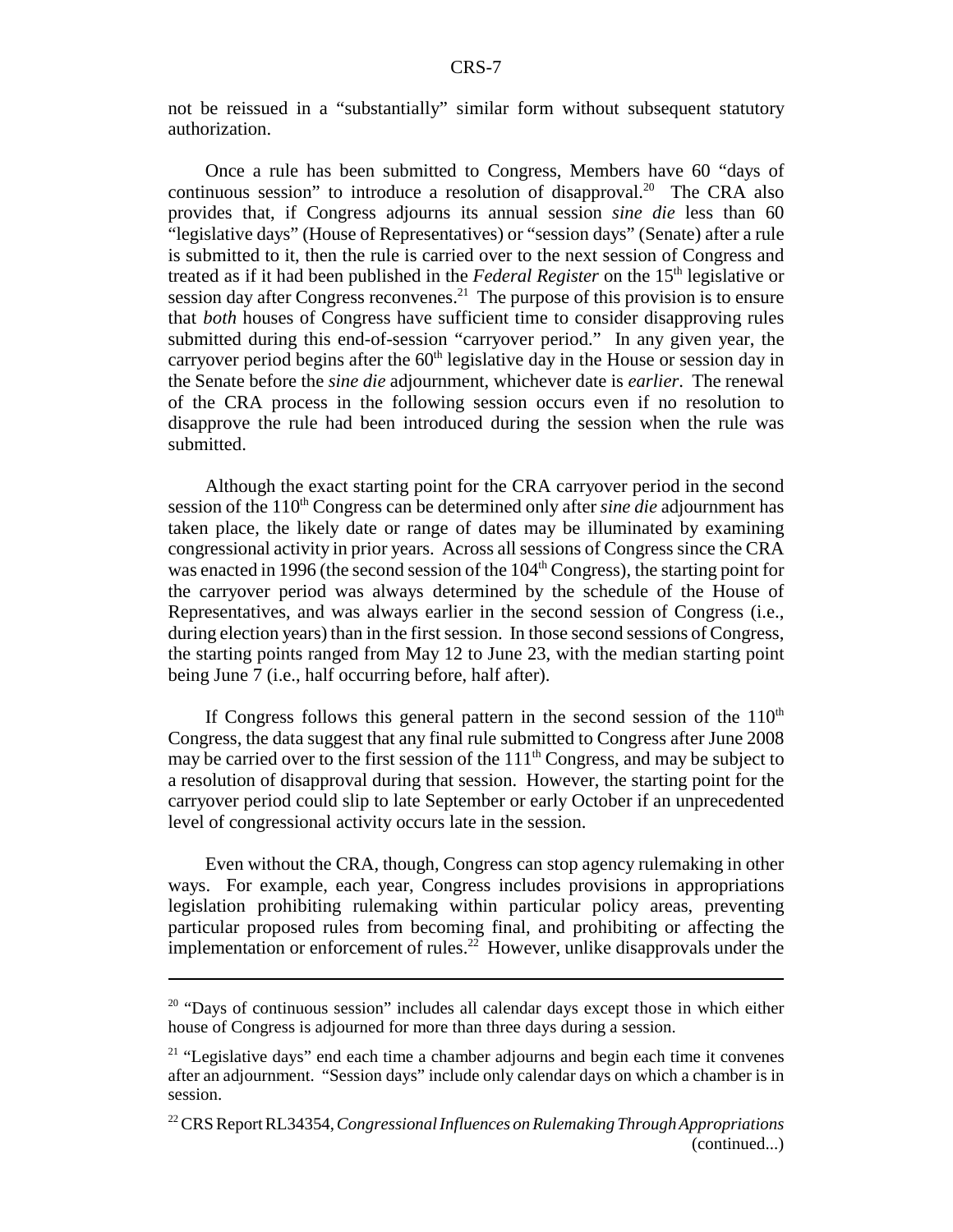CRA, the regulatory requirements that have been put into effect are not rescinded, and the agency is not prohibited from issuing a substantially similar regulation in the future.

# **Executive Clemency**

#### **Background**

Article II of the Constitution provides the President with the explicit authority to "grant Reprieves and Pardons for Offences against the United States." The general term for this authority is executive clemency, of which the more commonly used term, presidential pardon, is but one form. Executive clemency may also take the form of commutation, which is the reduction of a prison sentence, remission, which is the reduction of a fine or mandated restitution, or reprieve, which delays the imposition of punishment. $^{23}$ 

The President has few restrictions on how and when executive clemency may be exercised, other than it may only apply to violations of federal laws — thereby precluding state criminal or civil proceedings from its scope — and it may not be used to interfere with the Congress's power to impeach.<sup>24</sup> Clemency in the form of a pardon, for example, may be granted at any time, even before charges have been filed.<sup>25</sup> In addition, while not frequently done, a President may bestow clemency on groups, as President Lincoln did when he issued a pardon to all persons who participated in the "rebellion" against the United States (with a number of conditions and exceptions).<sup>26</sup>

The President's use of this broad authority may come under increased scrutiny during a period of transition, in part because Presidents have historically granted petitions for clemency at a higher rate in the closing months of their administrations. **Table 1** shows that since 1945, every president that completed his term of office, except President Johnson, increased the rate at which he granted clemency in the final four months of his administration, when compared to his previous months in office.

 $22$  (...continued)

*Provisions*, by Curtis W. Copeland.

<sup>&</sup>lt;sup>23</sup> U. S. Department of Justice, Office of the Pardon Attorney, available at [http://www.usdoj.gov/pardon/].

<sup>24</sup> CRS Report RS20829, *An Overview of the Presidential Pardoning Power*, by T.J. Halstead.

 $25$  Ibid.

<sup>&</sup>lt;sup>26</sup> United States President (Lincoln), "The Proclamation of Amnesty and Reconstruction," Dec. 8, 1863, available at [http://www.history.umd.edu/Freedmen/procamn.htm].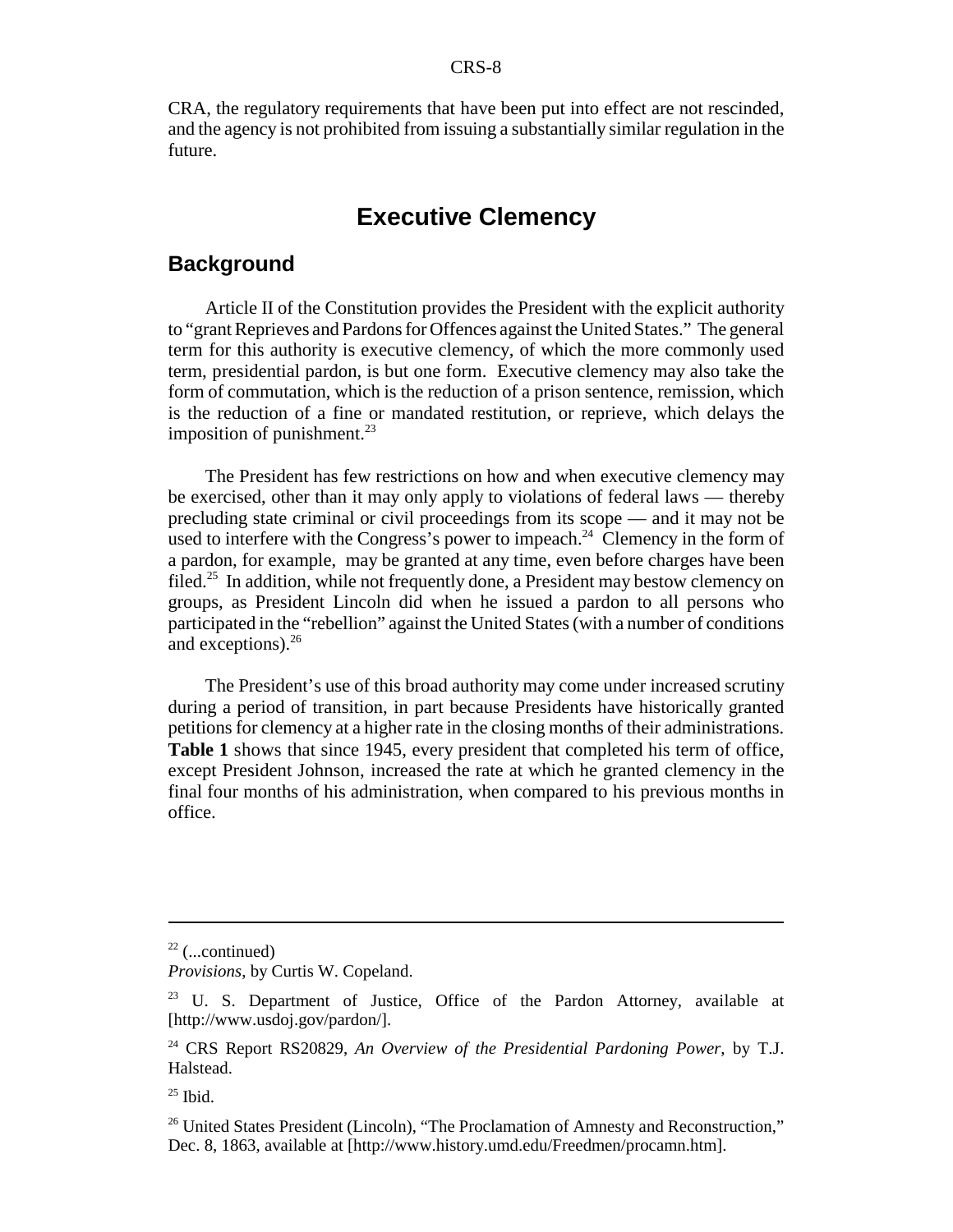| <b>President</b>     | <b>Prior to Final Four</b><br><b>Months of</b><br><b>Administration</b> | <b>Final Four Months of</b><br><b>Administration</b> |
|----------------------|-------------------------------------------------------------------------|------------------------------------------------------|
| Harry S. Truman      | 22 per month                                                            | 25 per month                                         |
| Dwight D. Eisenhower | 10 per month                                                            | 53 per month                                         |
| Lyndon B. Johnson    | 21 per month                                                            | 0 per month                                          |
| Gerald R. Ford       | 11 per month                                                            | 34 per month                                         |
| James E. Carter      | 11 per month                                                            | 20 per month                                         |
| Ronald W. Reagan     | 4 per month                                                             | 8 per month                                          |
| George H.W. Bush     | 1 per month                                                             | 10 per month                                         |
| William J. Clinton   | 2 per month                                                             | 65 per month                                         |

#### **Table 1. Average Monthly Clemency Petitions Granted, Prior to and During the Final Four Months of Selected Administrations**

**Source**: United States Department of Justice, Office of the Pardon Attorney, available at [http://www.usdoj.gov/pardon/].

**Notes**: Clemency statistics include pardons, commutations, and remissions of fines. Figures have been rounded to the nearest whole number.

Controversial acts of clemency may be among those granted in the final months of an administration, such as President George H.W. Bush's pardon of key figures in the Iran-Contra affair on Christmas Eve, 1992 — less than four weeks before the end of his term — and President Bill Clinton's pardon of commodities trader Mark Rich, which was issued on President Clinton's last day in office.

### **Possible Congressional Concerns**

**Acts of Clemency Might Restrict Oversight of the Executive Branch.** Ongoing investigations into the conduct of executive branch officials may be impeded or effectively ended by acts of clemency. As previously noted, President George H. W. Bush pardoned six former officials from President Ronald Reagan's Administration for their roles in the Iran-Contra affair, including two officials who had been indicted but had not yet been to trial. These pardons essentially ended the Independent Counsel's criminal investigation, which had begun six years earlier. The ongoing criminal investigation into the firing of nine United States attorneys in  $2006$  — which has attracted considerable interest among Members of the  $110<sup>th</sup>$ Congress — might be affected if President George W. Bush issues pardons to members of his administration for any role they may have played in the matter.

**Acts of Clemency Might Have Implications for U.S. Foreign Relations.** President George W. Bush has received many requests from the public and elected officials to provide clemency to two United States Border Patrol agents who are serving sentences in federal prisons for shooting a Mexican citizen who had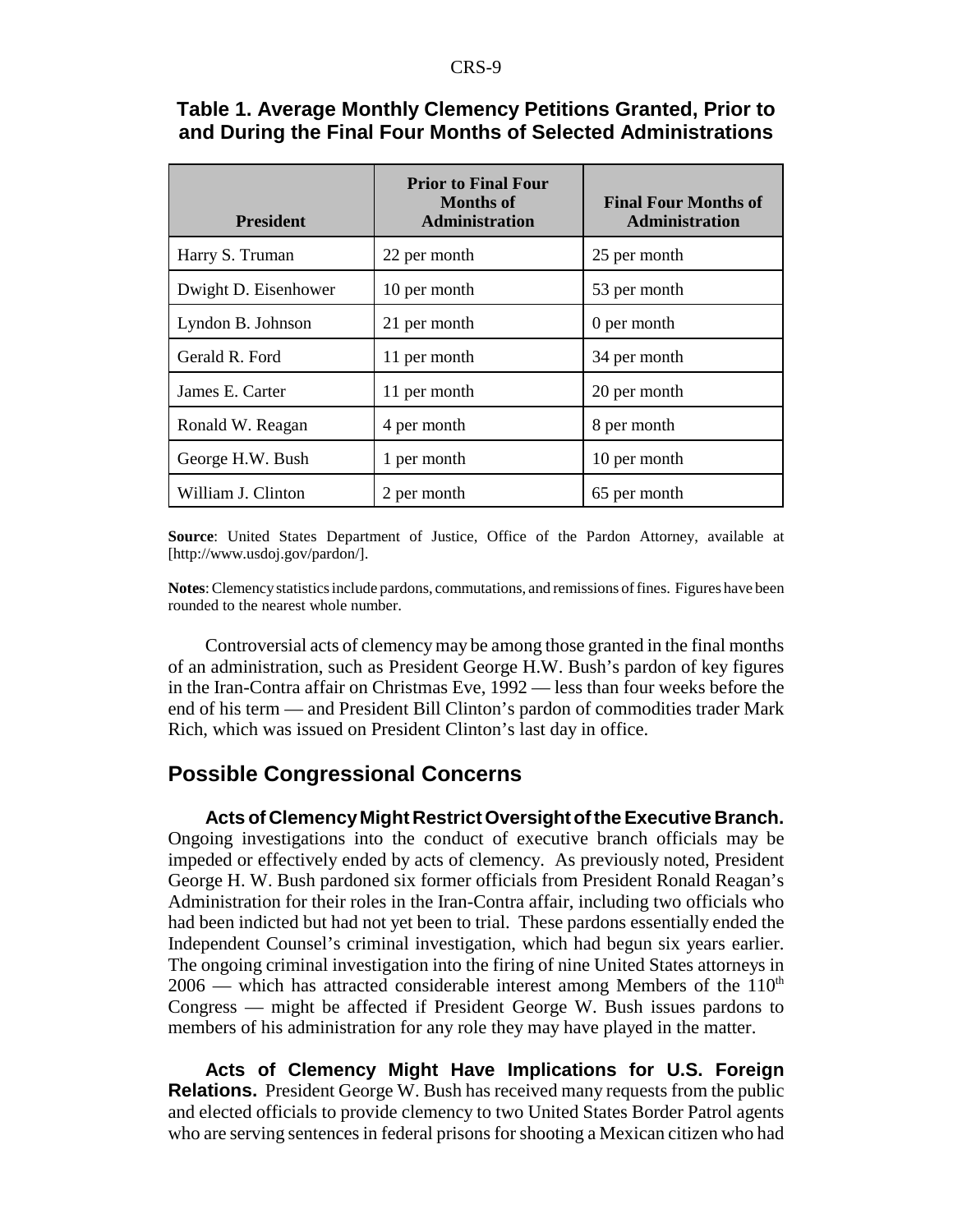crossed illegally into Texas.<sup>27</sup> The Mexican government, however, has been highly critical of what it deems "the excessive use of force" by American border authorities, and may protest strongly should the border patrol agents be issued pardons or commutations.28 Similarly, it has been suggested President Bush may consider clemency for soldiers convicted of crimes committed while serving at Abu Ghraib prison in Iraq.29 Acts of clemency related to Abu Ghraib would likely be poorly received by Muslim populations and governments around the world, and possibly nations that have expressed opposition to the War in Iraq.

# **Executive Orders**

Concerns about the volume, timing, and content of executive orders may be heightened during presidential transitions, particularly during the months leading up to the inauguration. The perception, if not necessarily the reality, exists that an outgoing President's inclination to act unilaterally increases during the transition period.

A President's decision to use executive orders may be based on practical, political, or personal reasons, or any combination thereof. Executive orders are a significant vehicle for unilateral action by the President: they have the force and effect of law — unless voided or revoked by congressional, presidential, or judicial action — and they combine "the highest levels of substance, discretion, and direct presidential involvement."30 Being able to act unilaterally enables a President to establish control over policymaking. Presidents are sometimes aided in this endeavor by the proliferation and ambiguity of statutes, which increase their opportunities for justifying presidential action.<sup>31</sup> Another appealing feature of executive orders is that they allow Presidents to act "quickly, forcefully, and (if they like) with no advance

<sup>&</sup>lt;sup>27</sup> To cite just two examples, H.Con.Res. 267 (110<sup>th</sup> Cong.), which had 81 cosponsors and bipartisan support, called on the President to commute the sentences of the two border patrol agents. H.Con.Res. 267 is at [http://frwebgate.access.gpo.gov/cgi-bin/getdoc.cgi?dbname= 110\_cong\_bills&docid=f:hc267ih.txt.pdf]; and the American Federation of Government Employees (AFGE), which has a membership of over 600,000, sent President Bush a letter in 2007 also asking him to pardon the border patrol agents. The AFGE letter is at [http://www.afge.org/Index.cfm?Page=PressReleases&PressReleaseID=704].

<sup>&</sup>lt;sup>28</sup> "Mexico slams border shooting, US Congress for failing to pass immigration bill," New York Times Global Edition, Aug. 9, 2008, available at [http://www.iht.com/articles/ap/2007/ 08/10/america/LA-GEN-Mexico-Immigration.php].

<sup>29</sup> Keith Koffler, "Stevens Case Puts Spotlight on Pardons," *Roll Call Newspaper Online*, Oct. 28, 2008, available at [http://www.rollcall.com/news/29610-1.html].

<sup>30</sup> Joel L. Fleishman and Arthur H. Aufses, "Law and Orders: The Problem of Presidential Legislation," *Law and Contemporary Problems*, vol. 40 (1976), p. 5. Executive orders disposition tables, which list each President's executive orders from Franklin D. Roosevelt through the current President, are available at [http://www.archives.gov/federal-register/ executive-orders/disposition.html].

<sup>&</sup>lt;sup>31</sup> Terry M. Moe and William J. Howell, "The Presidential Power of Unilateral Action," *Journal of Law, Economics, and Organization*, vol. 15 (1999), pp. 141and 143.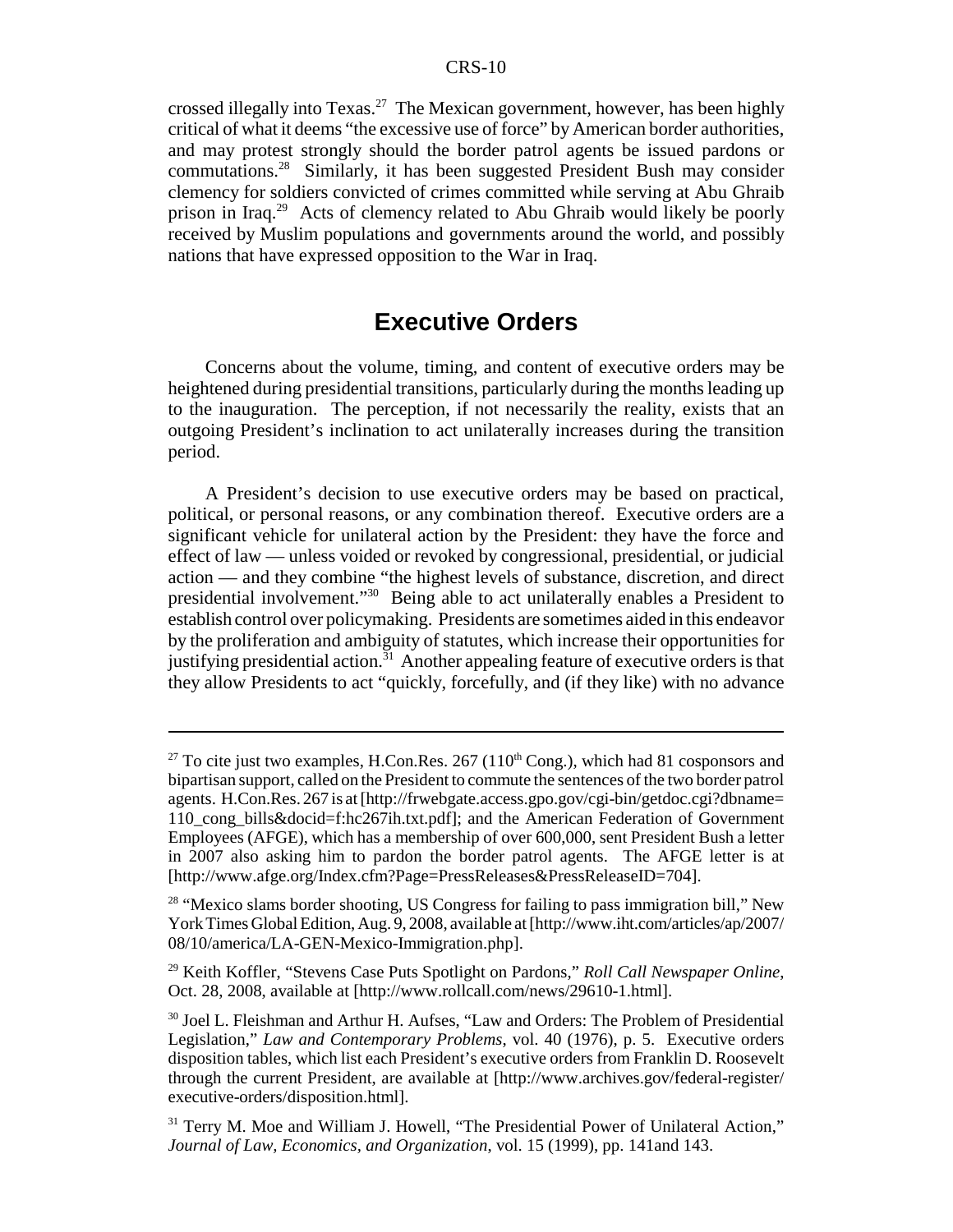notice."32 Capitalizing on these features enables Presidents to seize the initiative on an issue, shape the national agenda, and force others to respond. For practical or political reasons, Presidents may choose to use executive orders to circumvent a Congress that they perceive as hostile to their policies, after considering whether the Congress is likely to overturn a particular executive order.<sup>33</sup> or as moving too slowly. $34$ 

Executive orders suit the needs of an outgoing President who wants to establish or change policy, or is striving to secure his legacy. Howell and Mayer have noted that when a President's successor belongs to the opposition political party, "he has every reason to hurry through last-minute public policies, doing whatever possible to tie his successor's hands.<sup>"35</sup> An outgoing President's use of unilateral directives, such as executive orders, might be greeted with criticism from some quarters. Some scholars note that the "directives lack the sort of legitimacy that pre-election activity has, because by definition they are issued after a president (and, in many cases, his party) has been repudiated at the polls. Moreover, there are no opportunities for democratic accountability, because, again, voters do not have a subsequent chance to express their approval or disapproval."36

An incoming President, who is eager to act quickly on his policy agenda, seeking to modify or overturn certain of his predecessor's actions, or distinguish himself from his predecessor, particularly when they are from different parties, would find executive orders an effective way to accomplish these objectives.<sup> $37$ </sup> He might be stymied, though, in his efforts to amend his predecessor's actions: "Occasionally, presidents cannot alter orders set by their predecessors without paying a considerable political price, undermining the nation's credibility, or confronting serious legal obstacles."38

34 Paul C. Light, *The President's Agenda: Domestic Policy Choice from Kennedy to Reagan* (Baltimore: Johns Hopkins University Press, 1991), p. 118.

<sup>35</sup> Howell and Mayer, "The Last One Hundred Days," p. 533.

36 Ibid., p. 551.

38 Howell and Mayer, "The Last One Hundred Days," p. 543. On the other hand, as the following examples show, several recent Presidents revoked, partly or completely, one or more executive orders issued by their immediate predecessor. President Reagan revoked two (continued...)

<sup>32</sup> Ibid., p. 138.

<sup>&</sup>lt;sup>33</sup> Christopher J. Deering and Forrest Maltzman, "The Politics of Executive Orders: Legislative Constraints on Presidential Power," *Political Research Quarterly*, vol. 52 (1999), pp. 2 and 6.

<sup>37</sup> Kenneth R. Mayer, "Executive Orders and Presidential Power," *Journal of Politics*, vol. 61 (1999), p. 451. For example, President Clinton signed E.O. 12834 on Jan. 20, 1993, which required his senior political appointees to take an ethics pledge that would prohibit them from lobbying federal government officials for five years. President George W. Bush launched a major initiative early in his term with the signing of E.O. 13198 and E.O. 13199 on Jan. 29, 2001, which directed the Attorney General and four cabinets secretaries to establish offices of faith-based and community initiatives, and which established a White House Office of Faith-Based and Community Initiatives, respectively.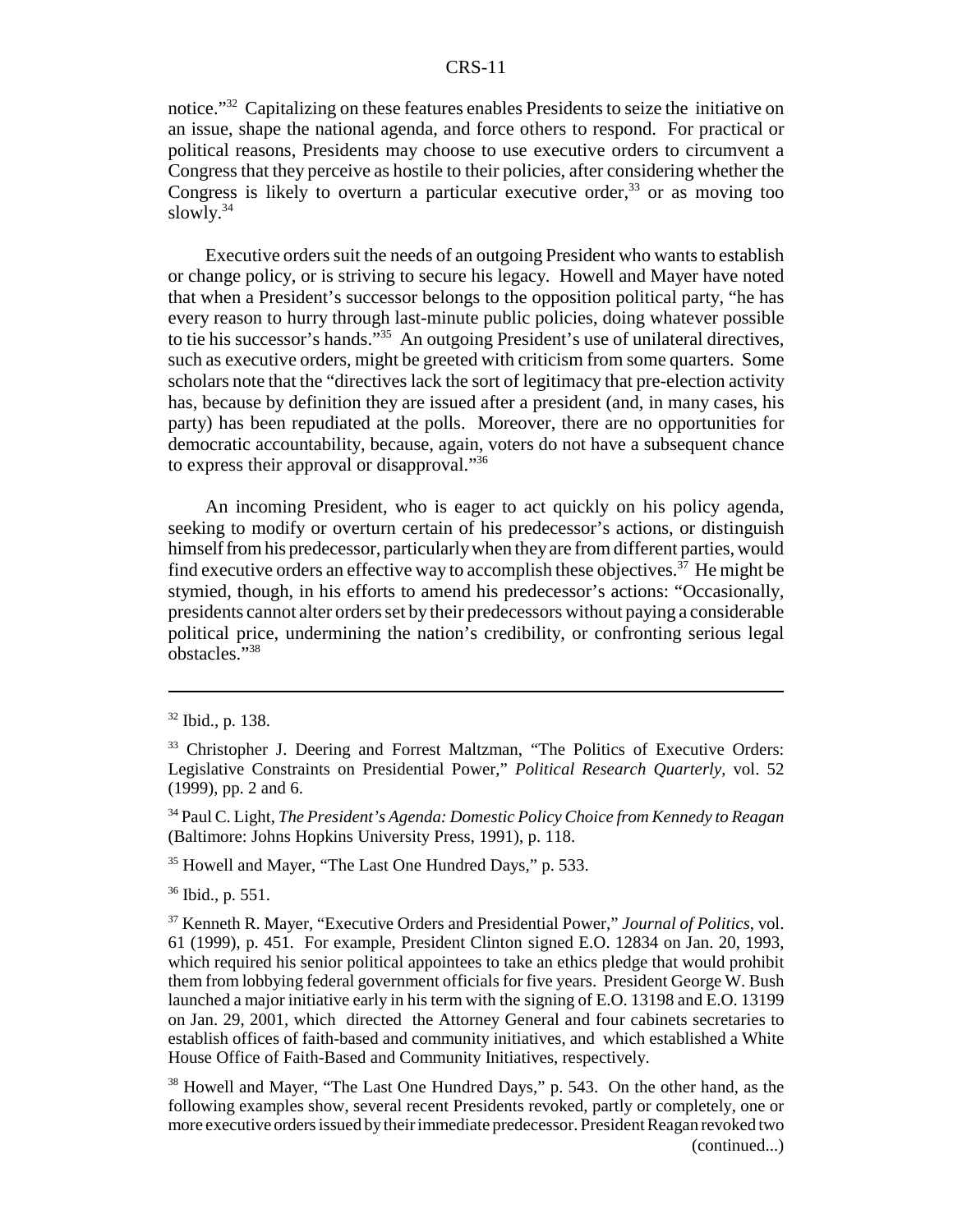### **Timing and Volume of Executive Orders**

**Table 2** presents the number of executive orders issued by Presidents George W. Bush, William J. Clinton, George Bush, Ronald Reagan, and Jimmy Carter in each of three transition periods.<sup>39</sup> These three periods are comparable, but not equal, in duration, which means it is more meaningful to compare data within each column rather than across columns.

| Table 2. Number of Executive Orders Issued During Presidential |
|----------------------------------------------------------------|
| <b>Transitions, 1977 - Present</b>                             |

|                           | <b>Incoming</b>                 | <b>Pre-election</b>          | <b>Lame Duck</b>    |
|---------------------------|---------------------------------|------------------------------|---------------------|
| <b>President</b>          | (First term)<br>Jan. 20-Apr. 30 | Aug. 1-Election              | Election-Jan. 20    |
| George W. Bush            | 12<br>(2001)                    | 10<br>(2004)<br>7<br>(2008)  | To be determined    |
| <b>William J. Clinton</b> | 13<br>(1993)                    | 10<br>(1996)<br>11<br>(2000) | 22<br>$(2000-2001)$ |
| <b>George Bush</b>        | 11<br>(1989)                    | $\overline{7}$<br>(1992)     | 14<br>$(1992-1993)$ |
| <b>Ronald Reagan</b>      | 18<br>(1981)                    | 7<br>(1984)<br>9<br>(1988)   | 12<br>$(1988-1989)$ |
| <b>Jimmy Carter</b>       | 16<br>(1977)                    | 20<br>(1980)                 | 36<br>$(1980-1981)$ |

**Sources**: U.S. National Archives and Records Administration, "Executive Orders Disposition Tables," available at [http://www.archives.gov/federal-register/executive-orders/disposition.html].

**Notes**: Executive orders are categorized according to signing date.

As incoming Presidents, G.W. Bush, Clinton, Bush, Reagan, and Carter issued comparable numbers of executive orders. The range of executive orders issued was 11 (Bush) to 18 (Reagan). During the pre-election period, four of the Presidents also

<sup>38 (...</sup>continued)

executive orders signed by President Carter, thus terminating certain aspects of the government's wage and price program (E.O. 12288, Jan. 29, 1981) and disbanding the Tahoe Federal Coordinating Council (E.O. 12298, Mar. 12, 1981). President Clinton revoked (E.O. 12836, Feb. 1, 1993) two of President Bush's executive orders having to do with labor unions. President G.W. Bush signed four executive orders (Executive Orders 13201, 13202, 13203, and 13204), on Feb. 17, 2001, that dealt with labor issues and that partially or completely revoked executive orders that had been signed by his predecessor.

 $39$  Consistent with how he signed executive orders, the  $41<sup>st</sup>$  President is identified in this report as President George Bush or President Bush. His son, the  $43<sup>rd</sup>$  President, is identified as President George W. Bush, his signature on executive orders, or President G.W. Bush.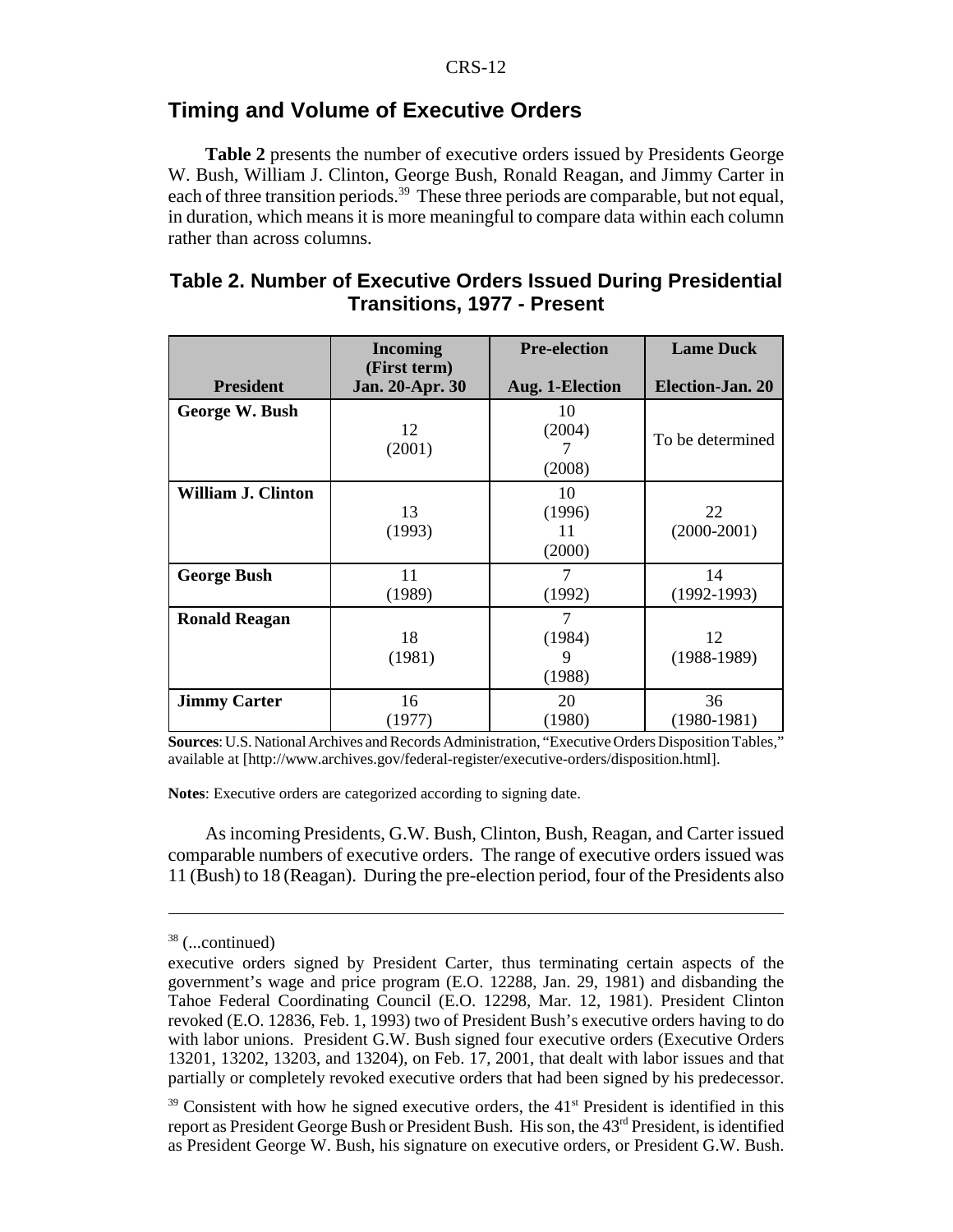issued comparable numbers of executive orders, ranging from 7 (Reagan and Bush) to 11 (Clinton). President Carter issued 20 executive orders during the pre-election period. The lame duck period shows the greatest variation. Reagan and Bush issued comparable numbers of executive orders, 12 and 14, respectively. Clinton issued 22, and Carter issued 36.40 However, nearly one-third of the executive orders President Carter signed at the end of his term had to do with the hostage crisis in Iran.

A study that examined executive orders issued between April 1936 and December 1995 found that, while the start of a new President's term does not result in a higher number of executive orders, the end of a President's term is notable for an increase in the quantity of executive orders issued.<sup>41</sup> Presidents who were succeeded by a member of the other party signed "nearly six additional orders ... in the last month of their term, nearly double the average level."42 When party control of the White House did not change following a presidential election, there was "no corresponding increase in order frequency...."<sup>43</sup> The author of this study asserts that these data are evidence that "executive orders have a strong policy component, as otherwise presidents would have little reason to issue such last-minute orders." Mayer also found that reelection plays a role in the number of executive orders signed and issued. Presidents who are running for reelection issue approximately 1.4 more executive orders per month — 14 during campaign season from January 1 through the end of October — than when they are not running for reelection.<sup>44</sup>

### **Content of Executive Orders**

Executive orders range, in terms of their import for government management and operations and the principle of shared powers, and the scope of their impact, from the somewhat innocuous to the highly significant. Presidents use executive orders to recognize groups and organizations; establish commissions, task forces, and committees; and make symbolic statements. Presidents also use executive orders "to establish policy, reorganize executive branch agencies, alter administrative and regulatory processes, [and] affect how legislation is interpreted and implemented."45

Unilateral action by Presidents during transition periods can, and does, result in a mixture of executive orders in terms of their significance and scope. President Carter established a committee charged with selecting a director for the Federal Bureau of Investigation and closed the federal government on Friday, December 26,

<sup>&</sup>lt;sup>40</sup> The quantity of orders President Carter signed during the pre-election and lame duck periods is consistent with the pace he maintained throughout his four-year term. President G.W. Bush issued an average of 36 executive orders per year; President Clinton 46; President Bush 42; President Reagan 48; and President Carter 80. The figure for President G.W. Bush is an average for the years 2001-2007.

<sup>41</sup> Mayer, "Executive Orders and Presidential Power," p. 457.

<sup>42</sup> Ibid.

<sup>43</sup> Ibid.

<sup>&</sup>lt;sup>44</sup> Ibid., p. 459.

 $45$  Ibid., p. 445.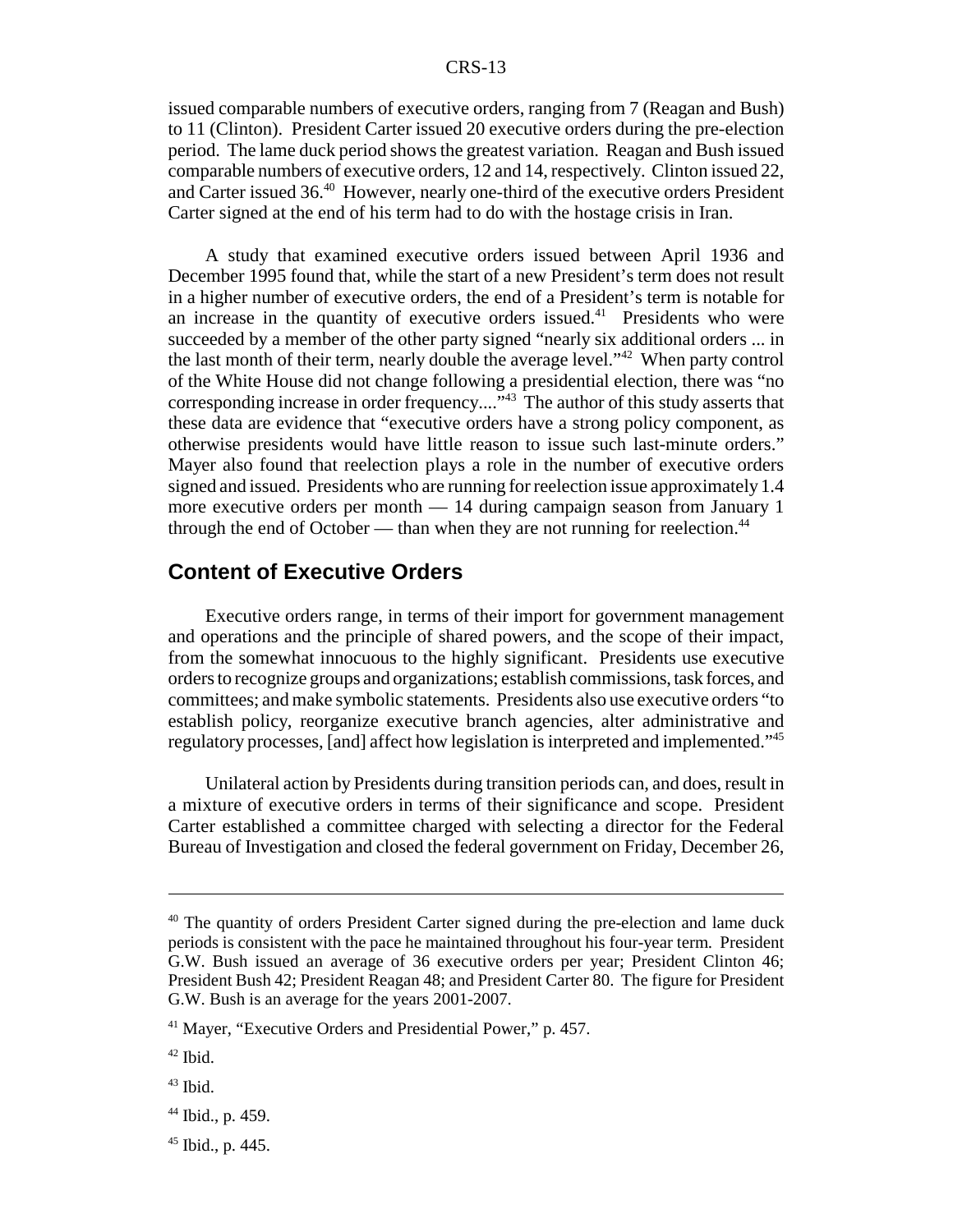1980.46 President Bush designated the Organization of Eastern Caribbean States as a public international organization and delegated some disaster relief and emergency assistance functions from the President to the director of the Federal Emergency Management Agency.<sup>47</sup> Turning to executive orders with policy implications, President Ronald Reagan brought agency rulemaking under the control of the Office of Management and Budget and required cost-benefit analyses be conducted for proposed rules.48 Most notable among the executive orders signed by President Carter during a transition period was a package of executive orders relating to the negotiated release of American hostages being held in Iran.<sup>49</sup>

# **Government Records**

## **Agency Records**

Changes of presidential administrations prompt concerns that some government records might be destroyed or removed during the transition. Responsibility for the life cycle management of government records rests with the Archivist of the United States, who is the head of the National Archives and Records Administration (NARA). To address concerns about, and prevent the possible loss of, records, NARA issued a bulletin in each of the past five presidential election years, as well as in 2008, reminding agency heads of the regulations regarding proper records management. As stated in the first line of the 2008 bulletin, NARA Bulletin 2008- 02, which was issued on February 4, its purpose "is to remind heads of Federal agencies that official records must remain in the custody of the agency."<sup>50</sup> While departing officials and employees may remove extra copies or photocopies of records when they leave their agency "with the approval of a designated official of the agency, such as the agency's records officer or legal counsel," the bulletin reminds readers that, if such materials are otherwise restricted — for example, for reasons of personal privacy or security classification — they "must be maintained in accordance with the appropriate agency requirements." The bulletin provides additional guidance regarding the identification of federal records, the proper storage and disposal of documentary materials, and responding to an unauthorized removal of records. There are criminal penalties for the unauthorized removal or destruction of  $f$ ederal records, their concealment,<sup>51</sup> and for the unauthorized disclosure of protected

<sup>46</sup> E.O. 11971, Feb. 11, 1977, and E.O. 12255, Dec. 5, 1980, respectively.

<sup>47</sup> E.O. 12669, Feb. 20, 1989, and E.O. 12673, Mar. 23, 1989, respectively.

<sup>48</sup> E.O. 12291, Feb.17, 1981.

<sup>49</sup> Executive Orders 12276 through 12285, Jan. 19, 1981.

<sup>50</sup> U.S. National Archives and Records Administration, *Protecting Federal Records and Other Documentary Materials from Unauthorized Removal*, NARA Bulletin 2008-02 (Washington: Feb. 4, 2008), available at [http://www.archives.gov/records-mgmt/bulletins/ 2008/2008-02.html?template=print].

<sup>51 18</sup> U.S.C. §2071.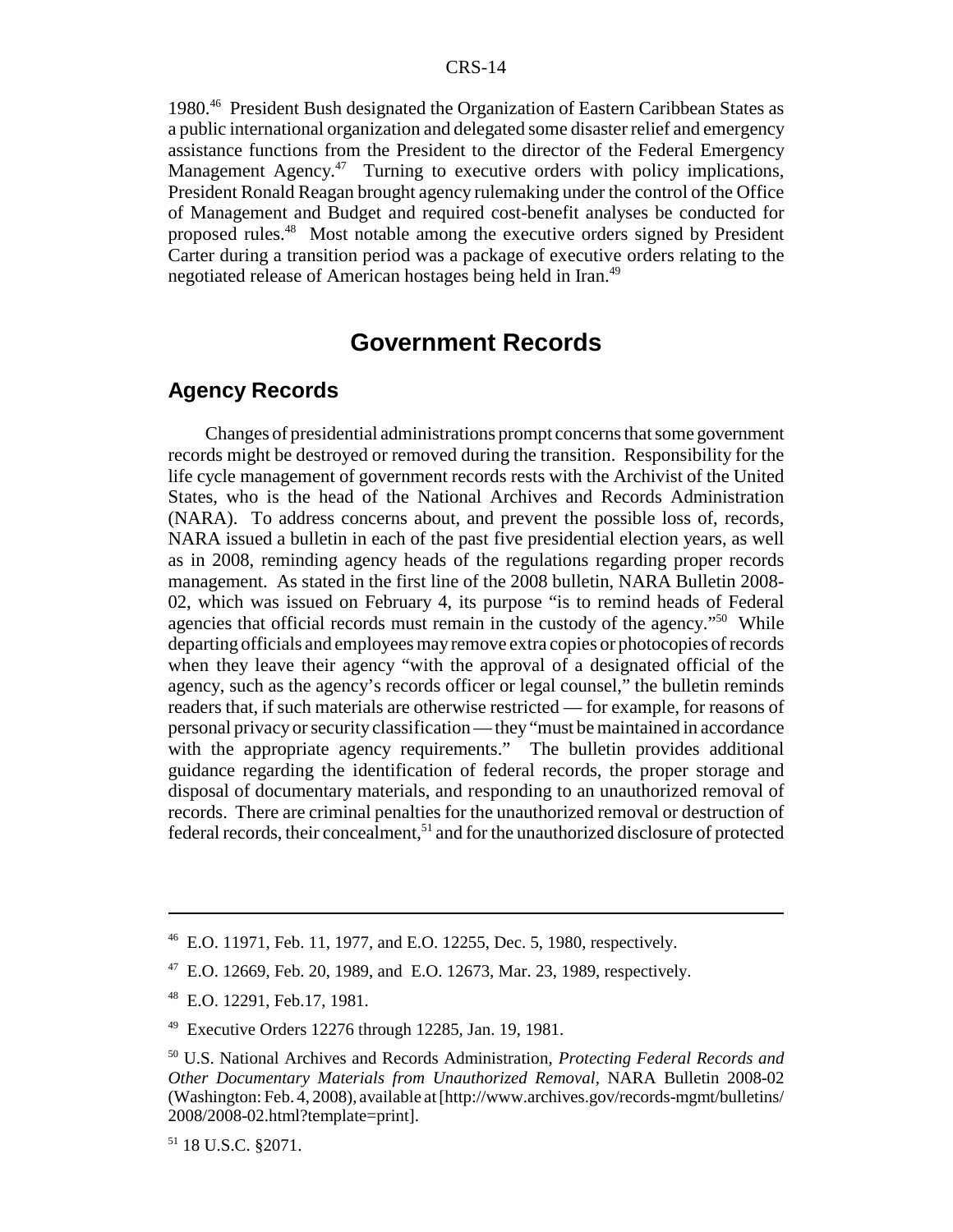records, such as those containing personally identifiable or security classified information.<sup>52</sup>

The NARA bulletin also reminds readers that "[r]ecords may be in paper, film, tape, disk, or other physical form ... [and] may be generated manually, electronically, or by other means." Of particular concern for the 2008 transition are electronic records. "Countless federal records are being lost to posterity," by one recent account, "because federal employees, grappling with a staggering growth in electronic records, do not regularly preserve the documents they create on government computers, send by e-mail and post on the Web."53 While the transition does not contribute to this development, it has increased awareness of the situation. Many federal officials are reportedly saying they are unsure what electronic materials they are supposed to preserve.

This confusion is causing alarm among historians, archivists, librarians, Congressional investigators and watchdog groups that want to trace the decisionmaking process and hold federal officials accountable. With the imminent change in administrations, the concern about lost records has become more acute.54

The Washington representative of the American Association of Law Librarians, whose members are major users of government records, has stated, "We expect to see the wholesale disappearance of materials on federal agency Web sites."<sup>55</sup> At the end of the Clinton Administration, NARA made an effort to preserve a snapshot of each agency's primary website. A NARA memorandum of January 12, 2001, directed the departments and agencies to take a snapshot of their websites and forward it, along with supporting documentation, to NARA.<sup>56</sup> However, NARA decided recently that it would not take such snapshots at the end of the Bush Administration, saying "Most Web records do not warrant permanent retention because they do not have 'long-term historical value.""<sup>57</sup>

### **Presidential Records**

For almost two centuries, Presidents took their official papers with them when they departed from office. That practice changed with the Presidential Records Act of 1978, which, for all presidential records created on or after January 20, 1981, states that such materials shall remain in federal custody and under the control of the

<sup>52 5</sup> U.S.C. §552a(i); 18 U.S.C. §793-794, 798.

<sup>53</sup> Robert Pear, "In Digital Age, Federal Files Blip into Oblivion," *New York Times*, Sept. 13, 2008, p. A1.

 $54$  Ibid.

 $55$  Ibid.

<sup>56</sup> U.S. National Archives and Records Administration, *Memorandum to Chief Information Officers: Snapshot of Agency Public Web Sites*, Memorandum NWM 05.2001 (Washington: Jan. 12, 2001), available at [http://www.archives.gov/records-mgmt/basics/snapshot-publicweb-sites.html?template=p...].

<sup>57</sup> Pear, "In Digital Age, Federal Files Blip into Oblivion," p. A16.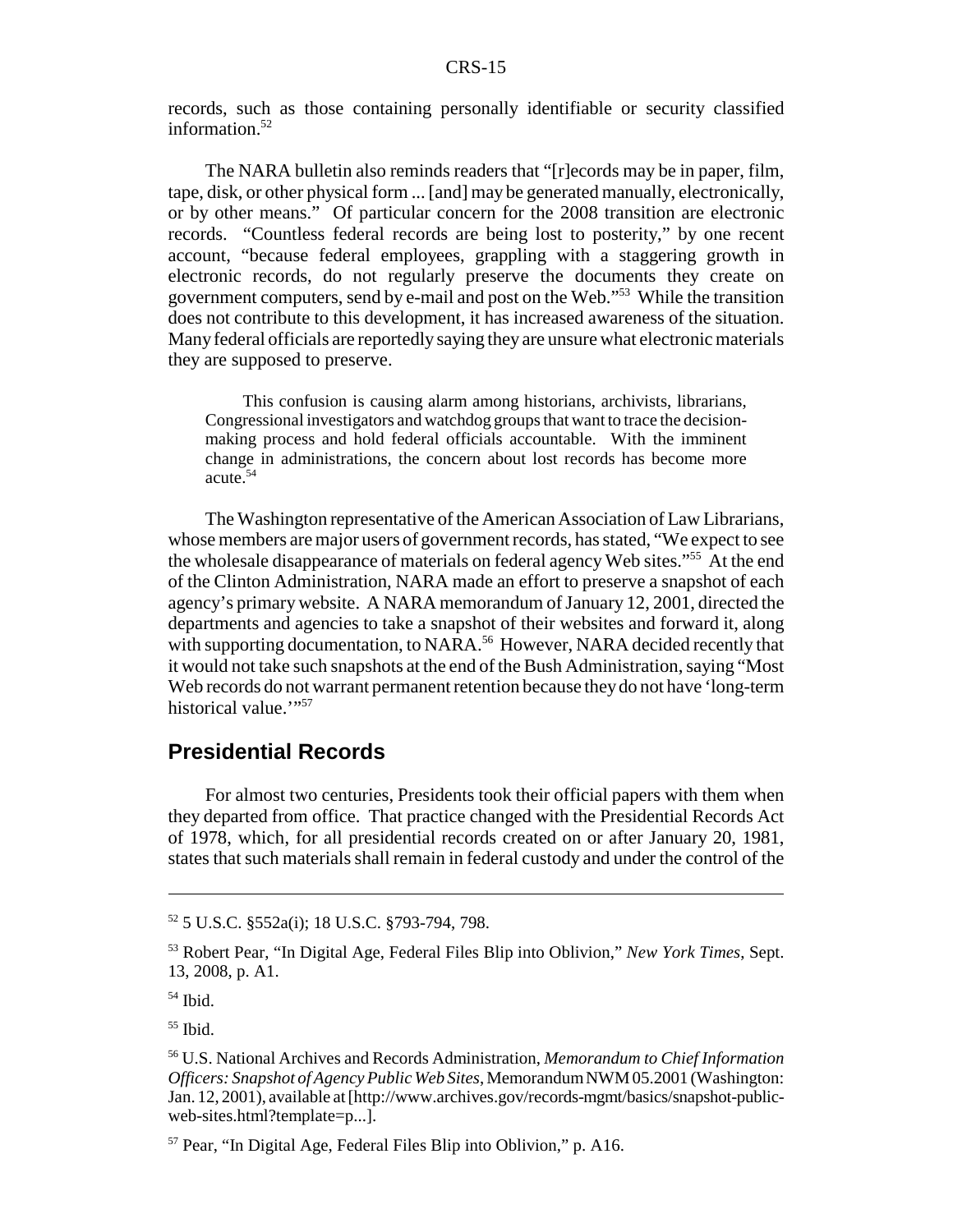Archivist when a President departs.<sup>58</sup> The statute also covers the official records of the Vice President pertaining to the performance of executive duties.<sup>59</sup> Presidential records are defined as "documentary materials, or any reasonably segregable portion thereof, created or received by the President, his immediate staff, or a unit or individual of the Executive Office of the President whose function is to advise and assist the President, in the course of conducting activities which relate to or have an effect upon the carrying out of the constitutional, statutory, or other official or ceremonial duties of the President."60

The statute states, "Nothing in this Act shall be construed to confirm, limit, or expand any constitutionally-based privilege which may be available to an incumbent or former President."61 This provision constituted a recognition of the President's historical, constitutionally based privilege to exercise a discretion regarding the provision of information sought by another coequal branch of the federal government — the so-called executive privilege.<sup>62</sup> On November 1, 2001, President George W. Bush issued E.O. 13233, which, among other interpretations, offered an expansive basis for the invoking of executive privilege by the incumbent President or a former President, the Vice President or a former Vice President, or a representative or group of representatives acting on behalf of a former President.63 The order also reversed the challenge procedure set out in the statute by forcing persons seeking access to the records of a former President to bring a lawsuit to overcome a claim of executive privilege instead of requiring the former President who is claiming the privilege to obtain judicial concurrence. Attempts in the  $107<sup>th</sup>$  and  $110<sup>th</sup>$  Congresses to overturn the controversial order through remedial legislation were not successful. The order's application of the Presidential Records Act to the "executive records" of the Vice President, among other concerns, prompted a group of historians and open government advocates to file a lawsuit in early September 2008 asking a federal court to declare the records of Vice President Richard Cheney to be subject to the requirements of the act and preventing their destruction, removal, or withholding without proper review. In response, a spokesman for the Vice President said, "The Office of the Vice President currently follows the Presidential Records Act and will continue to follow the requirements of the law, which includes turning over vice presidential records to the National Archives at the end of the term."64 On September 20, a federal judge, in response to the lawsuit by historians and open government

<sup>58 44</sup> U.S.C. §§2201-2207.

<sup>59 44</sup> U.S.C. §2207.

<sup>60 44</sup> U.S.C. §2201(2).

 $61$  44 U.S.C. §2204(c)(2).

<sup>62</sup> See Louis Fisher, *The Politics of Executive Privilege* (Durham, NC: Carolina Academic Press, 2004); Mark J. Rozell, *Executive Privilege: Presidential Power, Secrecy, and Accountability*, 2nd ed., rev. (Lawrence, KS: University Press of Kansas, 2002).

<sup>63 3</sup> C.F.R. 2001 Comp., pp. 815-819.

<sup>64</sup> Christopher Lee, "Lawsuit to Ask That Cheney's Papers Be Made Public," *Washington Post*, Sept. 8, 2008, p. A4.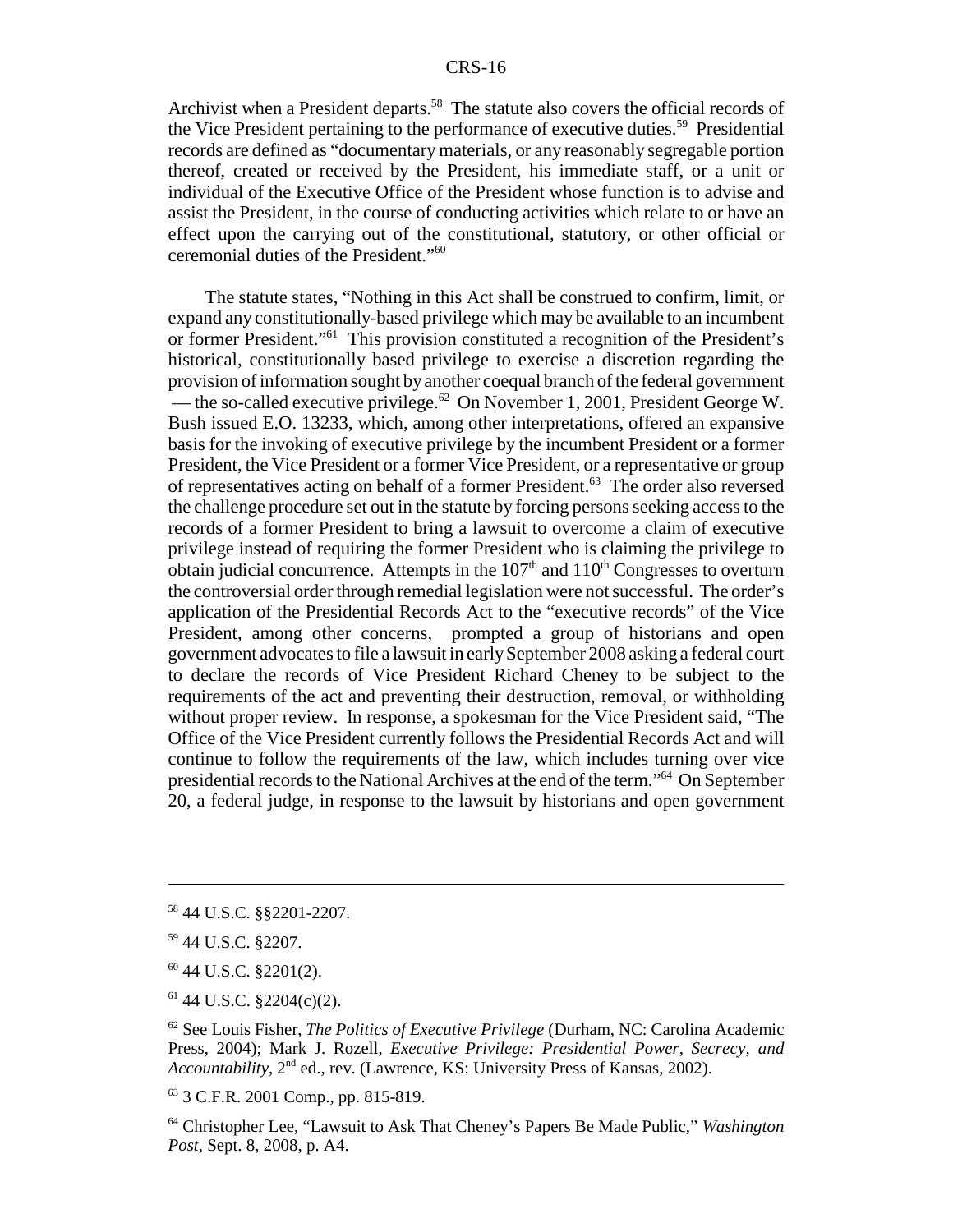advocates, issued a preliminary injunction ordering Vice President Cheney and NARA to preserve all of his official records.<sup>65</sup>

# **2008-2009 Presidential Transition: National Security Considerations and Options<sup>66</sup>**

While changes in administration during U.S. involvement in national security related activities are not unique to the 2008-2009 election cycle, many observers suggest that the current security climate and recent acts of terrorism by individuals wishing to influence national elections and change foreign policies portend a time of increased risk during the current presidential transition period. How the new President recognizes and responds to these challenges will depend heavily on the planning and learning that occurs prior to the inauguration. Actions can be taken by the outgoing President and President-elect that may facilitate better decision-making in the new administration. If an incident of national security significance<sup>67</sup> occurs during the presidential transition period, the actions or inactions of the Congress and the outgoing administration may have a long-lasting effect on the new President's ability to effectively safeguard U.S. interests.<sup>68</sup>

# **Possible Actions by Entities Wishing to Disrupt the Presidential Transition Period**

It is argued that enemies of the U.S. may see the nation as politically vulnerable during the transition. Threats during the 2008-2009 presidential transition can "emanate both from within the homeland and internationally."69 An incident of national security significance occurring anytime during the presidential transition period could have both intended and unintended effects on the incoming Administration's national priorities and resulting policies.<sup>70</sup> Conversely, while some

<sup>65</sup> Associated Press, "Cheney Is Ordered to Preserve Records," *New York Times*, Sept. 21, 2008, p. 30; Christopher Lee, "Cheney Is Told to Keep Official Records," *Washington Post*, Sept. 21, 2008, p. A5.

<sup>66</sup> Prepared by John Rollins, Specialist in Terrorism and National Security, Foreign Affairs, Defense and Trade Division. For the purpose of discussing national security considerations and issues, the presidential transition period is broken down into five phases.

 $67$  While an incident of national security significance could entail a catastrophic natural disaster, this term, for purposes of this section of the paper, is used to describe any manmade foreign or domestic security-related incident undertaken with the intent to influence the procedural aspects or outcome of the Presidential election.

<sup>&</sup>lt;sup>68</sup> For a fuller explanation of national security considerations and options, see CRS Report RL34456, *2008-2009 Presidential Transition: National Security Considerations and Options*, by John Rollins.

<sup>69</sup> Robert Landers, "Dangers in Presidential Transitions," Washington: Editorial Research Reports, Oct. 21, 1988, pp. 528-529.

 $70$  For example, while the terrorist attacks of March 2004 did appear to have an affect on the (continued...)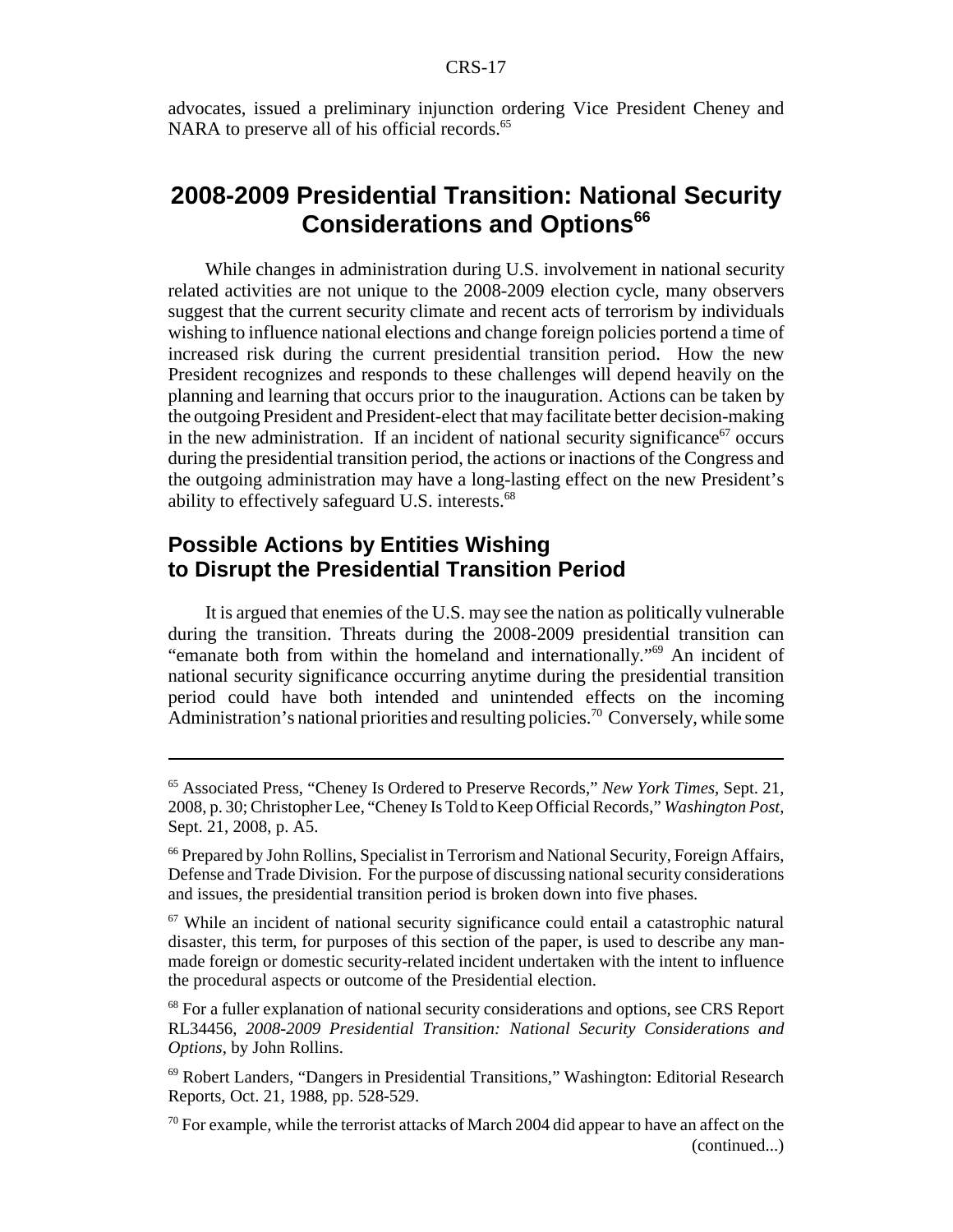national security experts speculate that Al Qaeda, other extremist groups, and some foreign powers may see the presidential transition period as a desirable time to undertake action against U.S. interests, the mere fact that such activity occurs may not necessarily indicate that the act was committed to test the newly elected President's decision-making ability. The timing of such acts may be solely based on the convergence of an entity attaining a desired capability with a perceived best opportunity to successfully complete its objective.

### **Considerations and Options Unique to Each Phase of the Presidential Transition Period**

 While the time period and phases of a presidential transition are not statutorily derived, for purposes of this discussion, the presidential transition period is comprised of five phases extending from presidential campaigning activities to the new President's establishment of a national security team and accompanying strategies and policies. Each phase identifies issues and options of possible interest to Congress during the presidential transition process.

**Phases 1 and 2: Campaigning by Presidential Candidates to the Day of Election.**<sup>71</sup> Some national security observers view congressional interest in and support of presidential transitions as a crucial aspect of orderly transfers of power in the executive branch. Others argue that Congress should confine its activities to simply providing the funds necessary to support the transfer of presidential authority and act quickly to confirm the President-elect's nominated senior leadership team. Regardless of the level of involvement in the presidential transition desired by the incoming and outgoing administrations, congressional leaders voiced concern about the upcoming election period, and noted a desire to provide continued oversight and resources to support the change of administrations.72 Some suggest that, without substantive and continuing congressional involvement in presidential transition activities, foreign and domestic security risks may not be addressed in as full a manner as possible.

Prior to the presidential election the  $110<sup>th</sup>$  Congress requested and may consider continuing to ask the Administration to provide

 $70$  (...continued)

election outcome and the Spanish government's support of military actions in Iraq, the new Prime Minister actually increased Spain's commitment to counterterrorism military efforts in Afghanistan. (Helene Zuber, "Spain and NATO: More Troops for Afghanistan," *Spiegel Online International*, Mar. 29, 2008, at [http://www.spiegel.de/international/world/ 0,1518,544189,00.html], visited Nov. 19, 2008.)

 $71$  For purposes of this section of the paper, Phase 1 of the Presidential transition time period spans from announcements by individuals vying for the Presidency to Phase 2, selection of nominees by the representative political parties.

<sup>&</sup>lt;sup>72</sup> Senate Committee on Homeland Security and Governmental Affairs, "Lieberman Calls on Senate Budget Committee to Adequately Fund FY2009 Homeland Security Needs," press release, Feb. 22, 2008, available at [http://hsgac.senate.gov/public/index.cfm?FuseAction= PressReleases.Detail&Affiliation=C&PressRelease\_id=ba22da11-04b8-43c0-9158-f2f87 44b717e&Month=2&Year=2008], visited Oct. 10, 2008.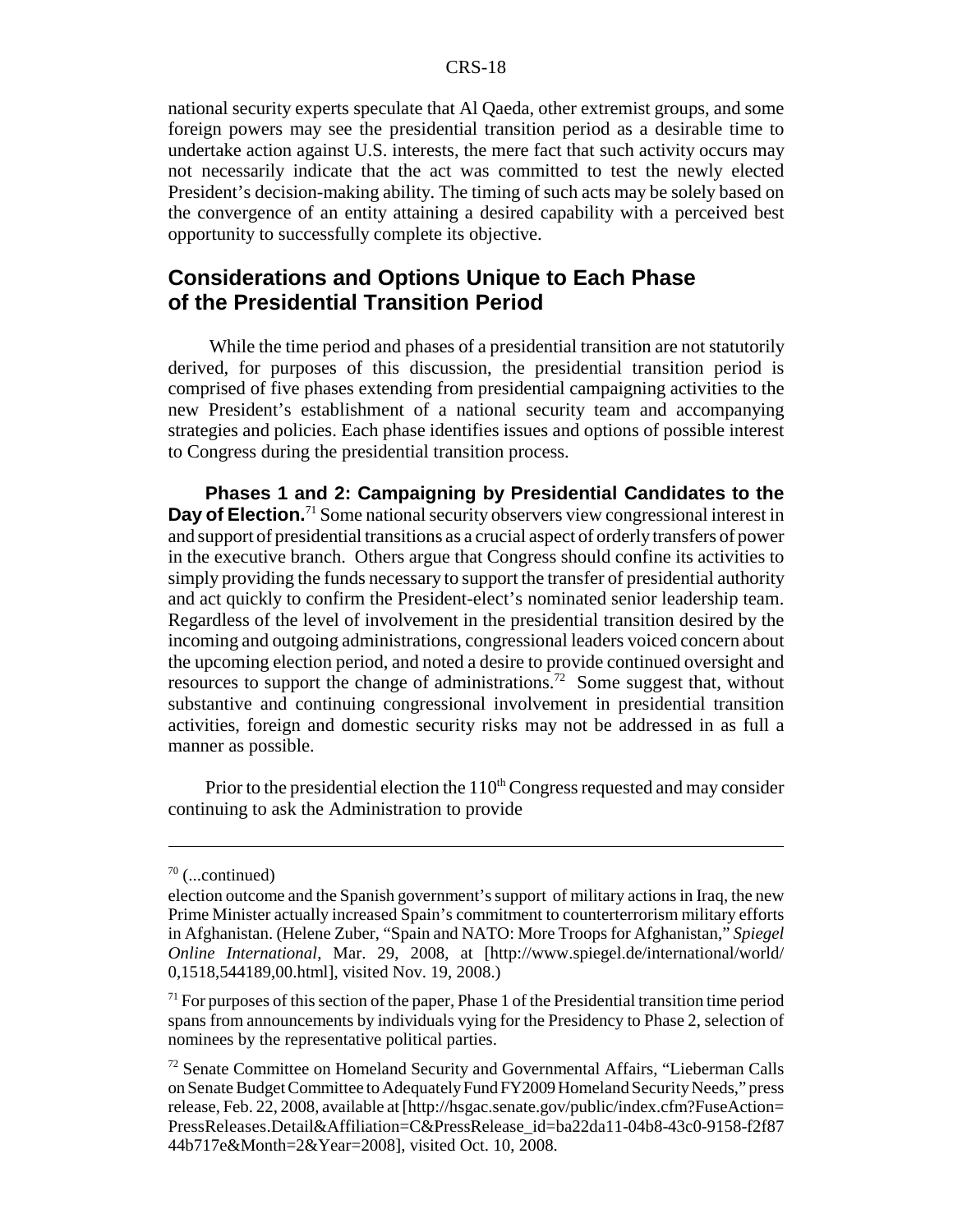- the names of agency leaders responsible for making national security related decisions during the presidential transition period,
- briefings on the possible risks to the presidential transition process,
- information about the significant national security operations that will be ongoing during the transfer of power, and
- ! briefings about the Administration's efforts to engage and collaborate with prospective new Administration senior security officials.73

An area of apparent ongoing congressional interest is the near-term departure of knowledgeable political appointees and career managers during a presidential transition that may significantly hamper the federal government's ability to prevent and respond to issues of national security importance. In the months leading up to the 2008 presidential election, Congress asked a number of questions posed to current national security leaders about plans to support the presidential transition period and require more specificity with respect to current and future planning efforts.74

**Phase 3: Election Day.** From a national security standpoint, election day was uneventful with no voting disruptions attributed to man-made or natural disaster related incidences.

**Phase 4: Selection of a President-Elect to Inauguration Day.** Traditionally, Congress is out of session during much of the eleven weeks that comprise phase 4 of the transition period. However, the  $110<sup>th</sup>$  Congress has scheduled a session after the election to address the nation's ongoing financial concerns. Some security experts contend that during this special session Congress may also wish to hold hearings and conduct other legislative inquiry activities to ensure the two Administrations are properly coordinating on national security-related issues.

<sup>&</sup>lt;sup>73</sup> In September, 2008 the Senate Homeland Security and Governmental Affairs Committee held a series of hearings devoted to ascertaining the Executive Branch's progress and challenges regarding presidential transition related issues; some of the issues in this list were addressed. (Senate Committee on Homeland Security and Governmental Affairs, Subcommittee on Oversight of Government Management, the Federal Workforce, and the District of Columbia, "Keeping the Nation Safe Through the Presidential Transition," hearing announcement, Sept. 18, 2008, available at [http://hsgac.senate.gov/public/ index.cfm?Fuseaction=Hearings.Detail&HearingID=00174c24-3eef-47d1-bb2c-39c3d27 c26d3].)

<sup>&</sup>lt;sup>74</sup> "I am interested to know if you are beginning to make plans as to how you convey a year hence this department to a new Administration. What steps you might take to lay the foundation to have, hopefully, a seamless transition." ("Senate Armed Services Committee Holds Hearing on the Defense Authorization Request for Fiscal Year 2009," *CQ.com*, Feb. 6, 2008, available at [http://www.cq.com/display.do?dockey=/cqonline/prod/data/docs/html/ transcripts/congressional/110/congressionaltranscripts110-000002666499.html@commit tees&metapub=CQ-CONGTRANSCRIPTS&searchIndex=0&seqNum=44].) Question by Senator John Warner to Secretary of Defense Robert Gates. CRS note: the issue of transition-related activities during the upcoming election was not further addressed during this hearing.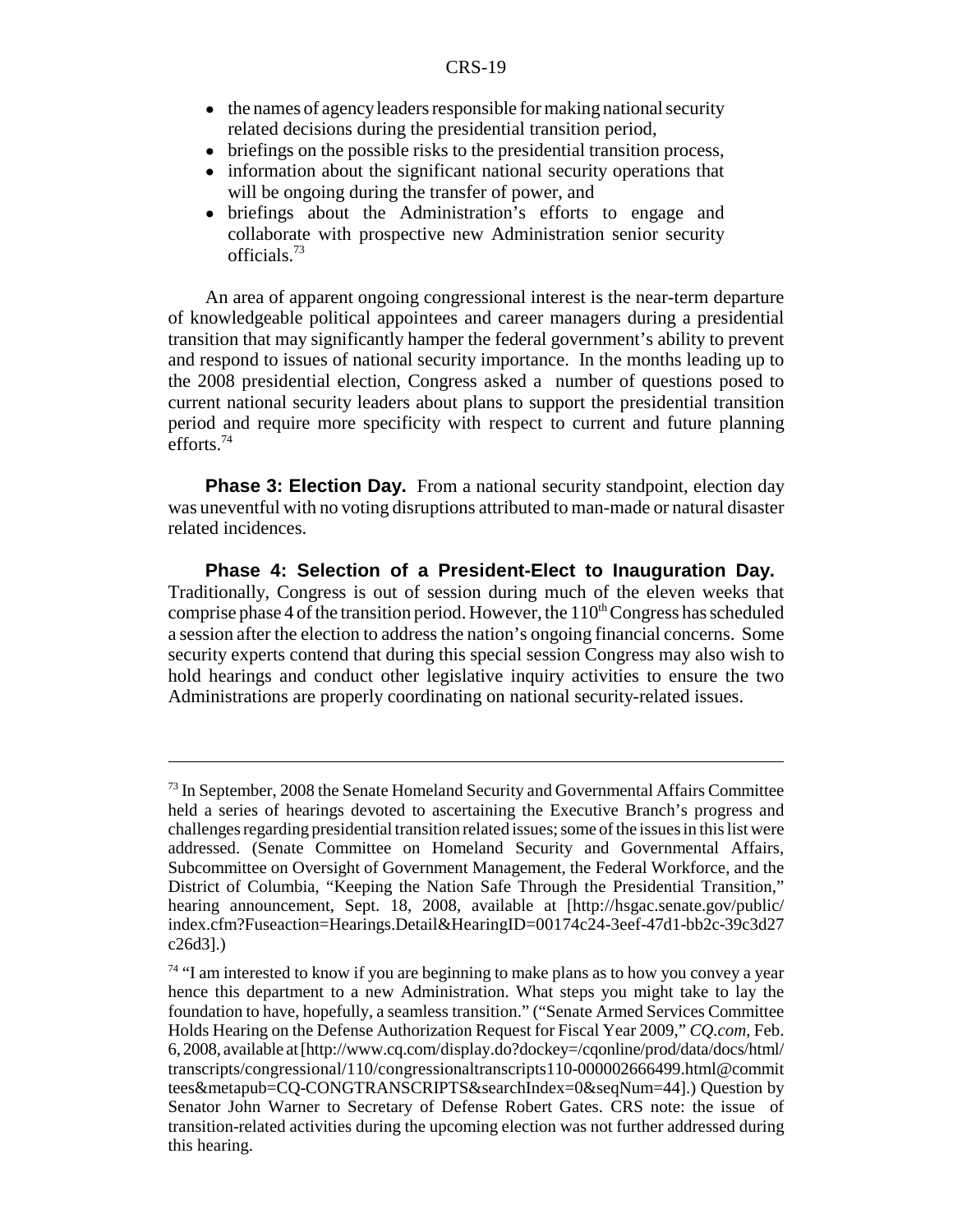Once the 111th Congress convenes and the new members are sworn in, little time is available prior to the presidential inauguration to inquire about past transitionrelated actions.75 Prior to the Presidential inauguration the new Congress may choose to hold hearings to assess the Administration's progress on stated national security transition-related activities. Congressional concerns during this phase might include the status of incoming and outgoing Administrations' collaboration efforts, how resources are being expended and toward what purpose, and to ascertain the incoming Administration's national security foreign and domestic policy goals.

**Phase 5: Presidential Inauguration to the Establishment of a New National Security Team and Policies.** Some presidential historians suggest that legislative inquiry and support during the incoming Administration's transition efforts is crucial if Congress is to provide effective oversight during the new presidency. Professor Cindy Williams of the Massachusetts Institute of Technology argues that, "the coming transition to a new Administration and Congress opens a window for reform of the organizational structures and processes that surround planning and resource allocation for homeland (and national) security in the executive branch and Congress."76 While the transition is an opportunity for Members and staff to interact and have substantive discussions regarding the national security policies and goals of the new Administration, some presidential historians note that "transitions are hit-and-miss affairs that handicap the new President in shifting from campaigning to governing and create problems for the Congress."77 As noted by Dwight Ink, President Emeritus of the Institute of Public Administration, "new appointees are in danger of stumbling during the first crucial weeks and months of an Administration, not so much from what they are striving to do, but from how they are functioning and a lack of familiarity with the techniques that are most likely to get things done in a complex Washington environment."78 In overseeing and supporting the new Administration's national security objectives, Congress has a number of activities it might undertake.

*Prioritize Hearings for Nominated Senior Executive Branch Leaders Who Have Significant National Security Responsibilities.* Congress might assist the incoming Administration's national security efforts by quickly considering qualified key political appointees for confirmation.<sup>79</sup> While Congress will also be

 $75$  The Presidential inauguration occurs approximately two weeks after the Congressional swearing-in ceremony.

<sup>76</sup> Cindy Williams, "Strengthening Homeland Security: Reforming Planning and Resource Allocation," *2008 Presidential Transition Series*, (Washington: IBM Center for the Business of Government, 2008), available at [http://www.businessofgovernment.org/pdfs/ CindyWilliamsReport.pdf], p. 6.

<sup>77</sup> U.S. Congress, Senate Committee on Governmental Affairs, *Presidential Transition Act*  $of 2000$ , report to accompany S. 2705,  $106<sup>th</sup> Cong., 2<sup>nd</sup> sess., S. Rept. 106-348 (Washington: 106-348)$ GPO, 2000), p. 2.

 $78$  Ibid.

 $79$  While there is no proscriptive order in which the incoming President should nominate, or Congress should hold hearings regarding, new senior Administration officials with national (continued...)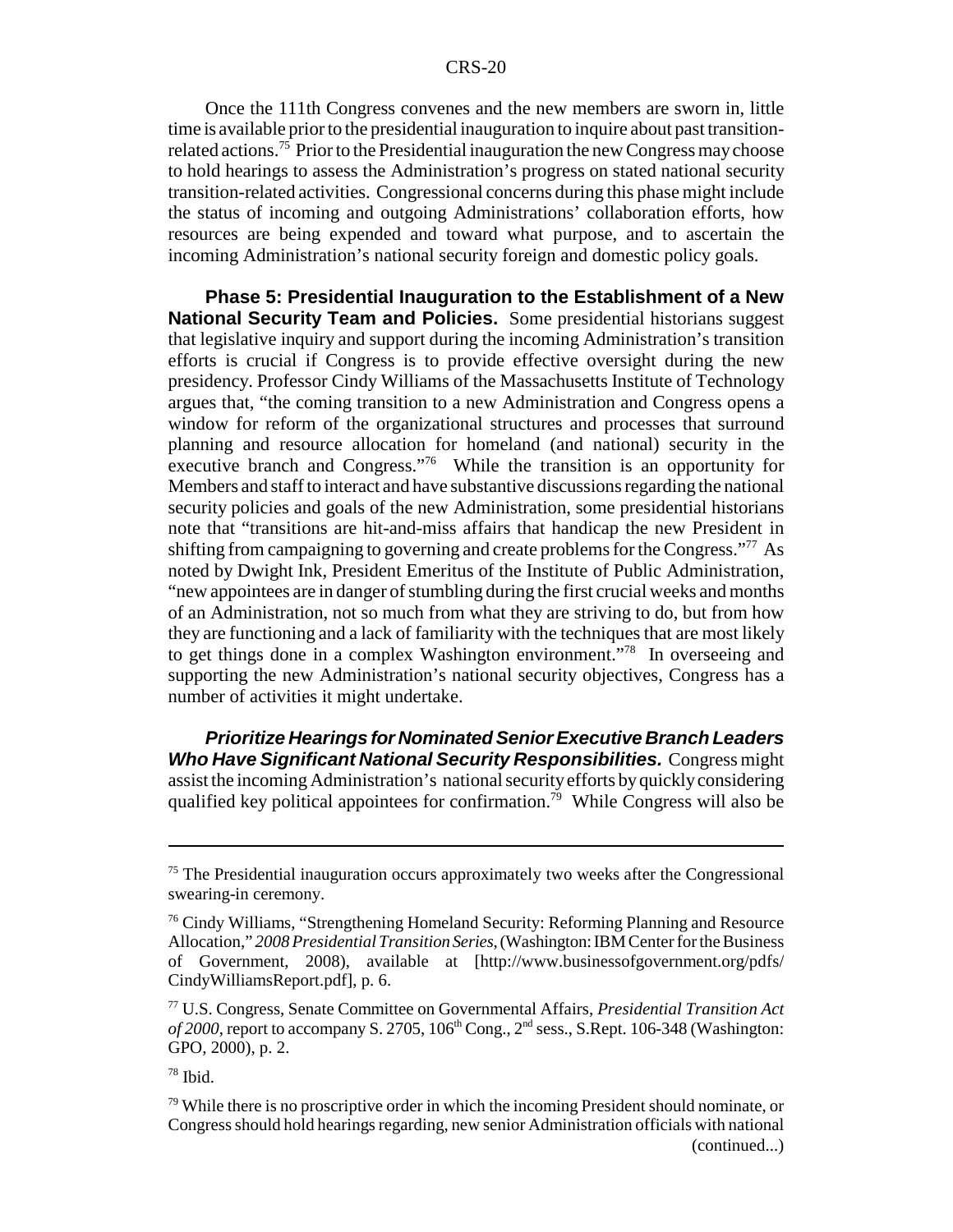undergoing a transition having just been sworn in two weeks prior to the presidential inauguration, some analysts see this as the ideal time for the new Congress to meet with the incoming President's national security leadership team and establish a foundation to allow for expedited confirmation hearings soon after the President takes the oath of office. As noted by a recommendation of the 9/11 Commission Report of 2004.<sup>80</sup>

Since a catastrophic attack could occur with little or no notice, the federal government should minimize as much as possible the disruption of national security policymaking during the change of Administrations by accelerating the process for national security appointments. We (9/11 Commission) think the process could be improved significantly so transitions can work more effectively and allow new officials to assume their new responsibilities as quicky as possible.

Consistent with recommendations contained in the 9/11 Commission report, the Intelligence Reform and Terrorism Prevention Act of 200481 provides a sense of the Congress regarding an expedited consideration of individuals nominated by the President-elect to be confirmed by the Senate. The act further holds that the Senate committees to which these nominations are referred and the full Senate should attempt to complete consideration of these nominations within 30 days of submission by the newly elected President. In undertaking this responsibility, many security observers see a healthy tension between Congress' desire to act quickly to hold confirmation hearings and the need to ensure that individuals with the relevant national security background and experience have been put forth by the Presidentelect. In many cases, highly qualified career Senior Executive Service personnel will be in an acting capacity for some of these Senate confirmed positions. Thus the perceived urgency to fill these positions quickly may be negated while Congress ensures individuals capable of meeting the demands of the position are selected and confirmed. Congress may also

- work with the new Administration to understand its national security priorities and where applicable have the changes in policies and programs reflected in the 2010 budget;
- ! quickly assign new and existing Members of Congress to committees focusing on national security issues to allow these individuals to receive briefings and understand the issues for which they have oversight;
- hold hearings comprised of national security experts to gather ideas on prospective U.S. national security policies and goals; and

 $79$  (...continued)

security responsibilities, a review of the cabinet positions noted in the Presidential Succession Act of 1947 (3 U.S.C. §19) and the previous Administration's National Security Council and Homeland Security Councils may provide some assistance in prioritizing personnel placement activities.

<sup>80</sup> U.S. National Commission on Terrorist Attacks Upon the United States, *The 9/11 Commission Report* (Washington: GPO, 2004), p. 422.

 $81$  Sec. 7601(b) of P.L. 108-458.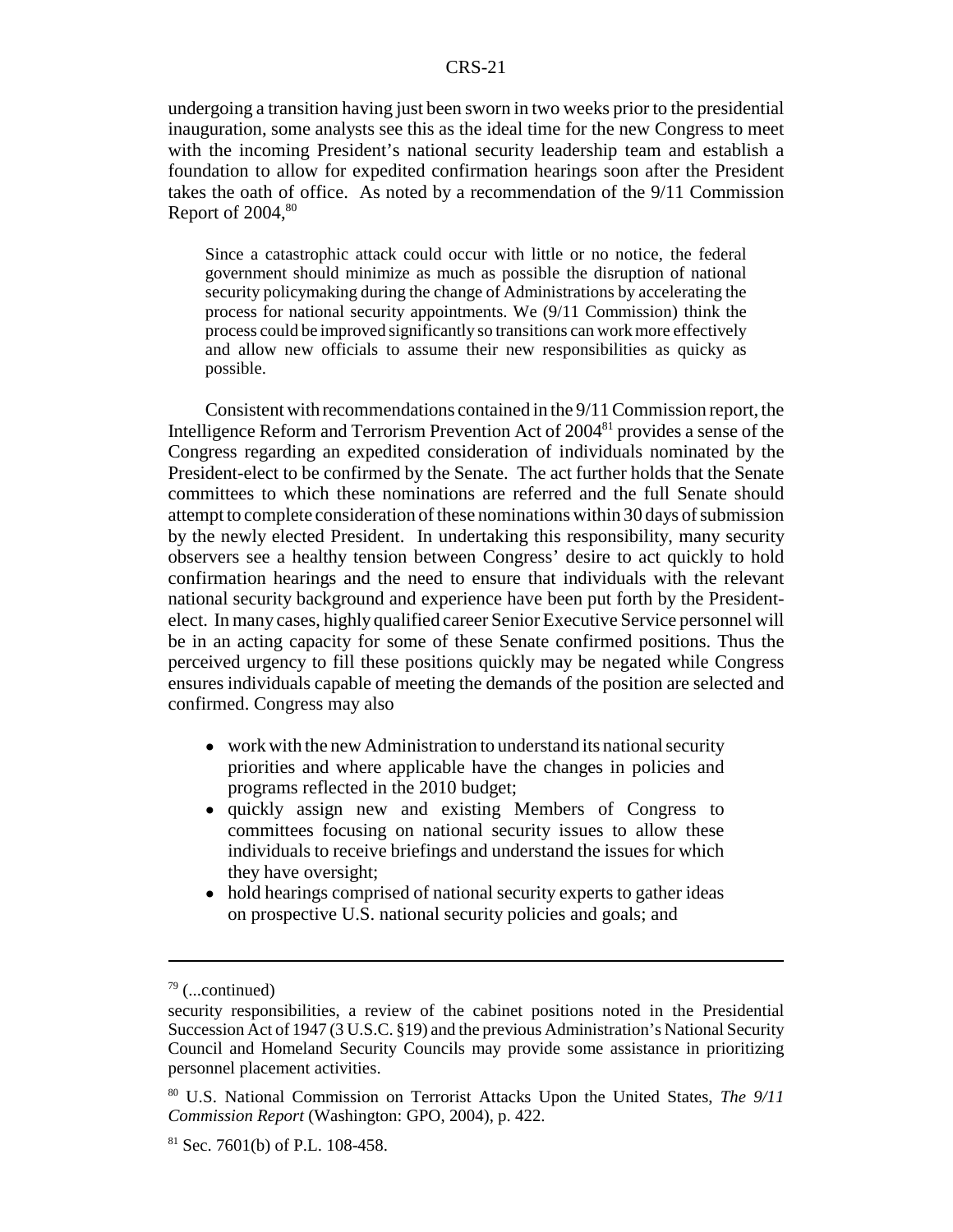• hold hearings soon after the new Administration has produced its national security strategies, policies, and presidential directives to discuss objectives and determine presidential priorities.

# **Personnel — Political to Career Conversions ("Burrowing In")82**

Some individuals, who are serving in appointed (noncareer) positions in the executive branch, convert to career positions in the competitive service, the Senior Executive Service (SES), or the excepted service. $83$  This practice, commonly referred to as "burrowing in," is permissible when laws and regulations governing career appointments are followed. While such conversions may occur at any time, frequently they do so during the transition period when one Administration is preparing to leave office and another Administration is preparing to assume office.

Generally, these appointees were selected noncompetitively and are serving in such positions as Schedule C, noncareer SES, or limited tenure  $SES<sup>84</sup>$  that involve policy determinations or require a close and confidential relationship with the department or agency head and other top officials. Many of the Schedule C appointees receive salaries at the GS-12 through GS-15 pay levels.<sup>85</sup> The noncareer and limited tenure members of the SES receive salaries under the pay schedule for senior executives that also covers the career SES.<sup>86</sup> Career employees, on the other hand, are to be selected on the basis of merit and without political influence

<sup>84</sup> Appointments to SES positions that have a limited term may be for up to 36 months, and those that are to meet an emergency (unanticipated or urgent need) may be for up to 18 months.

<sup>85</sup> GS refers to the General Schedule, the pay schedule that covers white-collar employees in the federal government. As of January 2008, the salaries from GS-12, step 1, to GS-15, step 10, in the Washington, DC, pay area ranged from \$69,764 to \$149,000.

<sup>82</sup> This text is excerpted from CRS Report RL34706, *Federal Personnel: Conversion of Employees From Appointed (Noncareer) Positions to Career Positions in the Executive Branch*, by Barbara L. Schwemle.

<sup>&</sup>lt;sup>83</sup> Appointments to career competitive service positions include requirements for approved qualification standards, public announcement of job vacancies, rating of applicants, and completion of a probationary period and three years of continuous service; career SES positions include review by the Office of Personnel Management (OPM) and certification of a candidate's ability by a Qualifications Review Board; and career excepted service positions allow agencies to establish their own hiring procedures, but require those systems to conform to merit system principles and veterans preference.

<sup>86</sup> Salaries for members of the SES are determined annually by agency heads "under a rigorous performance management system," and range from the minimum rate of basic pay for a senior level (SL) employee (120% of the minimum basic pay rate for GS-15; \$114,468, as of January 2008) to either EX Level III (\$158,500, as of January 2008), in agencies whose performance appraisal systems have not been certified by OPM as making "meaningful distinctions based on relative performance," or EX Level II (\$172,200, as of January 2008), in agencies whose performance appraisal systems have been so certified.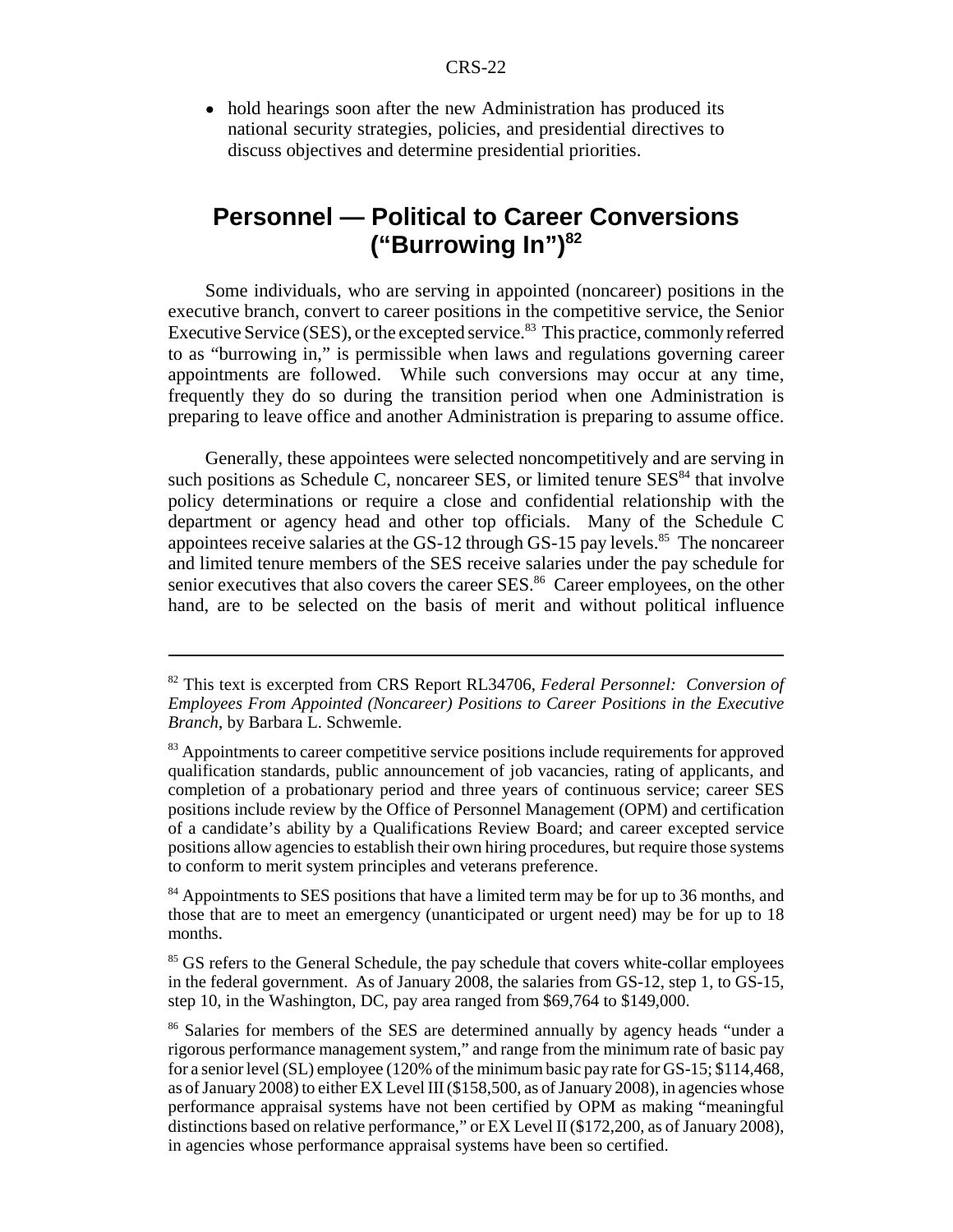following a process that is to be fair and open in evaluating their knowledge, skills, and experience against that of other applicants. The tenure of noncareer and career employees also differs. The former are generally limited to the term of the Administration in which they are appointed or serve at the pleasure of the person who appointed them. The latter constitute a work force that continues the operations of government without regard to the change of administrations. Paul Light, a professor of government at New York University, who has studied appointees over the past several administrations, reportedly believes that the pay, benefits, and job security of career positions underlie the desire of individuals in noncareer positions to "burrow in."87

Beyond the fundamental concern that the conversion of an individual from an appointed (noncareer) position to a career position may not have followed the legal and regulatory requirements, "burrowing in" raises other concerns. When the practice occurs, there may be these perceptions (whether valid or not): that an appointee converting to a career position may limit the opportunity for other employees (who were competitively selected for their career positions, following examination of their knowledge, skills, and experience) to be promoted into another career position with greater responsibility and pay; or that the individual who is converted to a career position may seek to undermine the work of the new Administration whose policies may be at odds with those that he or she espoused when serving in the appointed capacity. Both perceptions may increase the tension between noncareer and career staff, thereby hindering the effective operation of government at a time when the desirability of creating "common ground" between these staff to facilitate government performance has been emphasized.<sup>88</sup>

Appointments to career positions in the executive branch are governed by law and regulations that are codified in Title 5 of the *United States Code* and Title 5 of the *Code of Federal Regulations*. For purposes of both, appointments to career positions are among those activities defined as "personnel actions," a class of activities that can be undertaken only in accordance with strict procedures. In taking a personnel action, each department and agency head is responsible for preventing prohibited personnel practices; for complying with, and enforcing, applicable civil service laws, rules, and regulations and other aspects of personnel management; and for ensuring that agency employees are informed of the rights and remedies available to them. Such actions must adhere to the nine merit principles and twelve prohibited personnel practices that are codified at 5 U.S.C. §2301(b) and §2302(b), respectively. These principles and practices are designed to ensure that the process for selecting career employees is fair and open (competitive), and without political influence.

<sup>87</sup> Christopher Lee, "Political Appointees "Burrowing In," *Washington Post*, Oct. 5, 2007, p. A19.

<sup>88</sup> See, for example, Robert Maranto, *Beyond a Government of Strangers: How Career Executives and Political Appointees Can Turn Conflict to Cooperation* (Lanham: Lexington Books, 2005), and Dana Michael Harsell, "Working With Career Executives to Manage for Results," in Judith E. Michaels, *Becoming An Effective Political Executive: 7 Lessons from Experienced Appointees*, 2<sup>nd</sup> ed. (Washington: IBM Center for the Business of Government, Jan. 2005), pp. 34-44.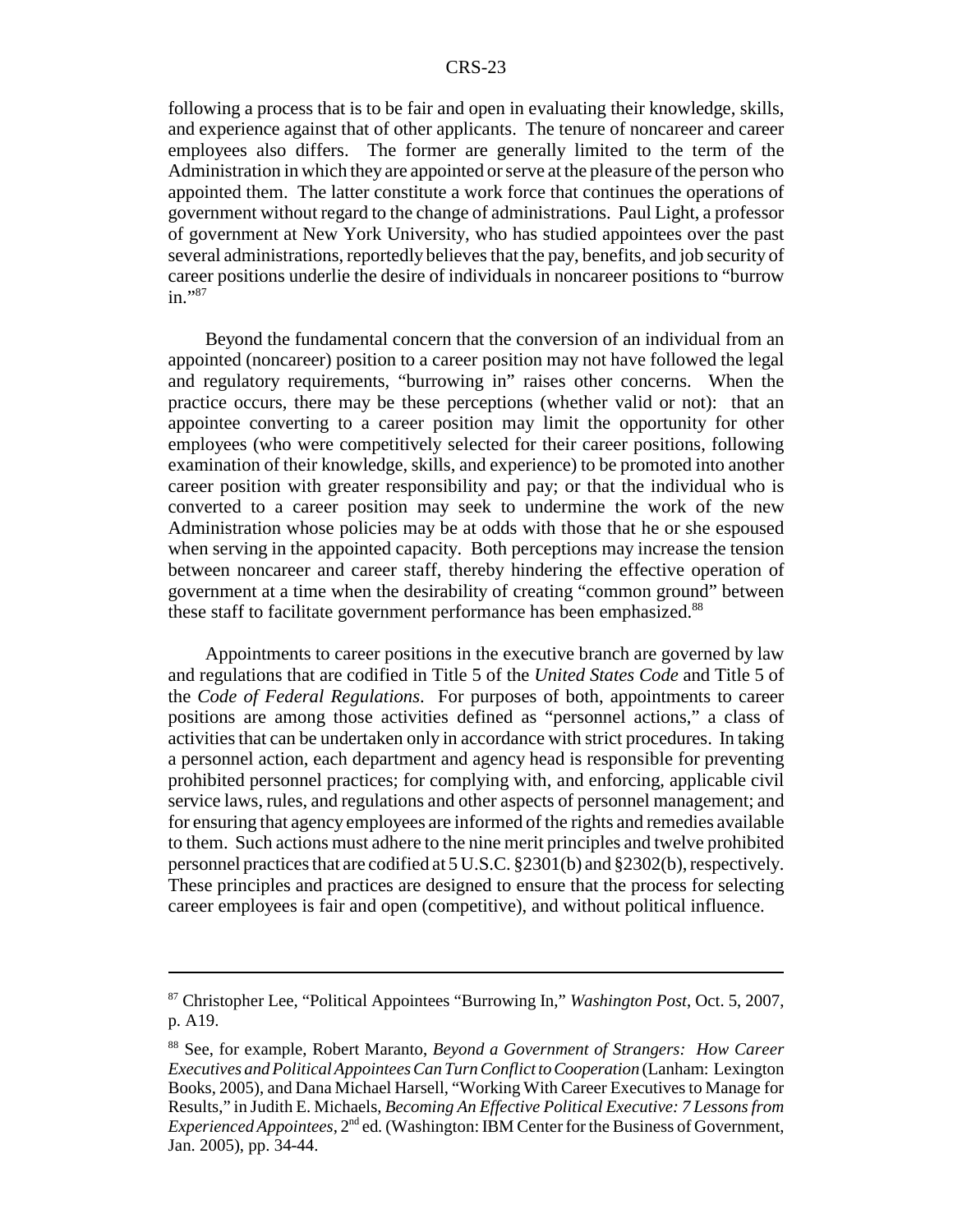Department and agency heads also must follow regulations, codified at Title 5 of the *Code of Federal Regulations*, that govern career appointments. These include Civil Service Rules 4.2, that prohibits racial, political, or religious discrimination, and 7.1, that addresses an appointing officer's discretion in filling vacancies. Other regulations provide that Office of Personnel Management (OPM) approval is required before employees in Schedule C positions may be detailed to competitive service positions, public announcement is required for all SES vacancies that will be filled by initial career appointment, and details to SES positions that are reserved for career employees (known as Career-Reserved) may only be filled by career SES or career-type non-SES appointees.<sup>89</sup>

During the period June 1, 2008, through January 20, 2009, defined as the Presidential Election Period, certain appointees are prohibited from receiving financial awards.<sup>90</sup> These appointees, referred to as senior politically appointed officers, are (1) individuals serving in noncareer SES positions; (2) individuals serving in confidential or policy determining positions as Schedule C employees; and (3) individuals serving in limited term and limited emergency positions.

When a department or agency, for example, converts an employee from an appointed (noncareer) position to a career position without any apparent change in duties and responsibilities, or that appears to be tailored to the individual's knowledge and experience, such actions may invite scrutiny. OPM and the Government Accountability Office (GAO) each conduct oversight related to conversions of employees from noncareer to career positions to ensure that proper procedures have been followed.

In addition to its general oversight authority, OPM conducts pre-appointment reviews of certain appointments to career positions in the competitive service and the SES during the transition. The agency announces this review in a memorandum to the heads of departments and agencies early in the year in which the presidential election occurs. OPM released the memorandum covering the 2008 transition on March 17, 2008, and it is effective from that date through January 20, 2009. A "Pre-Appointment Review Checklist" is included as an attachment to the OPM memorandum and lists the documentation that a department's or agency's Director of Human Resources must submit to OPM along with a dated cover letter. OPM cautions departments and agencies not to

[C]reate or announce a competitive service vacancy for the sole purpose of selecting a current or former Schedule C or Noncareer SES employee.

[R]emove the Schedule C or Noncareer SES elements of a position solely to appoint the incumbent into the competitive service. $91$ 

<sup>&</sup>lt;sup>89</sup> These regulations are codified at 5 C.F.R. §300.301(c), 5 C.F.R. §317.501, and 5 C.F.R. §317.903(c), respectively.

<sup>90 5</sup> U.S.C. §4508 and 5 C.F.R. §451.105.

<sup>&</sup>lt;sup>91</sup> U.S. Office of Personnel Management, Memorandum for Heads of Departments and Agencies, from Linda M. Springer, Director, *Appointments and Awards During the 2008* (continued...)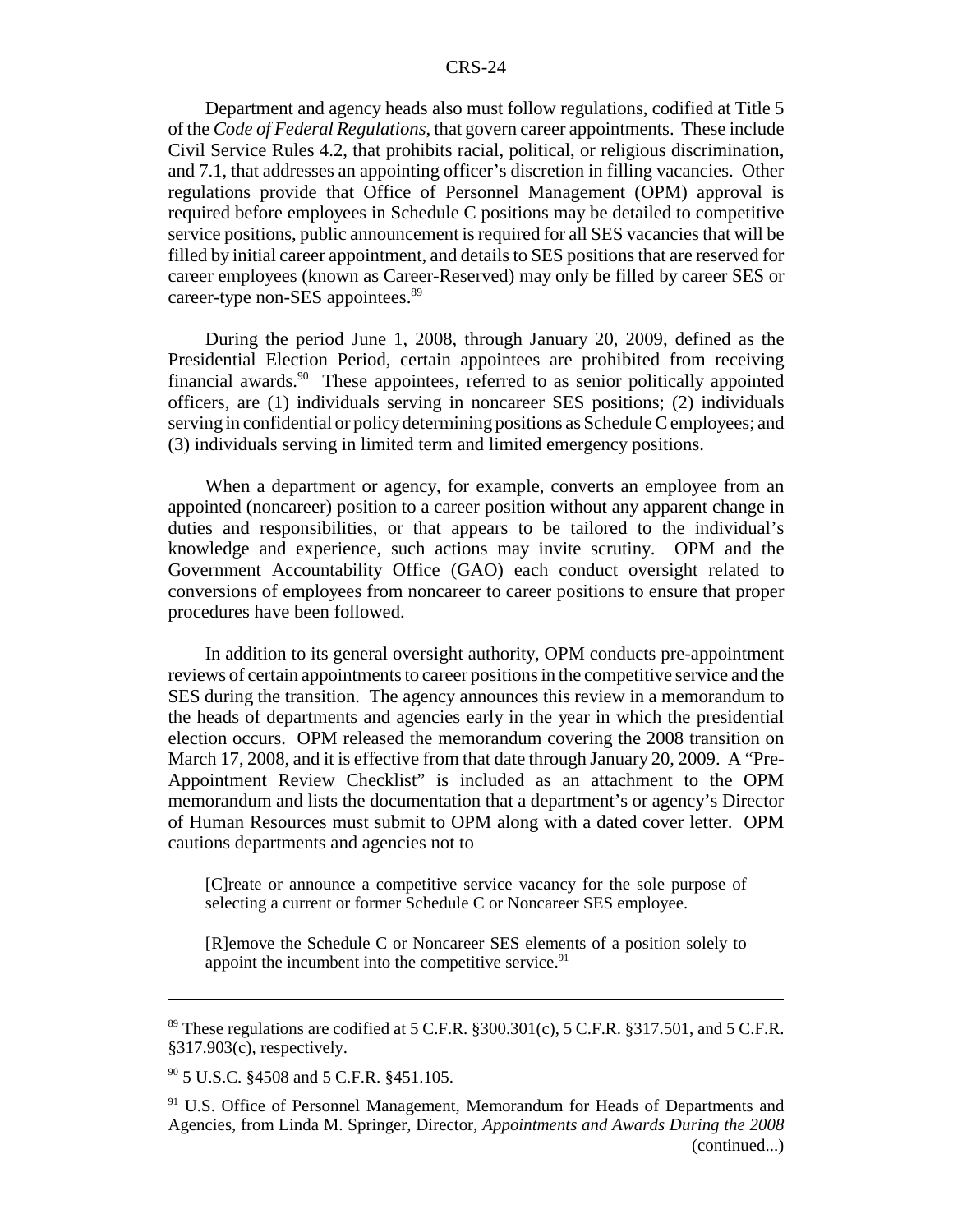To assist departments and agencies, OPM also publishes the *Presidential Transition Guide to Federal Human Resources Management* every four years.92 The current edition, released in June 2008, includes detailed guidance on standards of ethical conduct, appointments, and compensation for federal employees.

GAO's oversight focuses on review, after the fact, of conversions from noncareer to career positions. The agency has begun to collect data from executive branch departments and agencies on such conversions that have occurred since its last evaluation was published in May 2006. The results of that audit covered the period May 2001 through April 2005, and provide the most current retrospective data. The evaluation found that, of 130 conversions at GS-12 or higher,

for 37 of these conversions it appears that agencies did not follow proper procedures or agencies did not provide enough information for us to make an assessment. For 18 of the 37 of these conversions, it appears that agencies did not follow proper procedures. Some of the apparent improper procedures included: selecting former noncareer appointees who appeared to have limited qualifications and experience for career positions, creating career positions specifically for particular individuals, and failing to apply veteran's preference in the selection process.<sup>93</sup>

As part of its oversight of government operations, Congress also monitors conversions. In the  $110<sup>th</sup>$  Congress, staffing at the Departments of Homeland Security (DHS) and Justice (DOJ) has been of particular interest, especially in the wake of the leadership and management deficiencies at DHS during and after Hurricane Katrina, and improper procedures used by DOJ staff in selecting and removing United States attorneys.<sup>94</sup> Both departments received letters from Members of Congress reminding them to examine conversions: the Chairman of the House Committee on Homeland Security, Representative Bennie Thompson, wrote to the

 $91$  (...continued)

*Presidential Election Period*, March 17, 2008.

<sup>92</sup> U.S. Office of Personnel Management, *Presidential Transition Guide to Federal Human Resources Management*, June 2008, available at [http://www.chcoc.gov/ Transmittals/Attachments/trans1300.pdf].

<sup>93</sup> U.S. Government Accountability Office, *Personnel Practices; Conversions of Employees from Noncareer to Career Positions May 2001-April 2005*, GAO-06-381, May 2006, pp. 4- 5. For a discussion of findings from earlier GAO evaluations, see CRS Report RS20730, *Presidential Transitions and Administrative Actions*, by L. Elaine Halchin, June 5, 2001, available from CRS.

<sup>&</sup>lt;sup>94</sup> See, for example, U.S. Congress, House Select Bipartisan Committee to Investigate the Preparation For and Response to Hurricane Katrina, *A Failure of Initiative: Final Report of the Select Bipartisan Committee to Investigate the Preparation For and Response to*  $\hat{H}$ urricane Katrina, 109<sup>th</sup> Cong., 2<sup>nd</sup> sess. (Washington: GPO, Feb. 15, 2006); U.S. Congress, Senate Committee on Homeland Security and Governmental Affairs, *Hurricane* Katrina: A Nation Still Unprepared. Special Report, 109<sup>th</sup> Cong., 2<sup>nd</sup> sess., S.Rept. 109-322 (Washington: GPO, 2006); and U.S. Department of Justice, Office of Professional Responsibility and Office of the Inspector General, *An Investigation of Allegations of Politicized Hiring by Monica Goodling and Other Staff in the Office of the Attorney General*, July 28, 2008.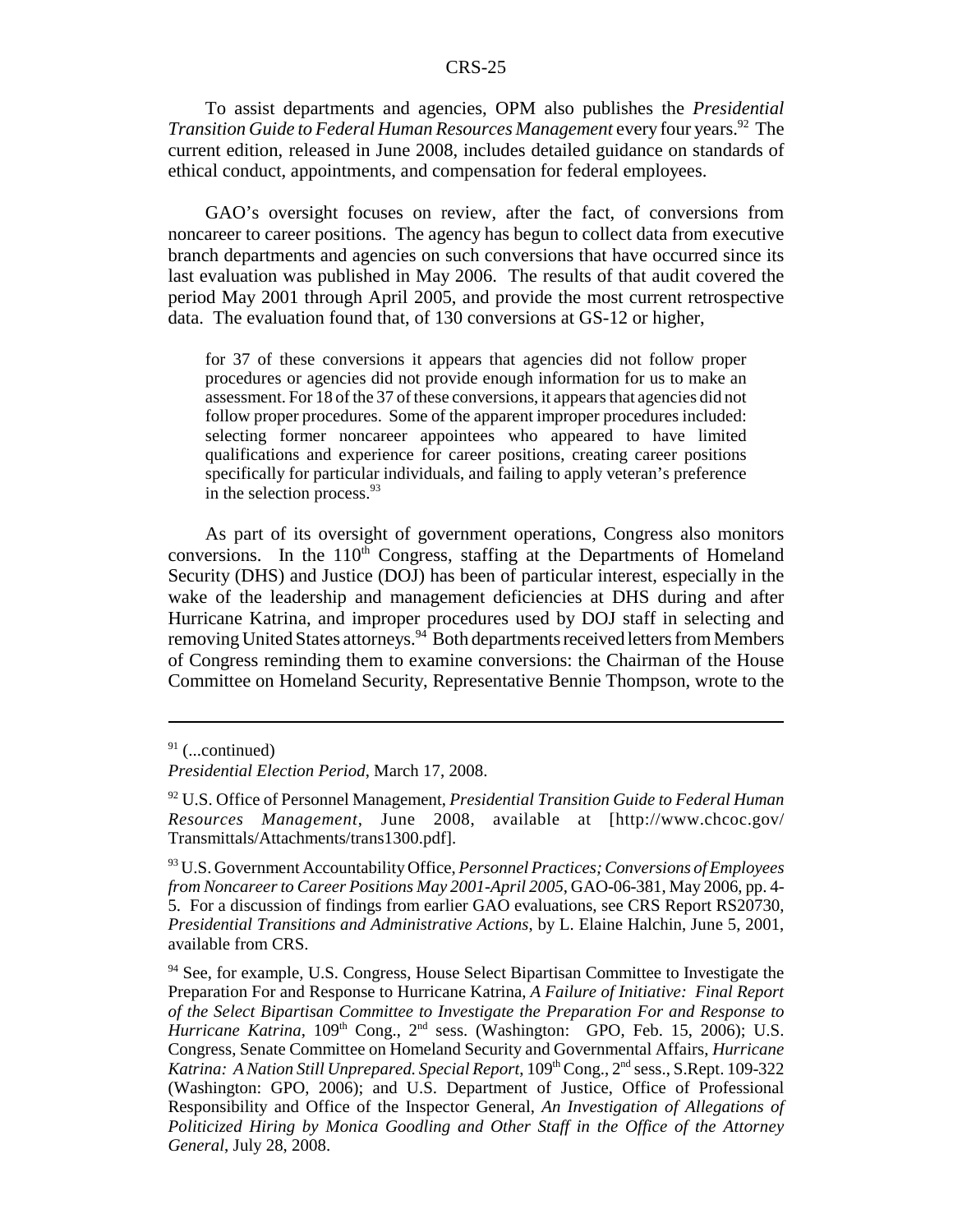DHS Secretary in February 2008, and Senators Dianne Feinstein and Charles Schumer, members of the Senate Committee on the Judiciary, wrote to the Attorney General in July 2008 about this issue.

In assessing the current situation, Congress may decide that the existing oversight is sufficient. If Congress determines that additional measures are needed to further ensure that conversions from appointed (noncareer) positions to career positions are conducted according to proper procedures and transparent, Congress could direct OPM, and the departments and agencies, to include information on conversions in the annual performance plans that accompany the submission of their budget justifications to the Hill each February. The Government Accountability Office and OPM could jointly explore options that would result in their recommending and taking, respectively, any remedial actions that are necessary to address improper conversions promptly. OPM also could be directed by Congress to report on whether any changes are needed in the time period covered by the agency's pre-appointment review of conversions, or in the Presidential Election Period, that restricts financial awards to senior politically appointed officers. OPM issued its memorandum on pre-appointment review for 2000 on February 18; for 2004, on March 18; and for 2008, on March 17. As discussed above, the dates of the Presidential Election Period are defined by law, and in a presidential election year, cover the period from June 1 through the following January 20.

# **Political Appointments into the Next Presidency**

The installation of executive branch political appointees and federal judges is another area of presidential activity that may be of concern to Congress in the last months of an Administration. Under certain circumstances, outgoing Presidents have used the constitutional authority of the office to make recess appointments that lasted into the succeeding presidency.

### **Appointment Authority for Officers of the United States**

In general, the President and the Senate share the power to fill the top nonelected offices of the United States government. As part of its system of checks and balances, the Constitution provides a general framework for appointments to these positions:

[The President] shall nominate, and by and with the Advice and Consent of the Senate, shall appoint Ambassadors, other public Ministers and Consuls, Judges of the supreme Court, and all other Officers of the United States, whose Appointments are not herein otherwise provided for, and which shall be established by Law: but the Congress may by Law vest the Appointment of such inferior Officers, as they think proper, in the President alone, in the Courts of Law, or in the Heads of Departments.<sup>95</sup>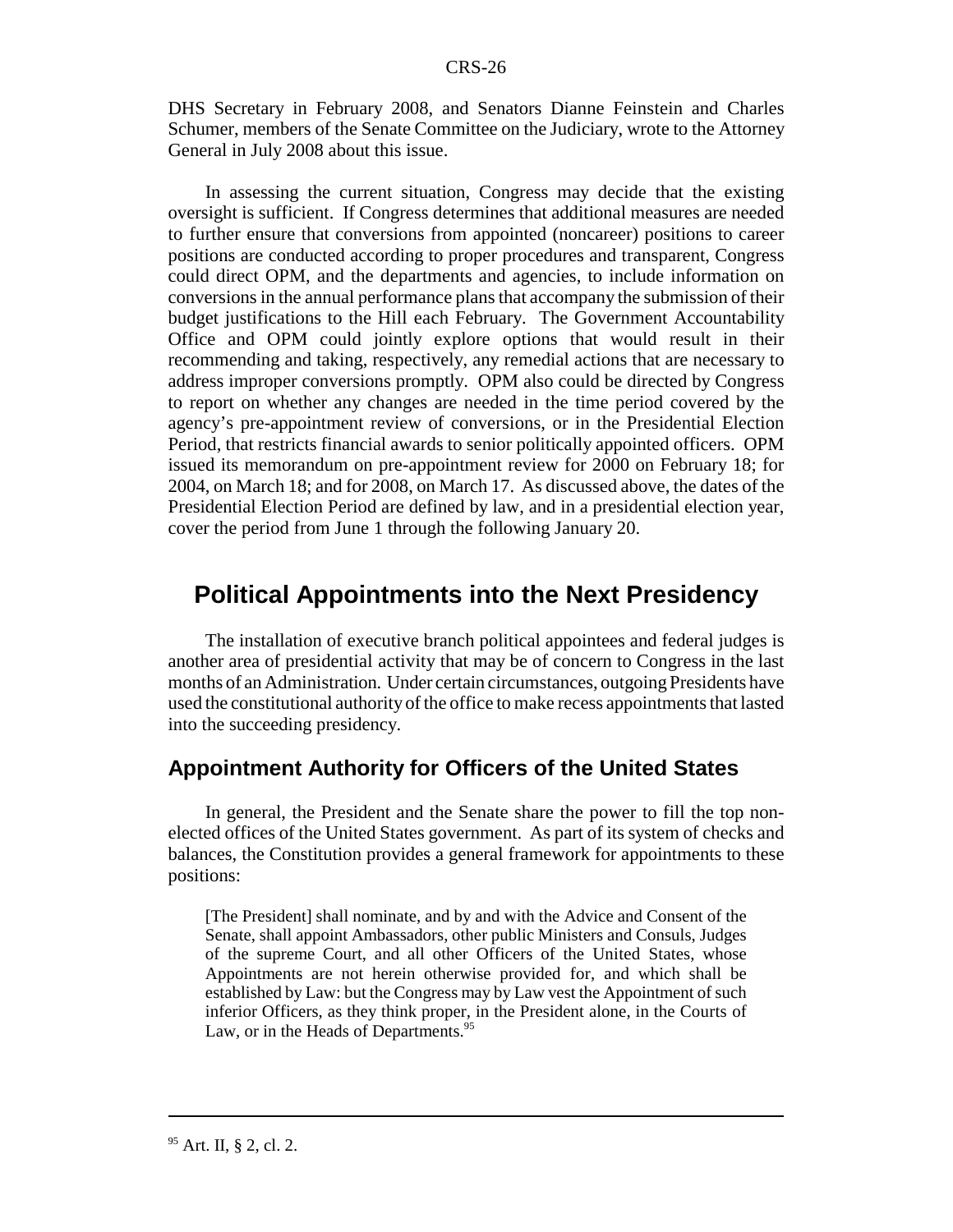In practice, the appointment process has three phases: 1) the President selects, vets, and nominates an individual, with or without input from Senators; 2) the Senate considers the nomination, with or without further action; and 3) if the nomination is confirmed by the Senate, the President signs a commission, and the appointee is sworn in.

The Constitution also empowers the President unilaterally to make a temporary appointment to such a position if it is vacant and the Senate is in recess.<sup>96</sup> Such an appointment, termed a recess appointment, expires at the end of the following session of the Senate.<sup>97</sup> At the longest, a recess appointment made in early January, after the beginning of a new session of the Senate, would last until the Senate adjourns sine die at the end of the following year, a period that could be nearly two years in duration.

### **Tenure During a Transition for a Confirmed Appointee**

Unless otherwise specified in law, appointees to executive branch positions usually serve at the pleasure of the President. That is, they serve for an indeterminate period of time and can be removed by the President at any time for any reason (or no stated reason).<sup>98</sup> By tradition, appointees to these positions usually step down when the appointing President leaves office, unless asked to stay by the President-elect.

Congress has periodically elected to set a specific term of office for a particular position, restrict the President's power of removal for a particular position, or both. Some removal restriction provisions require only that the President inform Congress of his reasons for removing an official, while others require that a certain threshold, such as "neglect of duty, or malfeasance in office, or for other good cause shown," be met.<sup>99</sup> The use of fixed terms and removal restrictions has been more common for positions on regulatory and other boards and commissions, for which Congress has elected to establish a greater level of independence from the President, than for

<sup>&</sup>lt;sup>96</sup> Article 2, § 2, clause 3 reads, "The President shall have Power to fill up all Vacancies that may happen during the Recess of the Senate, by granting Commissions which shall expire at the End of their next Session."

 $97$  Each Congress covers a two-year period, generally composed of two sessions.

<sup>&</sup>lt;sup>98</sup> It has long been recognized that "the power of removal [is] incident to the power of appointment." (*Ex Parte Hennen*, 38 U.S. (13 Pet.) 230, 259 (1839).)

 $99$  There appears to be no standard clarifying under what circumstances the thresholds set by these statutory terms regarding removal might be met. (See Marshall J. Breger and Gary J. Edles, "Established by Practice: The Theory and Operation of Independent Federal Agencies," *Administrative Law Review*, vol. 52 (2000), p. 1111, at pp. 1144-1145.) A Senate committee has asserted, however, that a removal for good cause must be based on "some type of misconduct," as opposed to the refusal to carry out a presidential order. (See U.S. Congress, Senate Committee on Governmental Affairs, *Independent Counsel Reauthorization Act of 1987*, report to accompany S. 1293, 100<sup>th</sup> Cong., 1<sup>st</sup> sess., S.Rept. 100-123 (Washington: GPO, 1987), pp. 12-13.).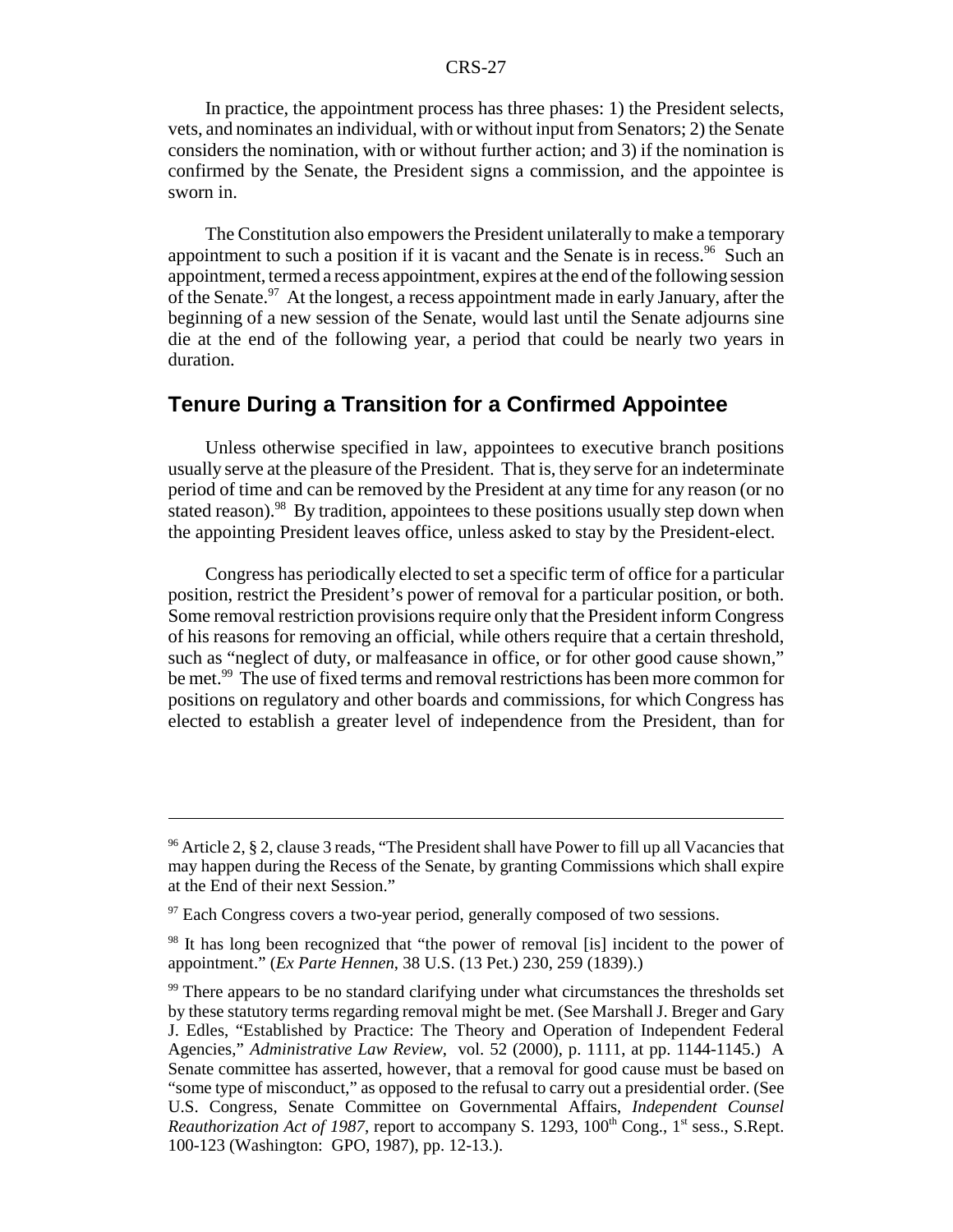positions in executive departments and agencies.<sup>100</sup> An appointee to a position with a fixed term and protection from removal may serve during more than one presidency; he or she is not required to step down when the appointing President leaves office, and the incoming President may not remove him or her unless the grounds for such removal would meet the threshold established in statute. An appointee to a position with a fixed term but no specified protection from removal may be protected from removal nonetheless, based on case law.<sup>101</sup> Even where an appointee to such a position is not protected from removal, it could be argued that the fixed term establishes the expectation that the incumbent will be able to serve for a certain period. However, removal of such an appointee by the incoming President might entail the expenditure of more political capital than would otherwise be required.

Under the Constitution, most federal judges — those appointed under Article  $III$  — "hold their Offices during good Behaviour,"<sup>102</sup> and this is generally understood to confer lifetime tenure. Consequently, although they, like the executive branch officials discussed above, are appointed to their offices by the President, with the advice and consent of the Senate, they are not subject to removal by the President, and may continue to hold office into the next presidency. These judges may be removed only after conviction on impeachment.<sup>103</sup>

### **Tenure During a Transition for a Recess Appointee**

Outgoing Presidents have made recess appointments, during their final months in office, to each of the kinds of positions described above. The potential tenure for recess appointees to positions without removal protections is the same as it would be if the appointee had been confirmed by the Senate; they typically leave with the appointing President. Recess appointees to positions with fixed terms and removal protection, however, may serve until the expiration of the term to which they were appointed or the expiration of the recess appointment, whichever occurs earlier.<sup>104</sup> Recess appointees to Article III judgeships may serve until the expiration of the

<sup>&</sup>lt;sup>100</sup> Although fixed terms and removal protections for department and agency positions are unusual, notable examples do exist. The position of Commissioner of Social Security, for example, has a six-year term, and "[a]n individual serving in the office of Commissioner may be removed from office only pursuant to a finding by the President of neglect of duty or malfeasance in office" (42 U.S.C. § 902(a).)

<sup>101</sup> See, for example, *S.E.C.* v. *Blinder, Robinson & Co., Inc.*, 855 F.2d 677, 681 (10th Cir. 1988), in which the Court of Appeals for the Tenth Circuit stated that "it is commonly understood that the President may remove a commissioner only for 'inefficiency, neglect of duty or malfeasance in office."

 $102$  Article III, § 1.

<sup>103</sup> See CRS Report RL32935, *Congressional Oversight of Judges and Justices*, by Elizabeth B. Bazan and Morton Rosenberg ("Section V. Impeachment").

 $104$  As previously noted, a recess appointment can last for as much as nearly two years. A full fixed term is usually of longer duration, but sometimes individuals are appointed to the final portion of an unexpired term that is already under way (e.g., the final year of a five year term begun by another appointee).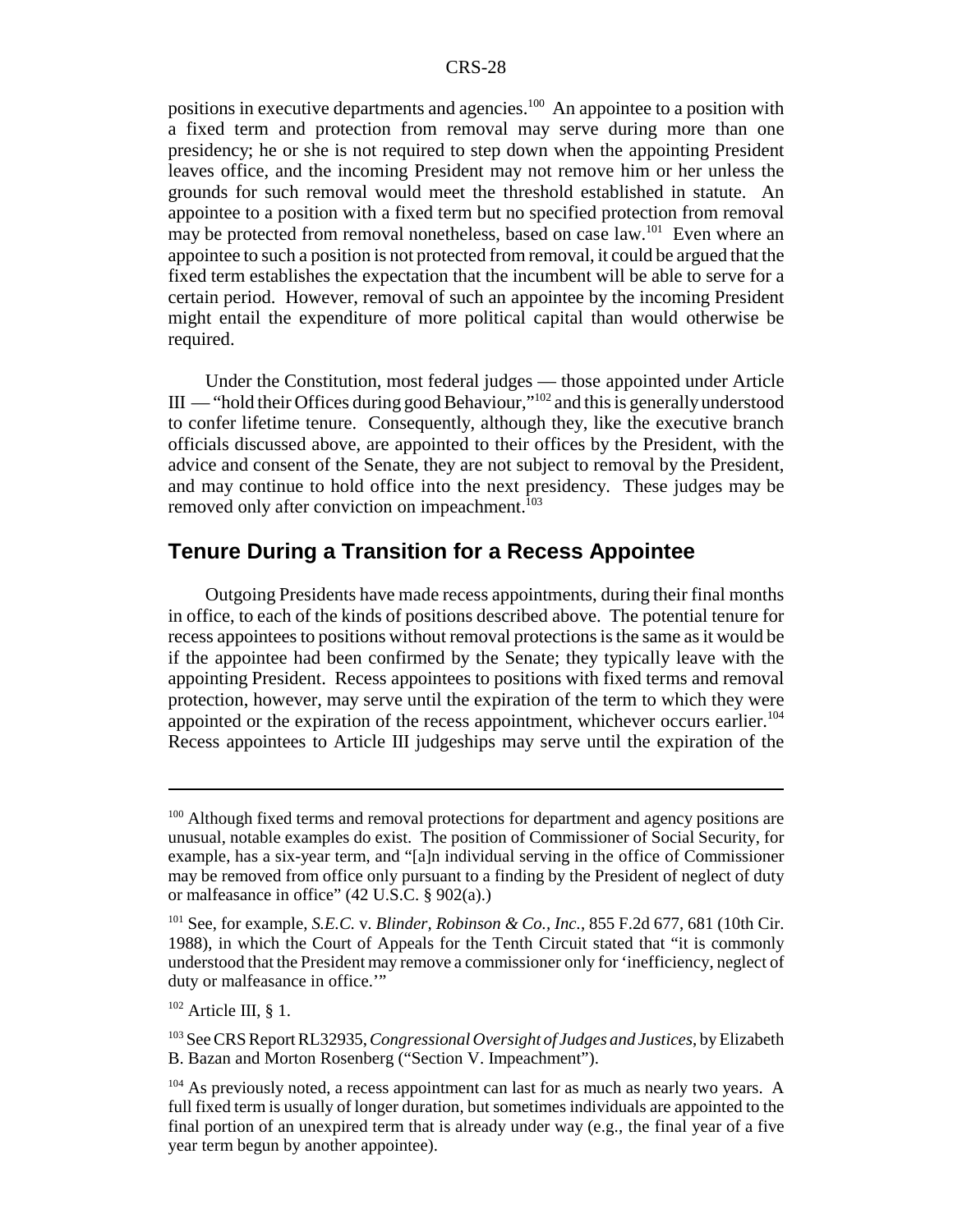recess appointment.<sup>105</sup> A President could, at the end of his presidency, use a recess appointment to bypass the Senate and fill a fixed-term position or federal judgeship for a period that would outlast his time in office by a year or more. As noted above, even an appointee without explicit statutory removal protection might prove difficult or costly for an incoming President to remove.

In some cases, recess appointees who serve past the end of an Administration might be "consensus appointees," who have the support of the incoming President and the reconstituted Senate. In other cases, however, an outgoing President could install more controversial appointees, who would not be nominated, by the new President, or confirmed, by the reconstituted Senate, to the positions to which they are appointed. It could be argued that the outgoing President carries the full constitutional authority of the office until his term is over, that he must be able to exercise that authority as he sees fit, and that he should not be expected to abstain from implementing his agenda until he leaves office. Furthermore, it might be argued, other recent Presidents have made recess appointments in their final months in office, and some of these recess appointments have been to positions with terms that carry over into the following Presidency. A counter argument might be made that, in making recess appointments to fixed term positions with removal protections, an outgoing President would be effectively circumventing the Senate and undermining the incoming President.

### **Senate Pro Forma Sessions to Block Recess Appointments**

Beginning in the fall of 2007, the Senate has used parliamentary procedures to prevent the occurrence of a recess during which the President might make recess appointments. Such procedures, if employed during the final months of a presidency, might prevent the President from exercising the authority in the manner described above.

The plan to use these procedures during the  $110<sup>th</sup>$  Congress was first announced in the Senate on November 16, 2007, when the Senate Majority Leader stated that the Senate would "be coming in for pro forma sessions during the Thanksgiving holiday to prevent recess appointments."<sup>106</sup> The Senate recessed later that day and pro forma meetings<sup>107</sup> were convened on November 20, 23, 27, and 29, with no business conducted. The Senate next conducted business after reconvening on December 3, 2007. The President made no recess appointments during that period.

<sup>&</sup>lt;sup>105</sup> Recess appointments to Article III judgeships, though not uncommon historically, have become rare, and controversial, in recent decades. (See CRS Report RL32971, *Judicial Recess Appointments: A Legal Overview*, by T.J. Halstead.) President William J. Clinton made one such appointment less than a month before he left office, on December 27, 2000. As of November 24, 2008, President George W. Bush had made two recess appointments to federal judgeships, both in early 2004.

<sup>106</sup> Sen. Harry Reid, "Recess Appointments," remarks in the Senate, *Congressional Record*, daily edition, vol. 153 (Nov. 16, 2007), p. S14609.

 $107$  A pro forma session is a short meeting of the House or Senate during which it is understood that no business will be conducted.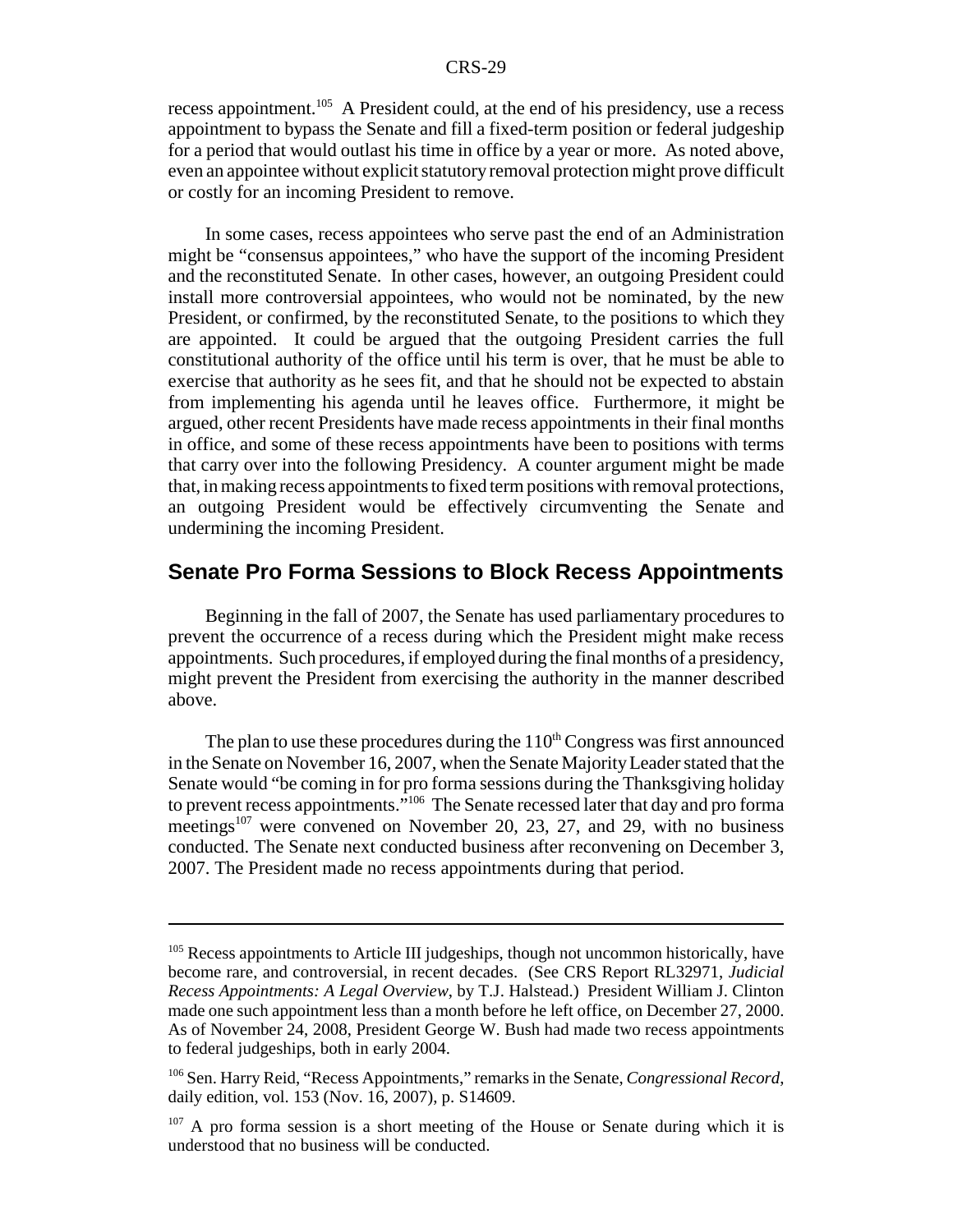On December 19, 2007, the Senate Majority Leader announced that similar pro forma meetings would be held in the following days, again for the purpose of preventing the President from making recess appointments.<sup>108</sup> Later that day, the Senate agreed, by unanimous consent, to hold a series of pro forma meetings until sine die adjournment of the first session, and to hold another series beginning with the convening of the second session.<sup>109</sup> The Senate recessed on December 19, 2007, and pro forma meetings were held on December 21, 23, 26, 28, and 31. The Senate adjourned sine die on December 31, 2007. On January 3, 2008, the Senate convened its second session, but no other business was conducted. Pro forma meetings of the Senate were held on January 7, 9, 11, 15, and 18. On January 22, the Senate reconvened and conducted business. The President made no recess appointments between December 19, 2007, and January 22, 2008.

Similar procedures were followed during other periods, in 2008, that would otherwise have been Senate recesses of a week or longer in duration.<sup>110</sup> On September 17, 2008, the Senate Majority Leader announced, with regard to the Senate, "We are going to have to get some committee hearings underway, which is why we are not going to adjourn. We will be in pro forma session so committees can still meet, though we won't have any activities here on the floor as relates to these markets."<sup>111</sup> On October 2, 2008, the Senate agreed, by unanimous consent, to hold a series of pro forma meetings between that date and November 17, 2008, when they would reconvene and conduct business.<sup>112</sup>

# **Submission of the President's Budget in Transition Years**

When a new Congress convenes in January, one of its first orders of business is to receive the annual budget submission of the President for the upcoming fiscal

111 Sen. Harry Reid, "The Economy," remarks in the Senate, *Congressional Record*, daily edition, vol. 154 (Sept. 17, 2008), p. S8907.

<sup>108</sup> Sen. Harry Reid, "Order of Business," remarks in the Senate, *Congressional Record*, daily edition, vol. 153 (Dec. 19, 2007), p. S15980.

<sup>109</sup> Sen. Harry Reid, "Order of Procedure," remarks in the Senate, *Congressional Record*, daily edition, vol. 153 (Dec. 19, 2007), p. S16069.

<sup>110</sup> See Sen. Harry Reid, "Order of Procedure," remarks in the Senate, *Congressional Record*, daily edition, vol. 154 (Feb. 14, 2008), p. S1085; Sen. Harry Reid, "Order of Procedure," remarks in the Senate, *Congressional Record*, daily edition, vol. 154 (Mar. 14, 2008), p. S219; Sen. Harry Reid, "Orders of Procedure," remarks in the Senate, *Congressional Record*, daily edition, vol. 154 (May 22, 2008), p. S4849; Sen. Carl Levin, "Orders for Monday, June 30, and Monday July 7, 2008," remarks in the Senate, *Congressional Record*, daily edition, vol. 154 (June 27, 2008), p. S6336; and Sen. Harry Reid, "Order for Pro Forma Sessions," remarks in the Senate, *Congressional Record*, daily edition, vol. 154 (Aug. 1, 2008), p. S8077.

<sup>&</sup>lt;sup>112</sup> Sen. Carl Levin, "Orders for Monday, October 6, 2008, through Monday, November 17, 2008," remarks in the Senate, *Congressional Record*, daily edition, vol. 154 (Oct. 2, 2008), p. S10504.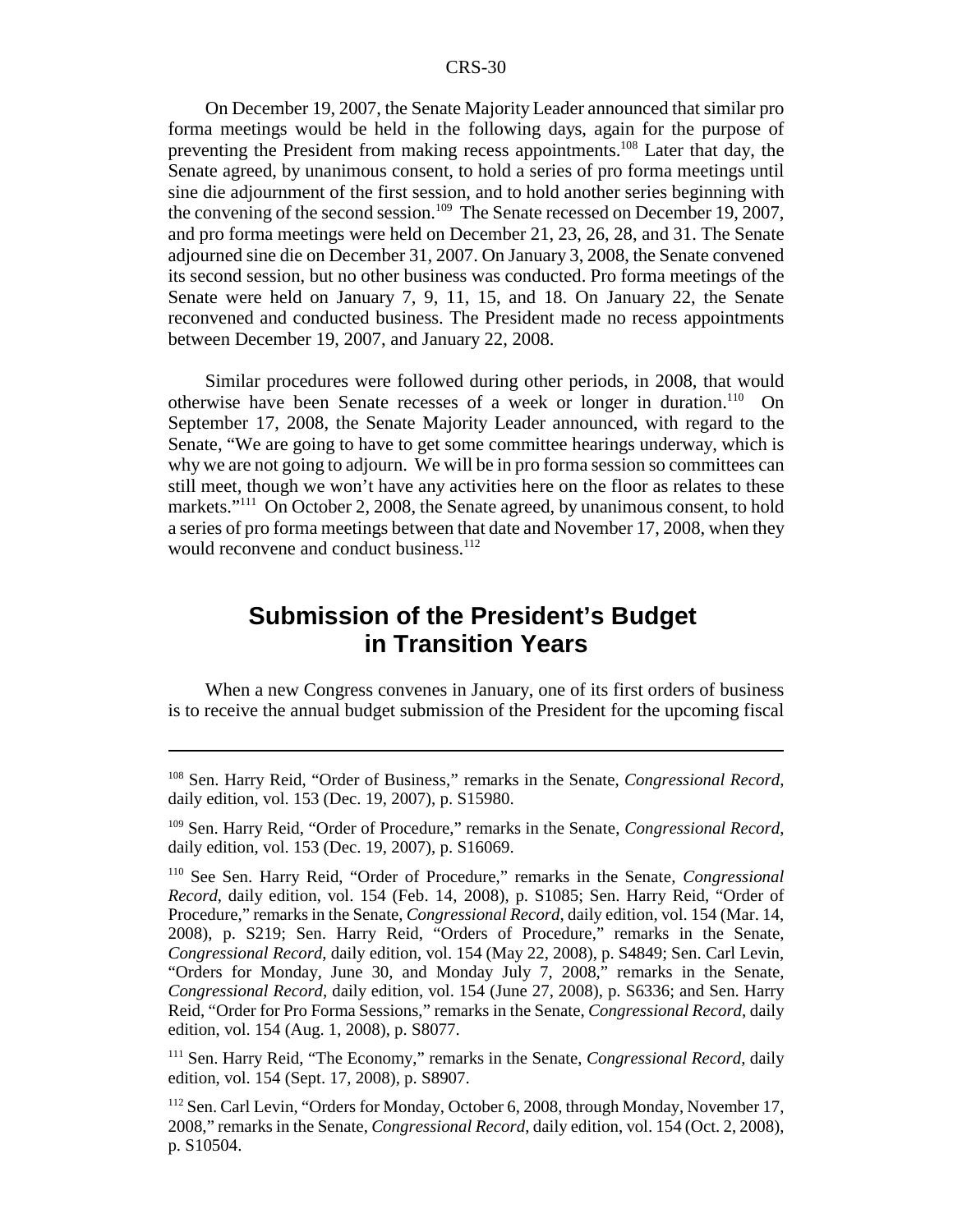year, which begins on October 1. Following receipt of the President's budget, Congress begins the consideration of the budget resolution and other budgetary legislation. The transition from one presidential Administration to another raises special issues regarding the annual budget submission. Which President — the outgoing President or the incoming one — is required to submit the budget, and how will the transition affect the timing and form of the submission? This section provides background information that addresses these questions.<sup>113</sup>

## **Is the Outgoing or Incoming President Required to Submit the Budget?**

The Budget and Accounting Act of  $1921$ ,  $^{114}$  as amended, requires the President to submit a budget annually to Congress toward the beginning of each regular session. This requirement first applied to President Harding for FY1923.

The deadline for submission of the budget, first set in 1921 as "on the first day of each regular session," has changed several times over the years:

- in 1950, to "during the first 15 days of each regular session";
- in 1985, to "on or before the first Monday after January 3 of each year (or on or before February 5 in 1986)"; and
- in 1990, to "on or after the first Monday in January but not later than the first Monday in February of each year."

The 20<sup>th</sup> Amendment to the Constitution, ratified in 1933, requires each new Congress to convene on January 3 (unless the date is changed by the enactment of a law) and provides a January 20 beginning date for a new President's four-year term of office. Therefore, under the legal framework for the beginning of a new Congress, the beginning of a new President's term, and the deadline for the submission of the budget, all outgoing Presidents prior to the 1990 change were obligated to submit a budget.<sup>115</sup>

The 1990 change in the deadline made it possible for an outgoing President to leave the annual budget submission to his successor, an option which the outgoing Presidents since then have taken.

Incoming Presidents, except for Harding, Clinton, and George W. Bush, assumed their position with a budget of their predecessor in place. Under the 1921 act, Presidents may submit budget revisions to Congress at any time. Six incoming Presidents chose to modify their predecessor's policies by submitting budget revisions shortly after taking office: Eisenhower, Kennedy, Nixon, Ford, Carter, and

<sup>113</sup> For additional information on this topic, see CRS Report RS20752, *Submission of the President's Budget in Transition Years*, by Robert Keith.

<sup>114</sup> The 1921 act was P.L. 67-13 (June 10, 1921); 42 Stat. 20; 31 U.S.C. §1105.

<sup>&</sup>lt;sup>115</sup> The 1990 change was made by Section  $13112(c)(1)$  of the Budget Enforcement Act of 1990 (104 *Stat*. 1388-608 and 609), which was included in the Omnibus Budget Reconciliation Act of 1990 (P.L. 101-508).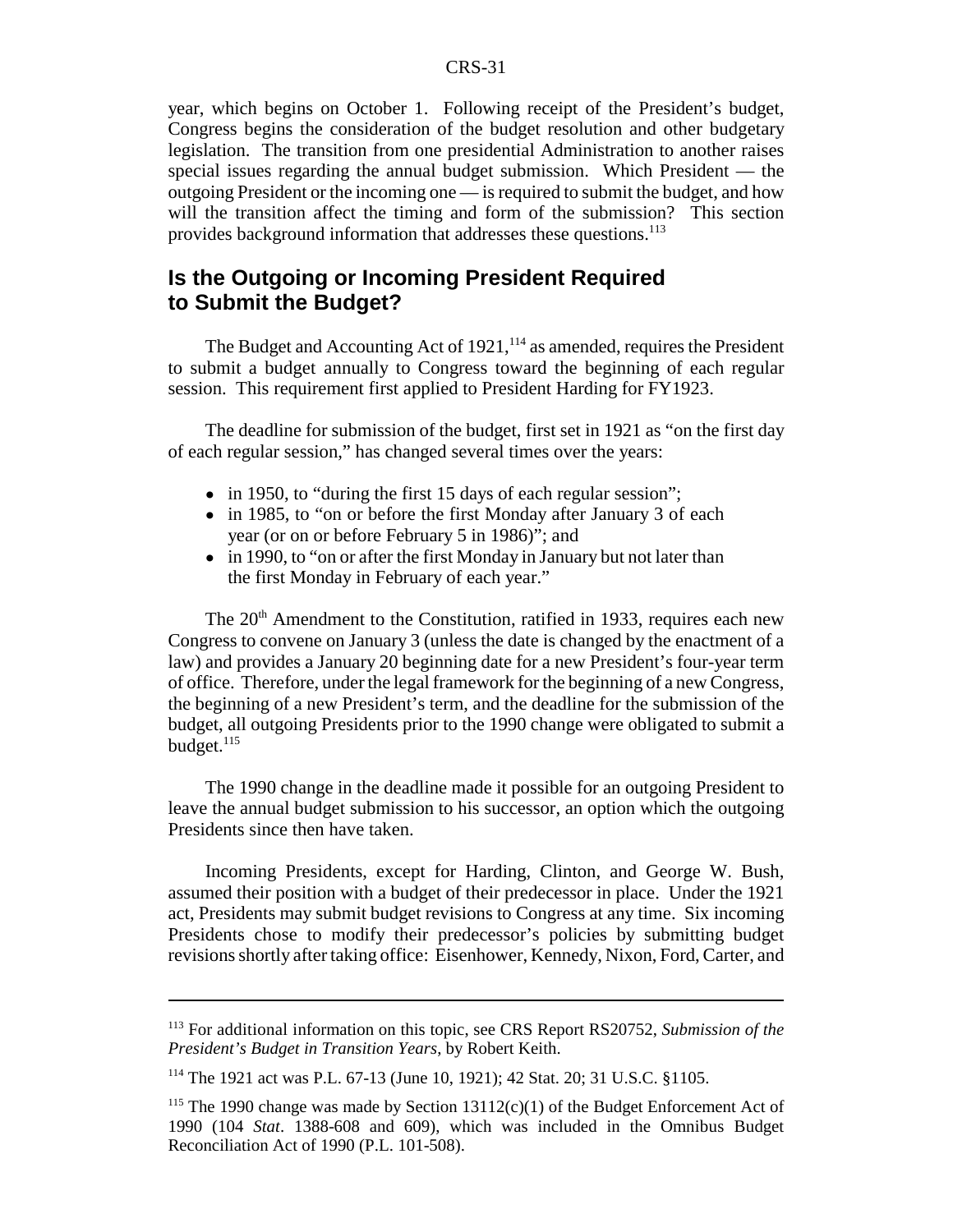Reagan.116 Four Presidents — Roosevelt, Truman, Johnson, and George H. W. Bush — chose not to submit budget revisions.

Because President George H. W. Bush chose not to submit a budget for FY1994 (and was not obligated to do so), President Clinton submitted the original budget for FY1994 rather than budget revisions. Similarly, the budget for FY2002 was submitted by the incoming President George W. Bush, rather than by outgoing President Clinton. The Office of Management and Budget (OMB) provided considerable advance notice of the plan for FY2002.<sup>117</sup>

President George W. Bush indicated early on that he will not submit a budget for FY2010, which is subject to a deadline of Monday, February 2, 2009. In announcing the decision, OMB Director Jim Nussle stated the following:

The FY 2010 budget will be submitted by the next President. In order to lay the groundwork for the next Administration, we intend to prepare a budget database that includes a complete current services baseline and to gather information to develop current services program estimates for FY 2010 from which the incoming Administration can develop its budget proposals.<sup>118</sup>

#### **Transition Budgets in Recent Years: Timing and Form**

During the period beginning with the full implementation of the congressional budget process (in 1976 for FY1977), five transitions of presidential administration have occurred. The three outgoing Presidents required to submit a budget during this period (Ford, Carter, and Reagan) did so on or before the statutory deadline.

Once the original budget for a fiscal year has been submitted, a President or his successor may submit revisions at any time. Two of the incoming Presidents during this period (Carter and Reagan) submitted budget revisions and one (George H. W. Bush) did not. The FY1978 revisions by President Carter (a 101-page document) were submitted on February 22 and the FY1982 revisions by President Reagan (an initial 159-page document and a subsequent 435-page document) were submitted on March 10 and April 7, respectively.

As stated previously, Presidents Clinton and George W. Bush submitted the original budgets for FY1994 and FY2002 as incoming Presidents (on April 8, 1993 and April 9, 2001, respectively).

<sup>116</sup> CRS Report 88-661 GOV, *The President's Budget Submission: Format, Deadlines, and Transition Years*, by Virginia A. McMurtry and James V. Saturno, pp. 17-26. (The report is archived and may be obtained from the authors.)

<sup>117</sup> See U.S. Office of Management and Budget, Memorandum M-00-12, *Requirements for Development of the FY2002 Transition Budget*, June 2, 2000, available at [http://www.whitehouse.gov/omb/memoranda/m00-12.html].

<sup>118</sup> U.S. Office of Management and Budget, Memorandum 08-17, *Requirements for the FY 2010 Budget Process*, April 7, 2008, p. 1, available at [http://www.whitehouse.gov/omb/ memoranda/fy2008/m08-17.pdf].